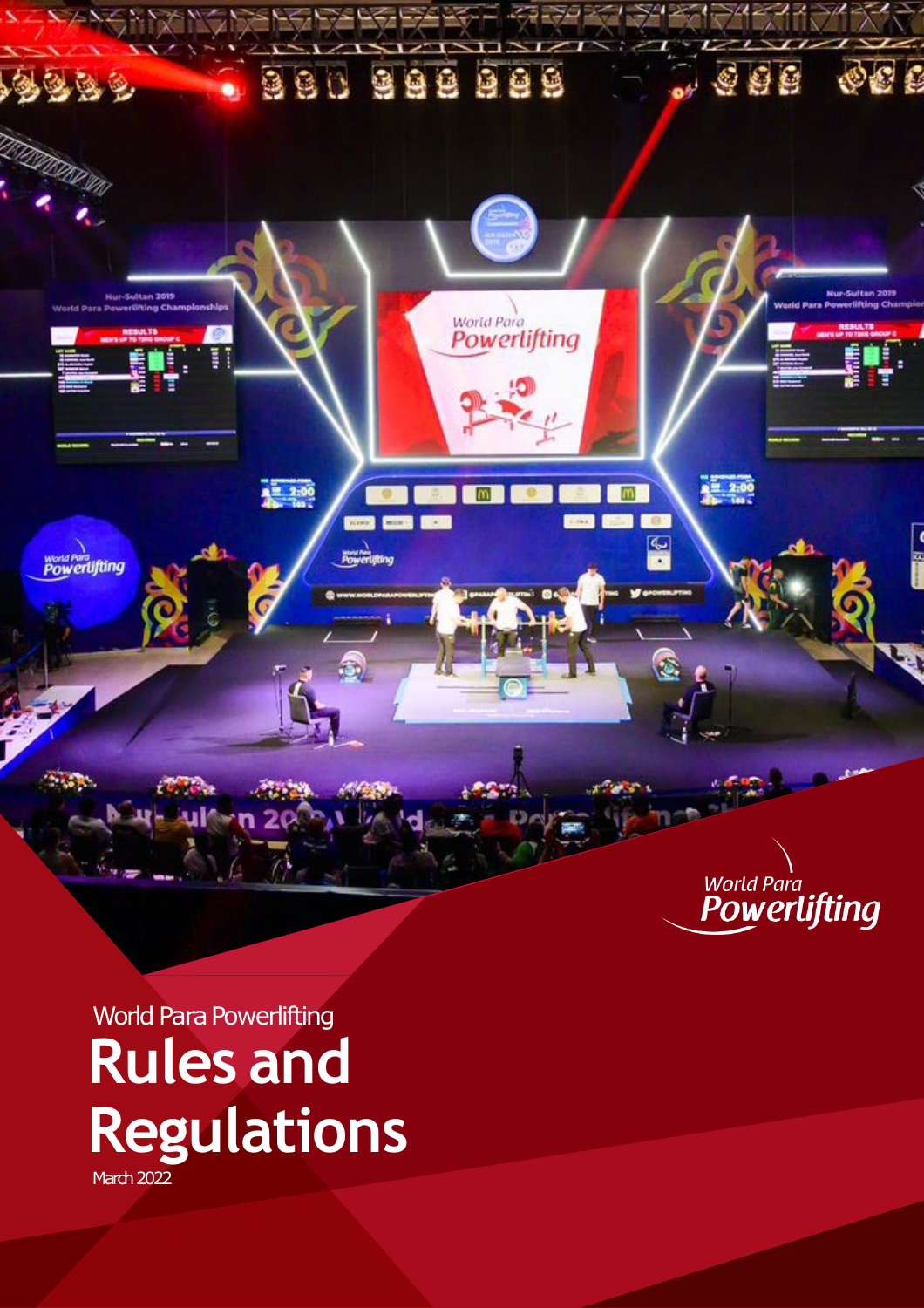

Official partner of World Para Powerlifting

# **ELEIKO**

- **@Powerlifting**
- **@ParaPowerlifting**
- **@ParaPowerlifting**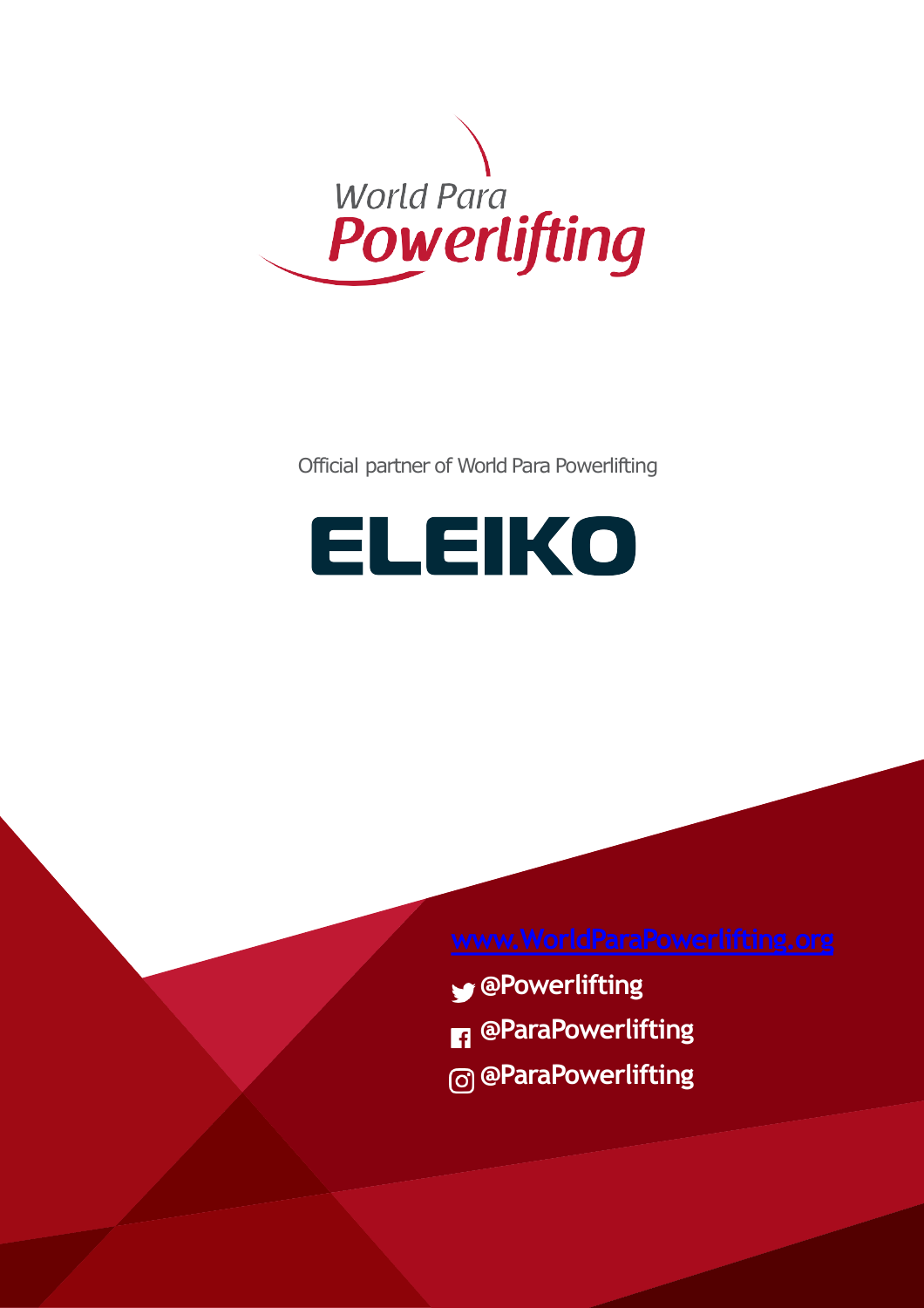

### World Para Powerlifting Rules and Regulations March 2022

Version 1.0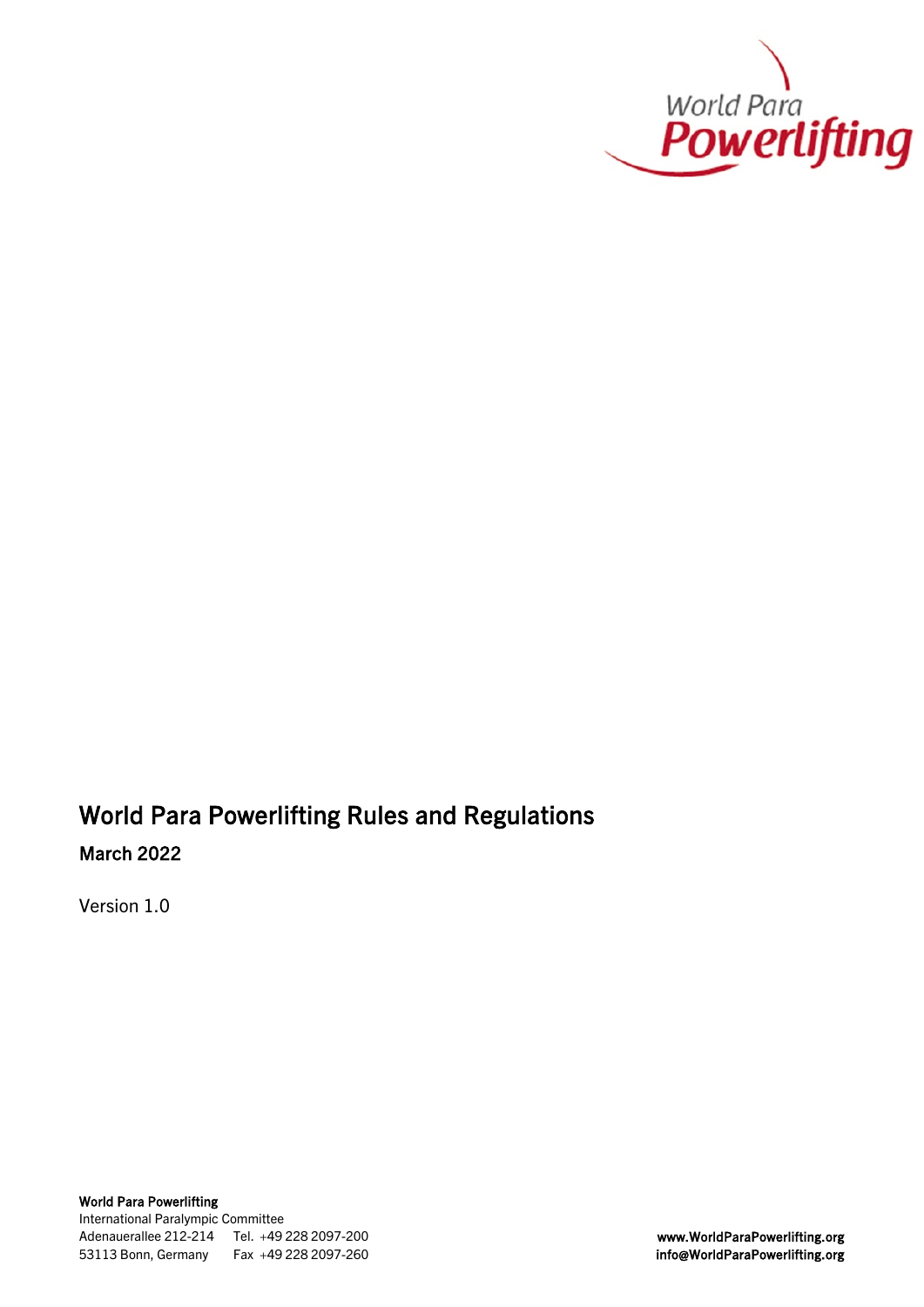### **Table of Contents**

| 1  |  |
|----|--|
| 2  |  |
| 3  |  |
| 4  |  |
| 5  |  |
| 6  |  |
| 7  |  |
| 8  |  |
| 9  |  |
|    |  |
|    |  |
| 10 |  |
| 11 |  |
| 12 |  |
| 13 |  |
| 14 |  |
| 15 |  |
| 16 |  |
|    |  |
| 18 |  |
| 19 |  |
| 20 |  |
| 21 |  |
| 22 |  |
| 23 |  |
| 24 |  |
| 25 |  |
| 26 |  |
| 27 |  |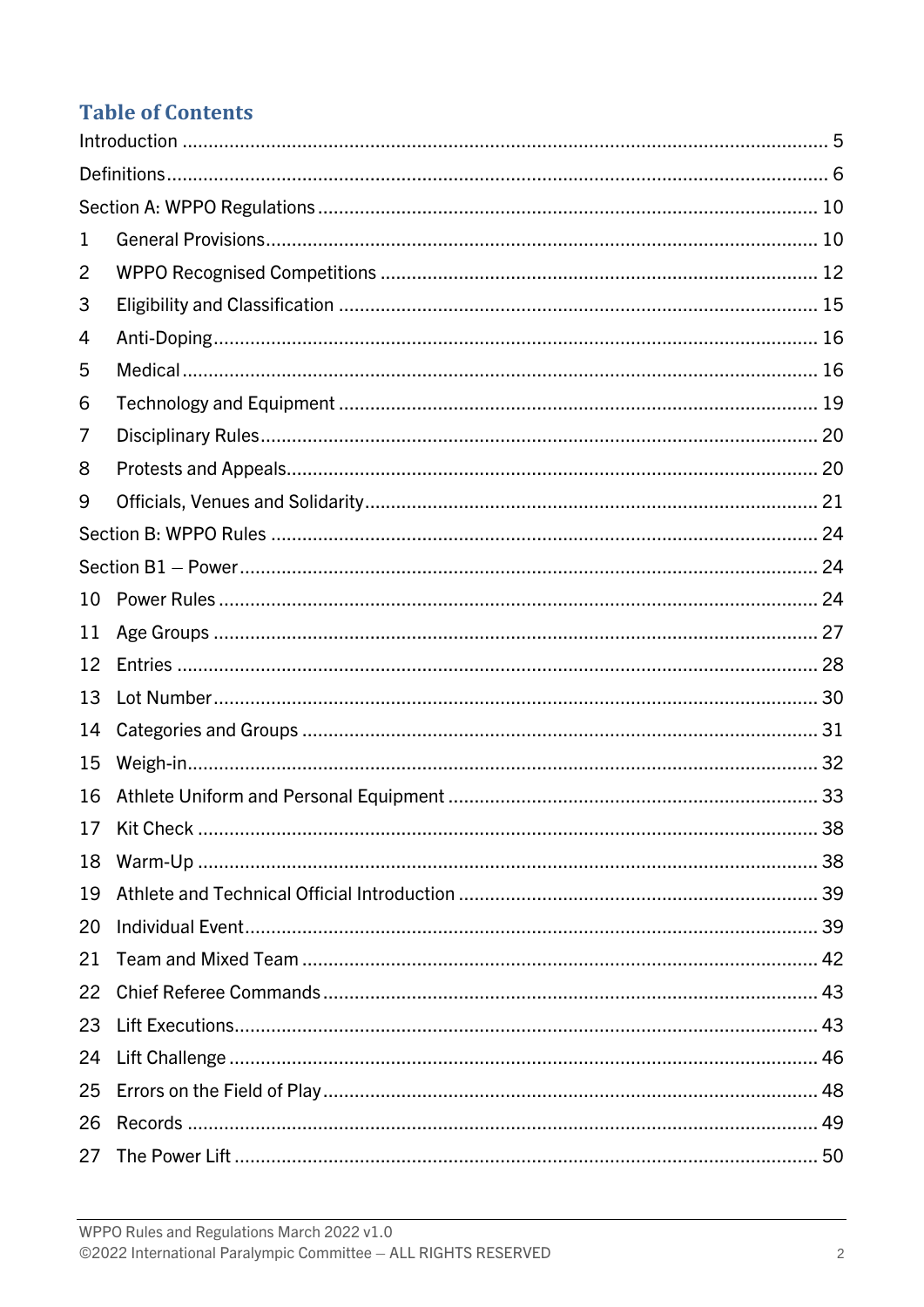| 29 |  |
|----|--|
| 30 |  |
|    |  |
|    |  |
|    |  |
|    |  |
| 34 |  |
|    |  |
| 36 |  |
| 37 |  |
|    |  |
| 39 |  |
| 40 |  |
| 41 |  |
|    |  |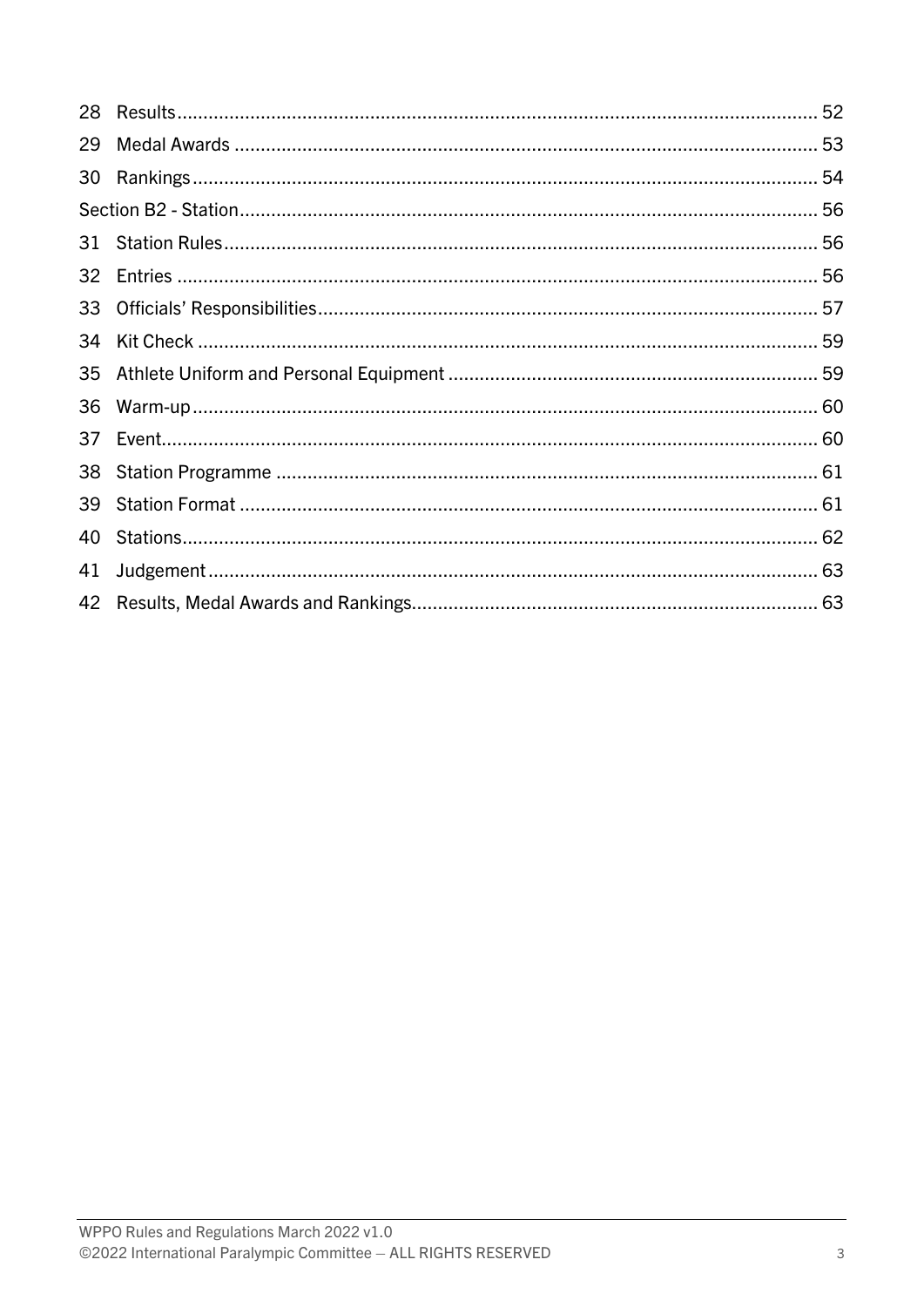### List of Appendices

Appendix 1: WPPO 2021-2024 Qualification Pathway Appendix 2: WPPO Hosting Competition Application Appendix 3: WPPO Technical Officials Handbook Appendix 4: WPPO Uniform Advertising Guidelines Appendix 5: WPPO Venue requirements Appendix 6: WPPO Equipment requirements Appendix 7: WPPO Scoring System Appendix 8: WPPO Speaker Announcer Script Appendix 9: WPPO Loading Chart Appendix 10: WPPO MQS Table Appendix 11: WPPO Protocol Guide Appendix 12: WPPO Hybrid requirements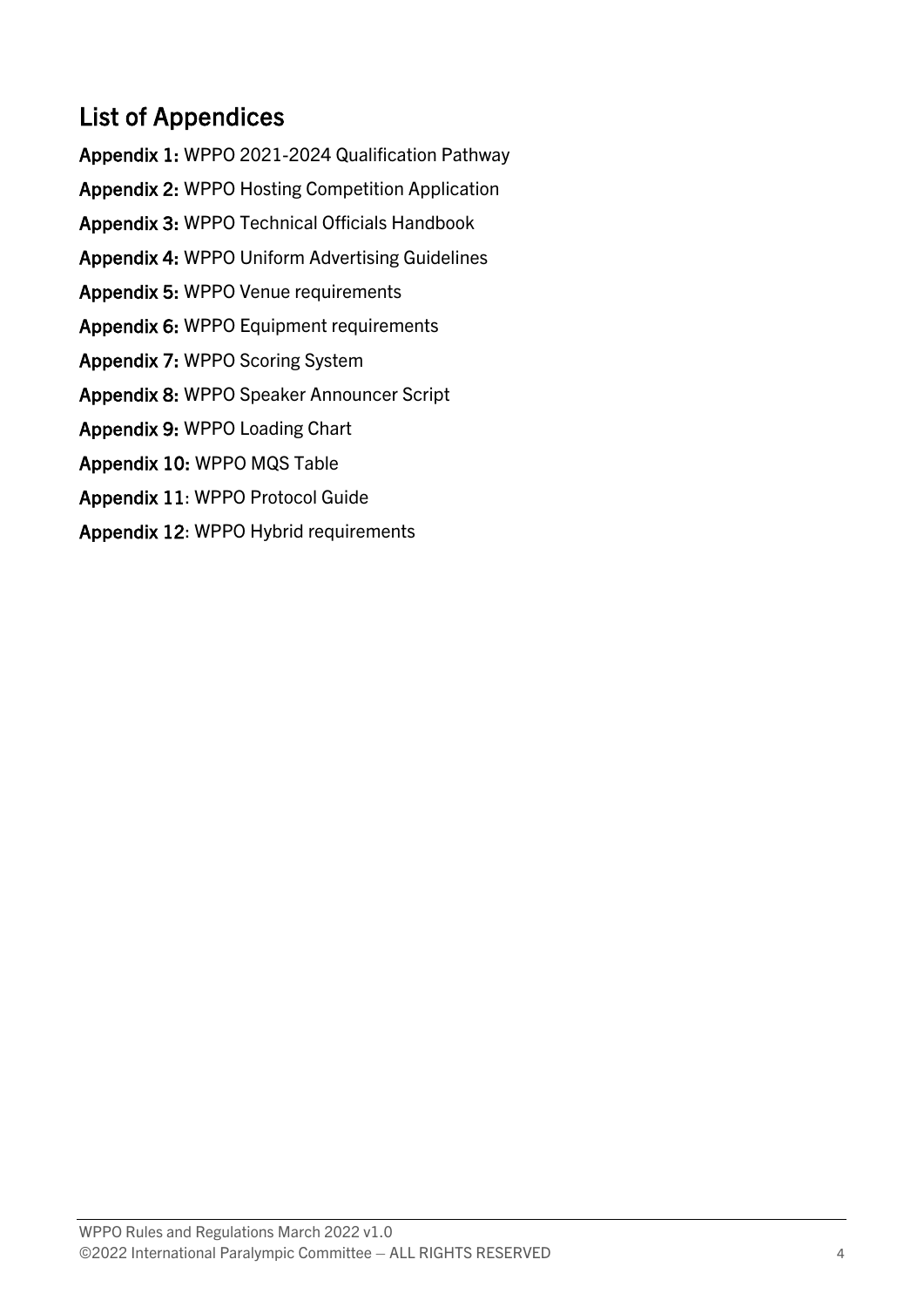### <span id="page-6-0"></span>Introduction

### Preamble

These World Para Powerlifting ("WPPO") Rules and Regulations are mandatory for all WPPO Recognised Competitions. The overall governance and management of all World Para Sports (including WPPO) is subject to the detailed provisions of the IPC Handbook.

Section A of this document consists of the WPPO Regulations. Section B consists of the WPPO Rules.

Section B1 of WPPO Rules contains the rules on the Power discipline. Section B2 of the WPPO Rules contains the rules on the Station discipline.

#### Governance

The International Paralympic Committee ("IPC") acts as the International Federation for the sport of Para powerlifting. It is responsible for, amongst other things, organising international Competitions and drawing up rules and regulations relevant to the sport of Para powerlifting and ensuring that they are followed. IPC carries out its responsibilities as International Federation under the name "World Para Powerlifting", and the term "World Para Powerlifting" should therefore be read in these Rules and Regulations as being equivalent to IPC.

#### World Para Powerlifting Classification Rules and Regulations

The WPPO Classification Rules and Regulations are an integral part of these Rules and Regulations and are available at [www.paralympic.org/powerlifting/classification.](https://paralympicorg.sharepoint.com/sites/IPC-World-Para-Powerlifting/Shared%20Documents/4.%20Governance/Rules%20and%20Regulations/2021/WPPO%20R&R%202021-2024/Working%20documents/www.paralympic.org/powerlifting/classification) Terms which are defined in the WPPO Classification Rules and Regulations and appear in these Rules and Regulations shall have the meaning given to them in the WPPO Classification Rules and Regulations, unless otherwise defined in these Rules and Regulations.

#### Changes to These Rules and Regulations

Please note that these Rules and Regulations may be changed at any time as a result, for example, of changes in Classification-related matters or where WPPO otherwise considers it necessary to do so.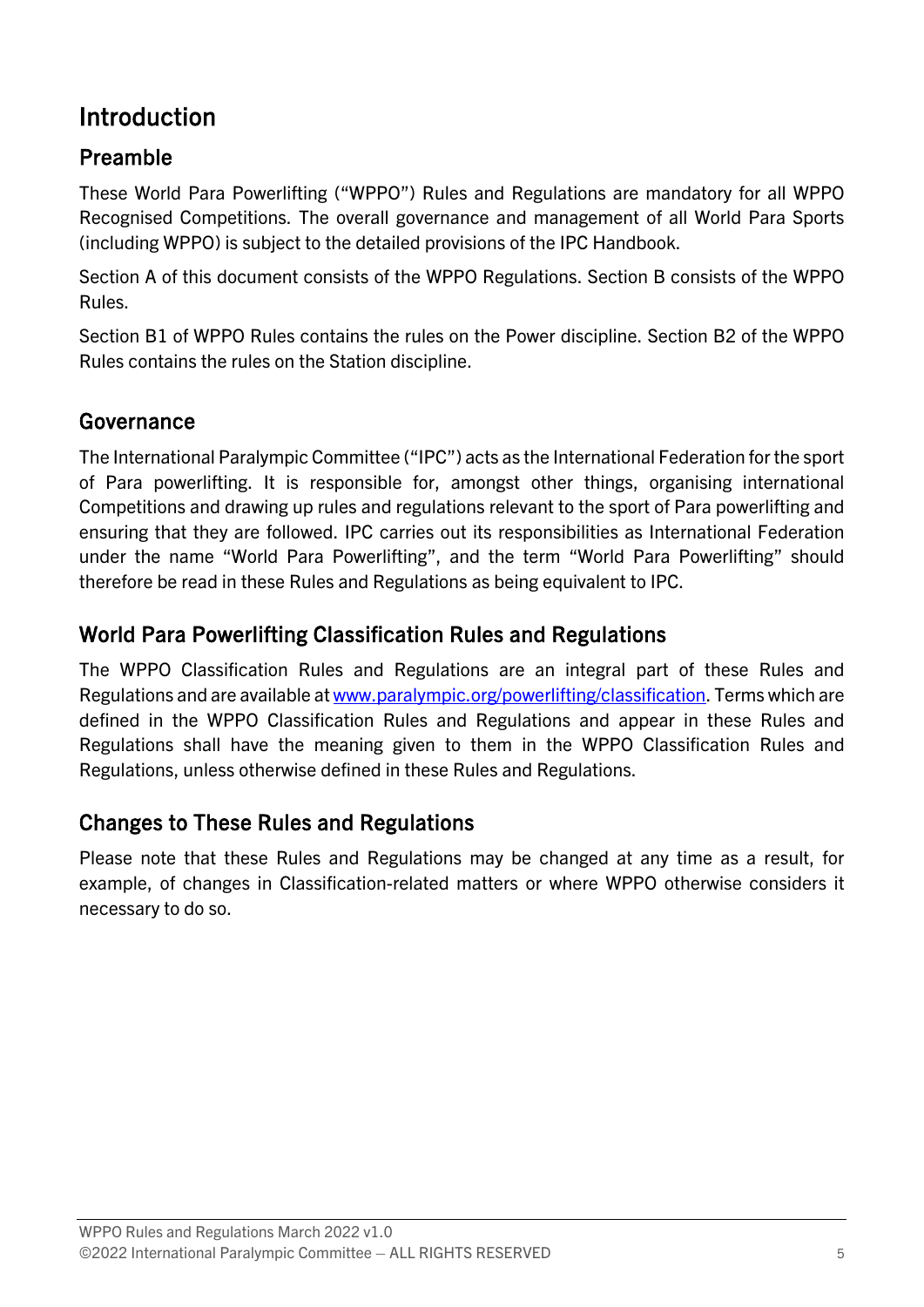### <span id="page-7-0"></span>**Definitions**

Athlete: for the purposes of the Rules, any person who participates in Para powerlifting at the international level (as defined by WPPO) or national level (as defined by each National Federation) and any additional person who participates in sport at a lower level (if designated by the person's National Federation).

Bodyweight Category(ies): the separate weight classes within each Event.

CF: Coefficient Formula.

Classification: grouping Athletes into Sport Classes (as defined in the IPC Athlete Classification Code) according to how much their impairment affects fundamental activities in each specific sport or discipline. This is also referred to as "Athlete Classification".

Competition: the entirety of each Session, Event and Round forming a single competition (e.g. a single edition of the WPPO Championships).

Competition Medical Director: the person appointed by the LOC who is responsible for implementing the WPPO 'Scope of Event Medical Services'.

Elite: Name of the Athlete's age group where the minimum age is 15 years of age by 31 December of the year of the Competition.

eMarshall: Eletronic Marshall.

Event: The period of the Kit Check and Weigh-in processes, the Rounds and the Victory Ceremony forming a single event within a Competition (e.g. the Men's +107.00 kg event).

FOP: Field of Play; the area where the Event takes place, which contains the Competition platform 4x4m, the bench, the ramps and the stage area

Games: IPC Games, Commonwealth Games, Regional Para Games, Sub Regional Para Games, Youth Para Games, and any other WPPO Recognised Competition identified as a Games by WPPO.

Head-to-Head Lift: a tie break lift attempt.

IF Delegate: the person appointed by WPPO who is in charge of the planning and delivery of WPPO Recognised Competitions and has the highest authority over the Competition.

International Federation (IF): a sport federation recognised by the IPC as the sole world-wide representative of a sport for Athletes with an impairment that has been granted the status as a Para sport by the IPC. The IPC and IOSD act as an International Federation for certain Para sports.

IOC: the International Olympic Committee.

IPC: the International Paralympic Committee.

IPC Games: the Paralympic Games and the Parapan American Games.

IPC Handbook: the IPC Handbook located on the IPC's website at [www.paralympic.org/ipc](https://www.paralympic.org/ipc-handbook)[handbook.](https://www.paralympic.org/ipc-handbook)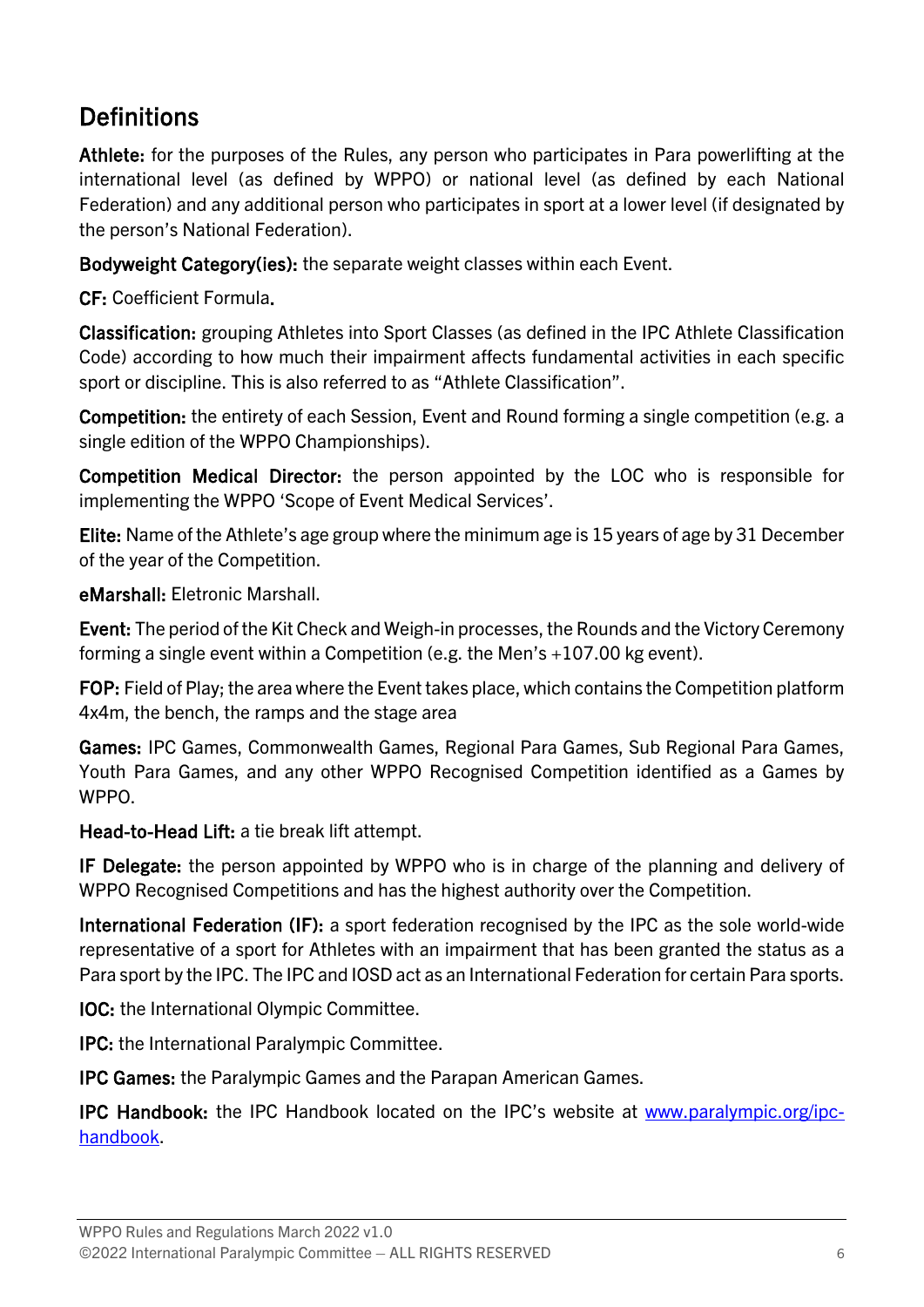IOSD: International Organisation of Sport for the Disabled, an independent organisation recognised by the IPC as the sole worldwide representative for a specific impairment group to the IPC.

Jury: the Technical Officials appointed to adjudicate the lift in case of a Lift Challenge at relevant WPPO Recognised Competitions.

Kit Check: the process where the Athlete's personal uniform and equipment are verified ahead of their Event.

Legends: name of the Athlete's age group where the minimum age is 45 years of age by 31 December of the year of the Competition.

Lift Challenge: The process in which an Athlete can protest their own "No Lift" decision.

LiftVRS: Lift Video Replay System.

LiftED: Lift Educational Video Database.

LOC: Local Organising Committee; it is an organisation appointed to organise a WPPO Recognised Competition.

Lot Number: an identification number allocated to each Athlete according to the World Ranking List per Bodyweight Category.

Marshall: The Technical Official responsible for managing lift attempt changes and approving Power Lift requests by Athletes and/or their Team Official.

MQS: Minimum Qualifying Standard.

National Federation: the national member of an International Federation.

Next Gen: name of the Athlete's age group where the minimum age is 18 years of age by 31 December of the year of the Competition, and the maximum age is no older than 20 years of age by 31 December of the year of the Competition.

NPC: National Paralympic Committee; the national member of the IPC who is the sole representative of Athletes with an impairment in that country or territory. These are the national members of the IPC.

OCOG: Games Organising Committee.

OVR: On Venue Results.

Para sport: sport governed by the IPC Athlete Classification Code and recognised as a Para sport by the IPC.

PARIS: Para Sports Results and Information Services.

PowerCOMS: Para Powerlifting Competition and Operations Management System.

PRIS: Paralympic Results and Information Services.

Referee: the Technical Officials appointed to adjudicate the lift at relevant WPPO Recognised Competitions.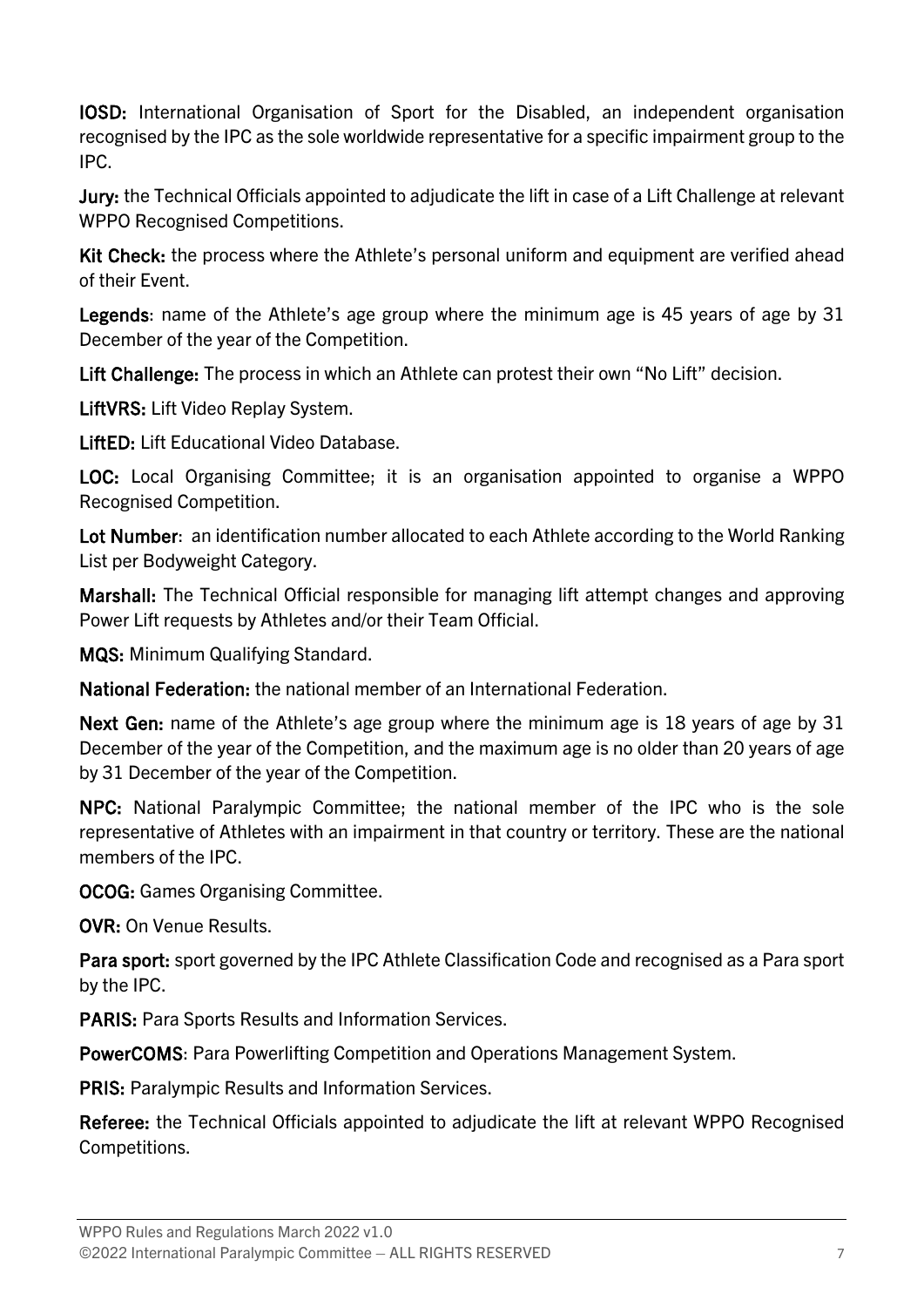Rookie: name of the Athlete's age group where the minimum age is 15 years of age by 31 December of the year of the Competition, and the maximum age is no older than 17 years of age by 31 December of the year of the Competition.

Round: The period of the Athletes competing their lift attempts.

RTDS: Real-Time Display System.

SDMS: IPC Sport Data Management System.

Session: a combination of several Events in a specific time period during the Competition.

Sport Class: a category for Competition defined by WPPO by reference to the extent to which an Athlete can perform the specific tasks and activities required by a Para sport.

Sport Class Status: a designation applied to a Sport Class to indicate the extent to which an Athlete may be required to undertake Athlete Evaluation and/or be subject to a classification protest.

Team Official: an accredited team member (non-Athlete) who represents their delegation.

Technical Delegate (TD): a person appointed by WPPO to monitor and oversee a WPPO Recognised Competition in liaison with the LOC Competition Manager and WPPO to ensure all technical operations are conducted in accordance with these Rules and Regulations.

Technical Meeting: a meeting for all teams which takes place before any WPPO Recognised Competition to disseminate information on technical matters and logistics related to the Competition.

Technical Official: the persons appointed by WPPO to operate the Competition in accordance with these Rules.

T&S: Timing and Scoring System.

WADC: the World Anti-Doping Code.

Weigh-in: the official process to verify the Athlete's final bodyweight to confirm that the Athlete is within the necessary parameters permitting them to compete within their selected Bodyweight Category.

WPPO: World Para Powerlifting.

WPPO Approved Competitions: international and national endorsed Competitions for the sport of Para powerlifting that have been approved by WPPO.

WPPO Athlete License: a license issued by the WPPO in accordance with the WPPO Athlete Licensing Registrations to enable Athletes to compete in IPC Games and WPPO Recognised Competitions.

WPPO Championships: WPPO World Championships and WPPO Regional Championships.

WPPO Recognised Competition: IPC Games, WPPO Championships, WPPO Sanctioned Competitions and WPPO Approved Competitions.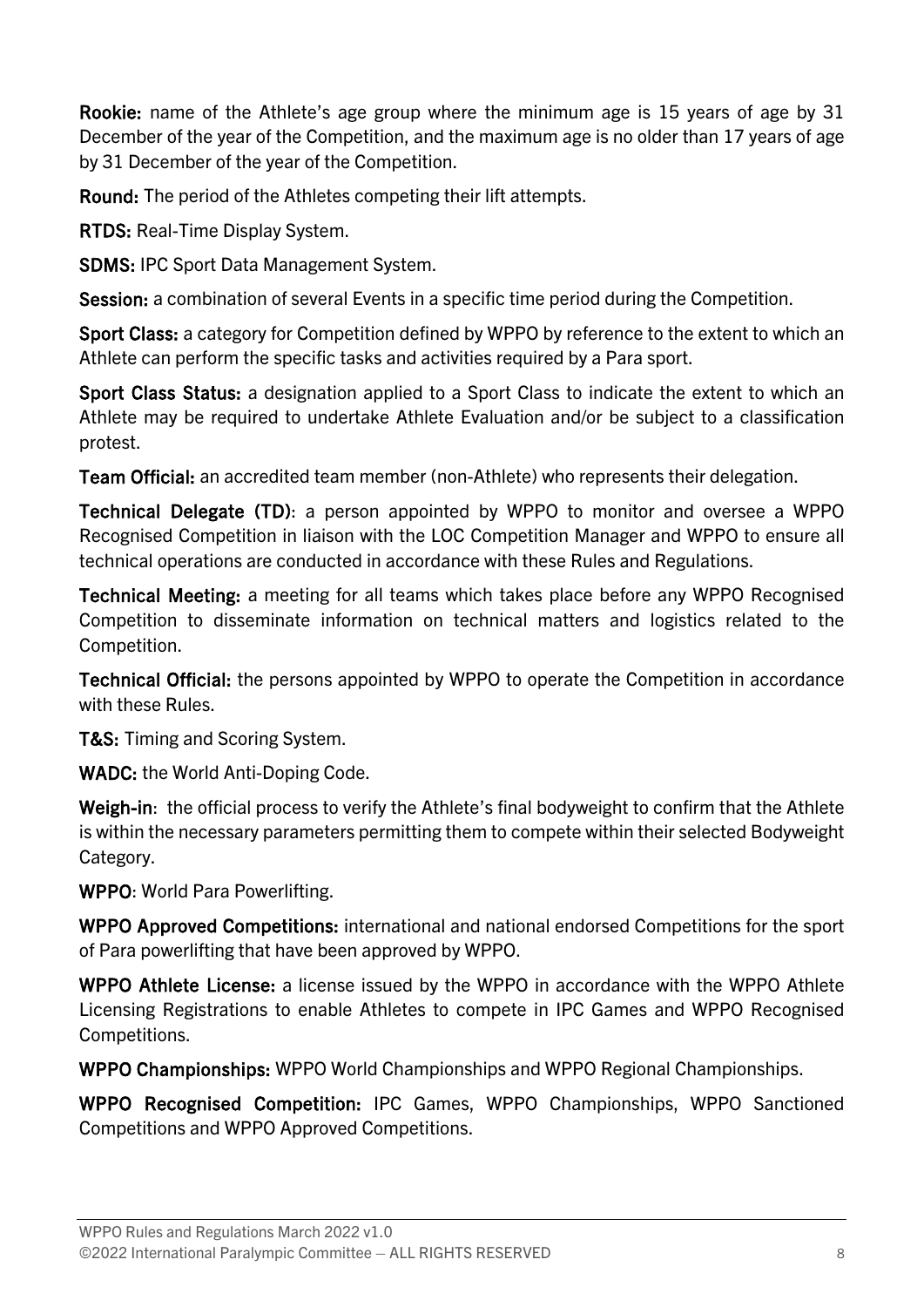WPPO Sanctioned Competitions: WPPO World Cups and other WPPO international Competitions determined by WPPO.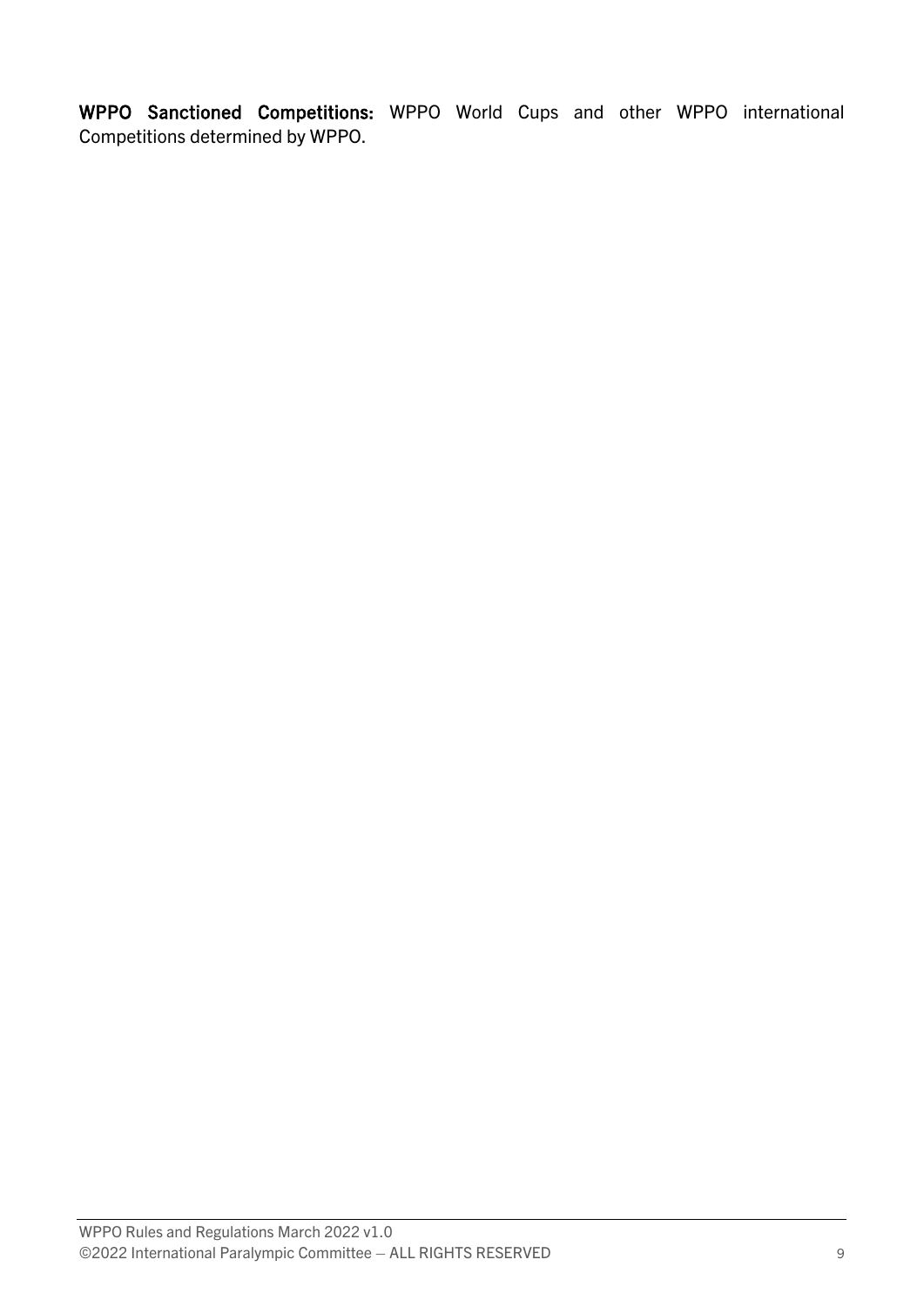## <span id="page-11-0"></span>Section A: WPPO Regulations

### <span id="page-11-1"></span>1 General Provisions

#### 1.1 Scope and application

- 1.1.1 These Rules and Regulations comprise the WPPO Regulations ("Regulations") and the WPPO Rules ("Rules"), together with the Appendices listed above. The Appendices form an integral part of these Rules and Regulations.
- 1.1.2 These Rules and Regulations are mandatory for all WPPO Recognised Competitions. All participants (including, but not limited to, Athletes and support personnel, coaches, trainers, managers, interpreters, team staff, officials, medical or paramedical personnel) in any WPPO Recognised Competitions agree to be bound by these Rules and Regulations as a condition of such participation.
- 1.1.3 The WPPO Classification Rules and Regulations are an integral part of these Rules and Regulations and are located on the WPPO website. The IPC Handbook is an integral part of the governance of the sport of Para powerlifting.
- 1.1.4 Any matter not addressed in these Rules and Regulations shall be determined by WPPO, in its sole discretion.
- 1.1.5 This version of these Rules and Regulations will be effective from 7 March 2022 and shall prevail over all previous versions of these Rules and Regulations.

#### 1.2 Interpretation

- 1.2.1 Capitalised terms used in these Rules and Regulations have the meaning given to them in the Definitions list above.
- 1.2.2 Any comments annotating various provisions of these Rules shall be used to interpret these Rules and Regulations.
- 1.2.3 Headings used in these Rules and Regulations are used for convenience only and have no meaning that is separate from the Regulation(s) or Rule(s) to which they refer.
- 1.2.4 All references to the words "he", "his" or "him" in these Rules also mean the words "she", "hers" or "her".

#### 1.3 Governance

1.3.1 The IPC acts as the International Federation for and governs the sport of Para powerlifting. It carries out these responsibilities under the name "World Para Powerlifting" ("WPPO") and the term "World Para Powerlifting" ("WPPO") must be read in these Rules and Regulations as the IPC and vice versa.

#### 1.4 Printing of the Rules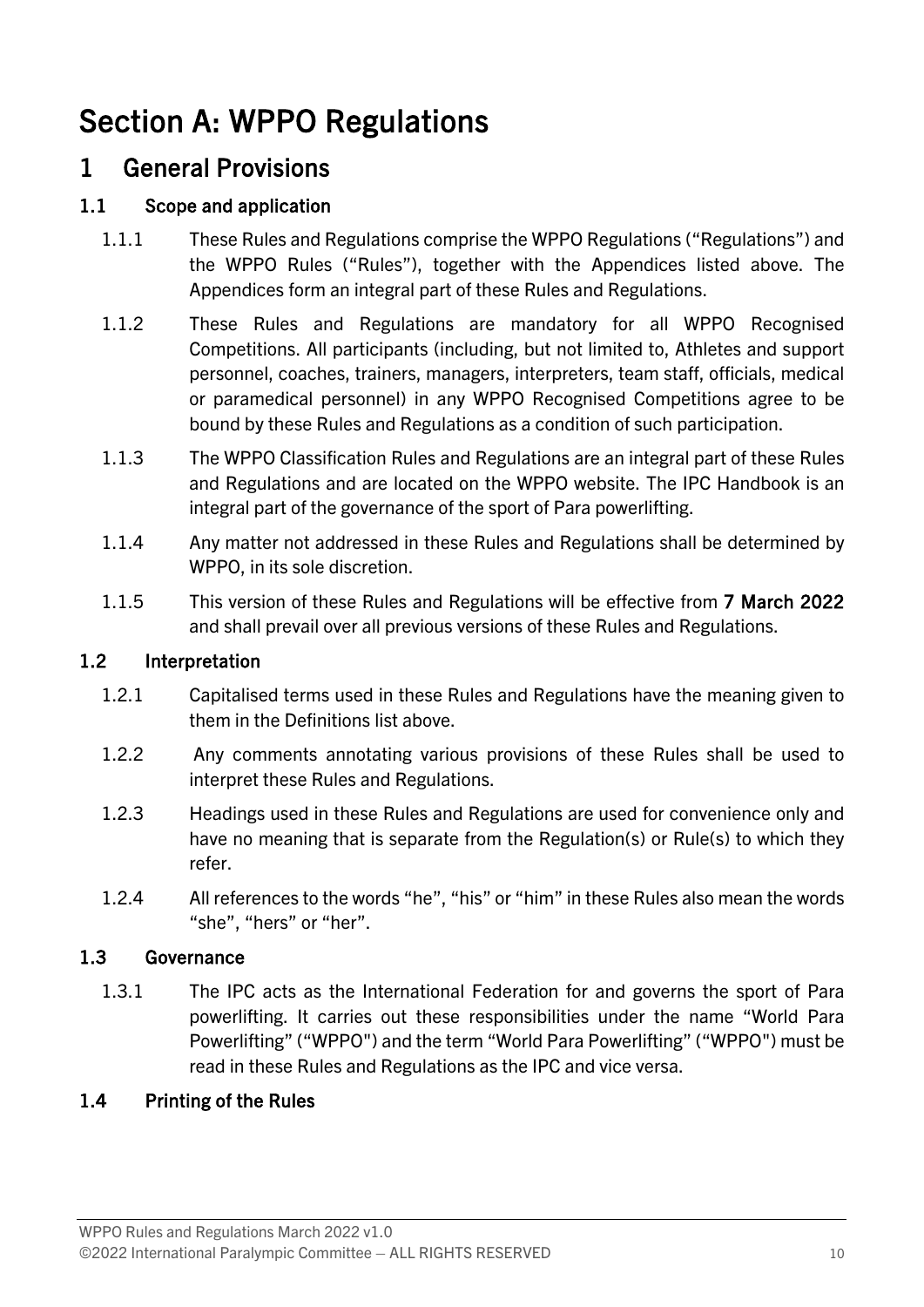- 1.4.1 These Rules are the copyright property of the IPC and have been published for the benefit of NPCs, Athletes, officials and others who are engaged in an official capacity with WPPO. They may be reprinted or translated by any organisation with a legitimate need to do so, subject to IPC's continuing ability to assert its copyright in them, including the right to insist on an assignment to the IPC of the copyright in any translated version. Any other organisation must obtain the permission of the IPC prior to reprinting, translating or publishing these Rules and Regulations.
- 1.4.2 The English version of these Rules shall be accepted as the authoritative version for the purpose of interpretation.

#### 1.5 Amendments to the Rules

1.5.1 These Rules and Regulations may be changed at any time as a result, for example, of changes in Classification-related matters or where WPPO otherwise considers it necessary to do so.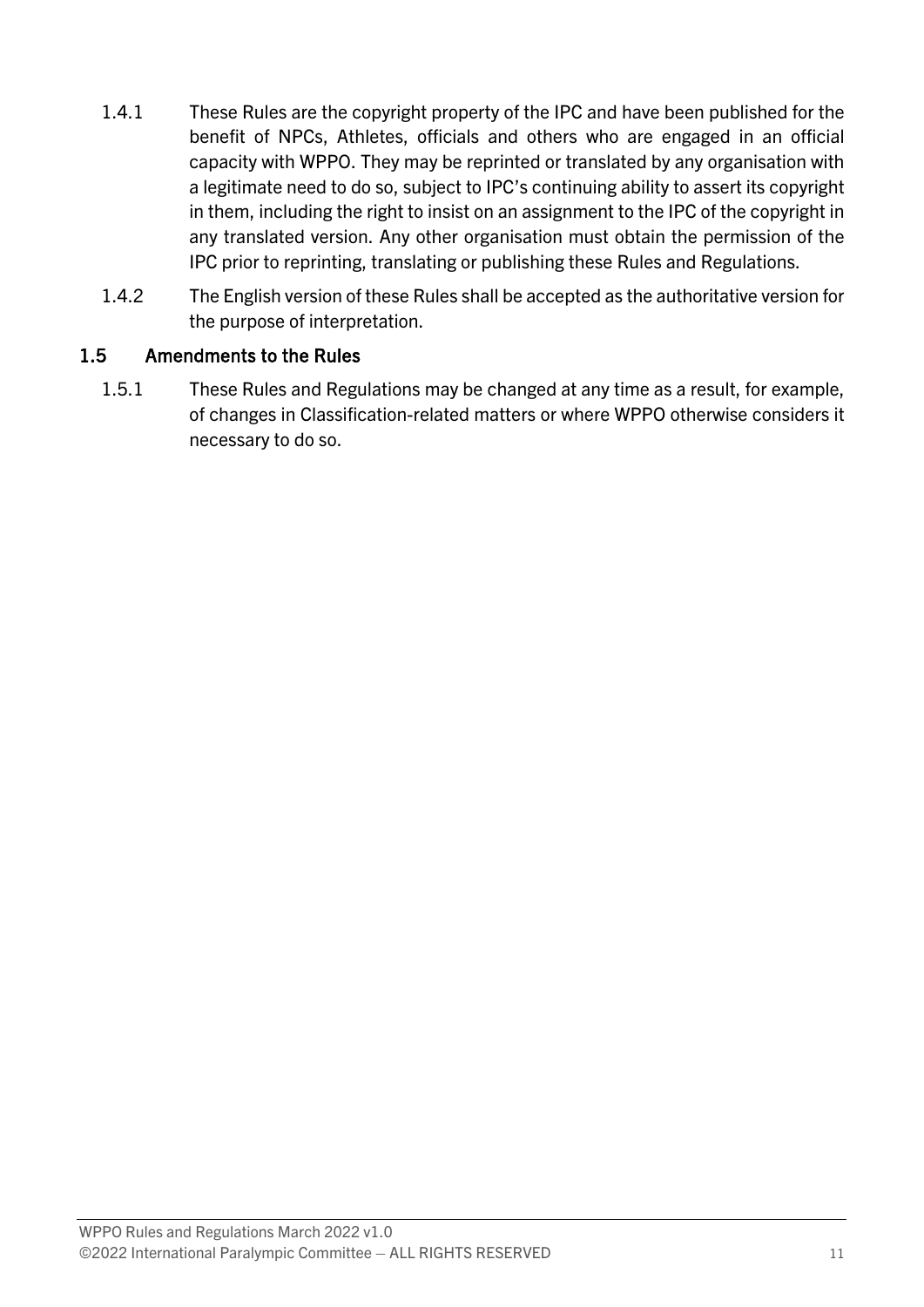### <span id="page-13-0"></span>2 WPPO Recognised Competitions

#### 2.1 Competition levels

- 2.1.1 WPPO categorises Competitions based on their scale, size, and nature to determine the applicable requirements at each Competition.
- 2.1.2 WPPO Recognised Competition levels are as follows:

| <b>Tier</b>    | <b>Name</b>                                    | <b>Type</b>                      | <b>Competitions</b>                                                                                                          |
|----------------|------------------------------------------------|----------------------------------|------------------------------------------------------------------------------------------------------------------------------|
|                | <b>IPC Games</b>                               | <b>High Performance</b>          | <b>Paralympic Games</b>                                                                                                      |
|                |                                                | Development/ High<br>Performance | Parapan American Games*<br>٠                                                                                                 |
| 1              | <b>WPPO Championships</b>                      | <b>High Performance</b>          | <b>WPPO World Championships</b><br>(Rookie, Next Gen, Elite and<br>Legends)                                                  |
|                |                                                | Development/High<br>Performance  | <b>WPPO Regional</b><br>$\blacksquare$<br>Championships (Rookie, Next<br>Gen, Elite and Legends)                             |
|                | <b>WPPO</b><br><b>Sanctioned</b>               | Development/High<br>Performance  | <b>WPPO World Cups</b><br>٠<br><b>Asian Para Games</b>                                                                       |
| $\overline{2}$ | <b>Competitions</b>                            | Development                      | <b>Commonwealth Games</b><br>Sub Regional Para Games                                                                         |
| 3              | <b>WPPO</b><br>Approved<br><b>Competitions</b> | Fundamental                      | <b>Youth Para Games</b><br>Other international<br>Competitions<br><b>National Competitions</b><br><b>Hybrid Competitions</b> |

\*This applies only to the Santiago 2023 Parapan American Games

#### 2.2 Competition cycle

2.2.1 Unless otherwise determined by the IPC, the cycle for IPC Games, WPPO Championships and WPPO Recognised Competitions is as follows:

| Cycle  | Competition                    |  |
|--------|--------------------------------|--|
|        | • WPPO World Championships     |  |
|        | ■ WPPO World Cups              |  |
| Year 1 | • Asian Youth Para Games       |  |
|        | • Youth Parapan American Games |  |
|        | • WPPO Hybrid Competitions     |  |
|        | • National Competitions        |  |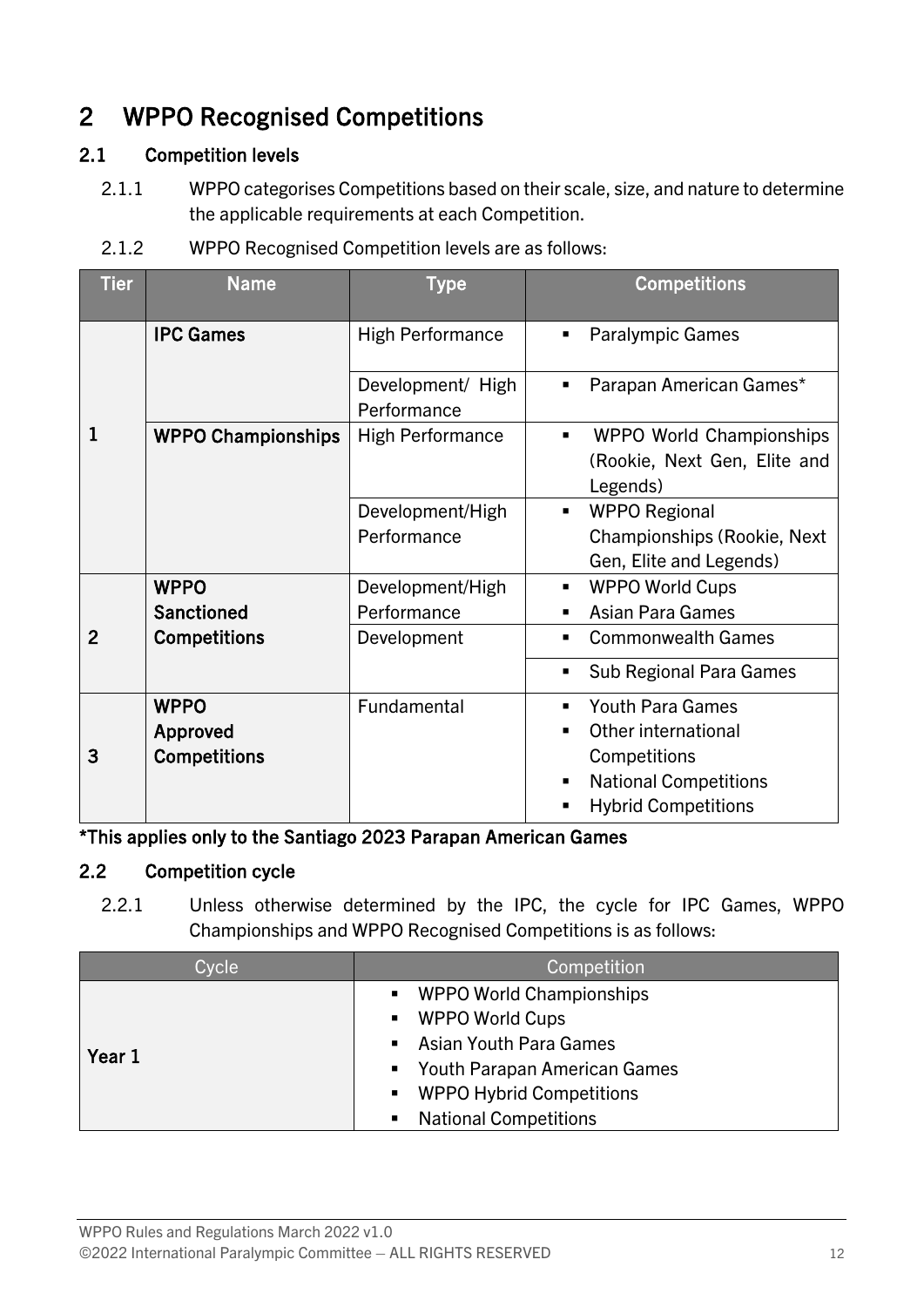| Cycle             | Competition                             |  |
|-------------------|-----------------------------------------|--|
|                   | <b>WPPO Regional Championships</b><br>п |  |
|                   | <b>WPPO World Cups</b><br>٠             |  |
| Year <sub>2</sub> | <b>Asian Para Games</b><br>٠            |  |
|                   | <b>Commonwealth Games</b><br>٠          |  |
|                   | <b>WPPO Hybrid Competitions</b><br>ш    |  |
|                   | <b>National Competitions</b>            |  |
|                   | <b>WPPO World Championships</b><br>٠    |  |
|                   | <b>WPPO World Cups</b><br>٠             |  |
| Year <sub>3</sub> | Parapan American Games<br>٠             |  |
|                   | <b>WPPO Hybrid Competitions</b><br>٠    |  |
|                   | <b>National Competitions</b><br>٠       |  |
|                   | <b>Paralympic Games</b><br>٠            |  |
| Year 4            | <b>WPPO World Cups</b><br>٠             |  |
|                   | <b>WPPO Hybrid Competitions</b><br>٠    |  |
|                   | <b>National Competitions</b><br>п       |  |

#### 2.3 Competition requirements

2.3.1 The organisational requirements and Competition fees for each level of WPPO Recognised Competitions (excluding IPC Games) are outlined in the Competition Rules.

#### 2.4 Competition management

- 2.4.1 The IPC shall manage all IPC Games.
- 2.4.2 WPPO shall have the right to manage and shall have ultimate jurisdiction over all matters related to WPPO Championships and WPPO Sanctioned Competitions (and may delegate or remove such jurisdiction to the IF delegate or other officials under these Rules and Regulations or as it sees fit) and shall have the power to postpone Competitions and give directions consistent with the rules adopted for conducting Competition. WPPO shall also have the right to oversee all WPPO Approved Competitions.
- 2.4.3 WPPO shall have the right to intercede as necessary in order to resolve any conflicts or issues in any WPPO Recognised Competition, including by requiring an LOC to address any aspect of the Competition or issue in relation to the WPPO Rules and **Regulations**
- 2.4.4 The words "World", "Regional" and "World Para Powerlifting" may not be used in connection with any Para powerlifting Competition or Event without the prior written consent of WPPO. In addition, the IPC is the owner of all rights of whatever kind or nature in respect of the terms "Paralympics" and "Paralympic", the term "Para" when associated with sport or any IPC activities, the IPC motto, flag and anthem, the Paralympic Symbol (three Agitos design) and any other trademarks, logos and other indicia used or intended to be used in the context of the Paralympic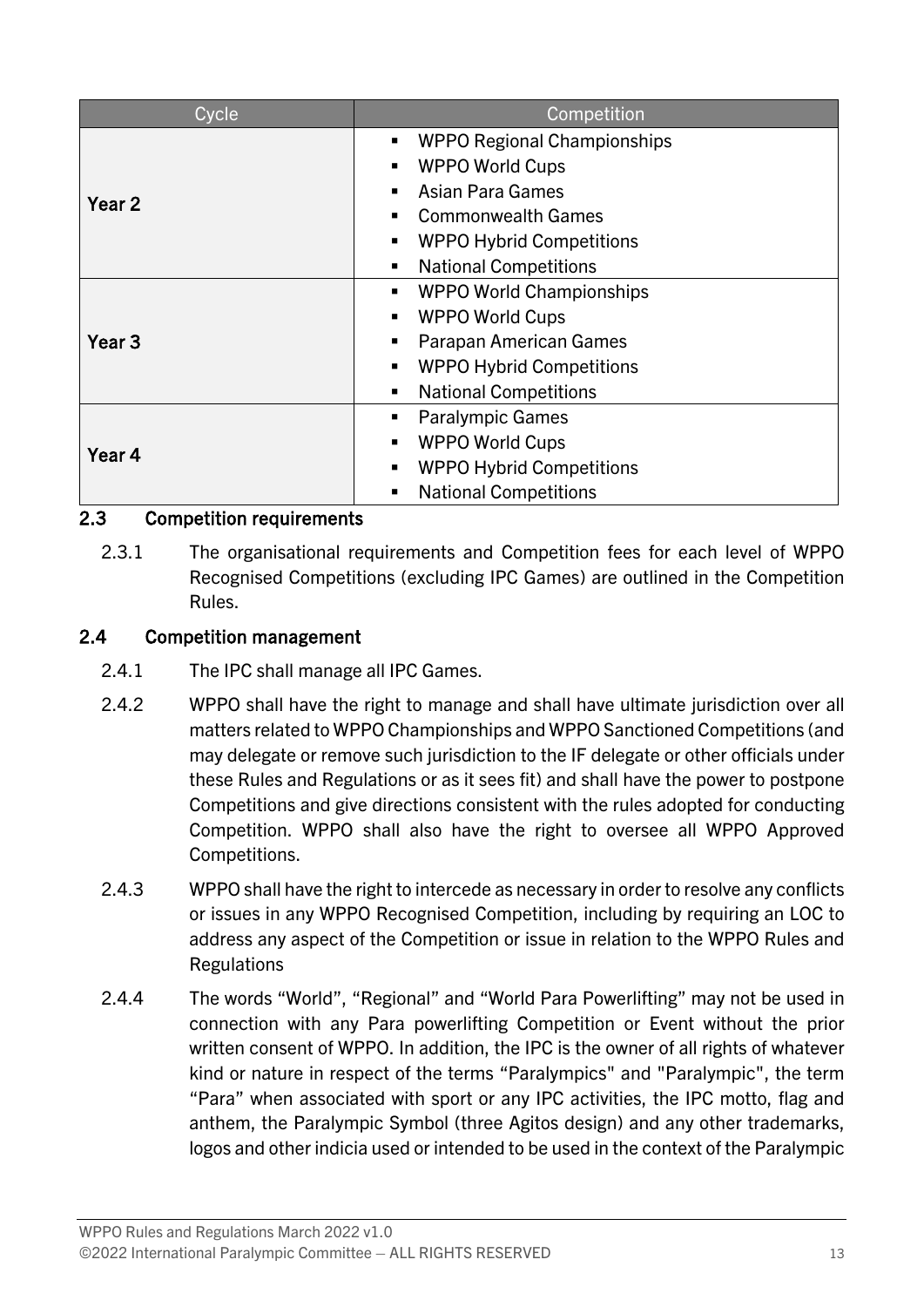Movement.

- 2.4.5 All WPPO Recognised Competitions must be hosted according to the requirements and processes set out in these Rules and Regulations, as outlined in Appendix 2.
- 2.4.6 The Events and Competition format for all WPPO Recognised Competitions are outlined in these Rules and Regulations.

#### 2.5 Competition entries

- 2.5.1 All entries to participate in WPPO Championships and WPPO Sanctioned Competitions must be in accordance with these Rules and Regulations.
- 2.5.2 The entry criteria for the IPC Games shall be defined in the qualification criteria outlined on the IPC website. The 2021-2024 WPPO qualification pathway found in Appendix 1 outlines the WPPO Recognised Competitions Athletes must attend in order to be considered eligible to qualify for the Paralympic Games.
- 2.5.3 The entry criteria and MQS for WPPO Championships and WPPO Sanctioned Competitions shall be defined in the Competition Rules outlined in the information package and/or qualification guide for each such Competition.
- 2.5.4 All Athletes must be entered by their respective NPCs or otherwise authorised organisation and accepted by WPPO to participate in any WPPO Recognised Competition.
- 2.5.5 All entries from NPCs must be received by the deadlines as set out in the Competition information package and/or qualification guide.
- 2.5.6 The cancellation deadlines and policies for each Competition will be published in the Competition information package and/or qualification guide and must be adhered to.

#### 2.6 Recognition of results

- 2.6.1 WPPO accepts results achieved at WPPO Recognised Competitions by eligible Athletes (in accordance with Regulation [3\)](#page-16-0) as set out in these Rules and Regulations, solely for the following purposes:
- 2.6.1.1 WPPO rankings;
- 2.6.1.2 WPPO records;
- 2.6.1.3 allocation of qualification slots for IPC Games, WPPO Championships and WPPO Sanctioned Competitions; and/or
- 2.6.1.4 achieving qualification standards for entry into IPC Games, WPPO Championships and WPPO Sanctioned Competitions.

#### 2.7 Advertising and displays during Competitions

- 2.7.1 The IPC determines the advertising requirements at IPC Games.
- 2.7.2 The WPPO Uniform and Equipment Advertising Guidelines in Appendix 4 outline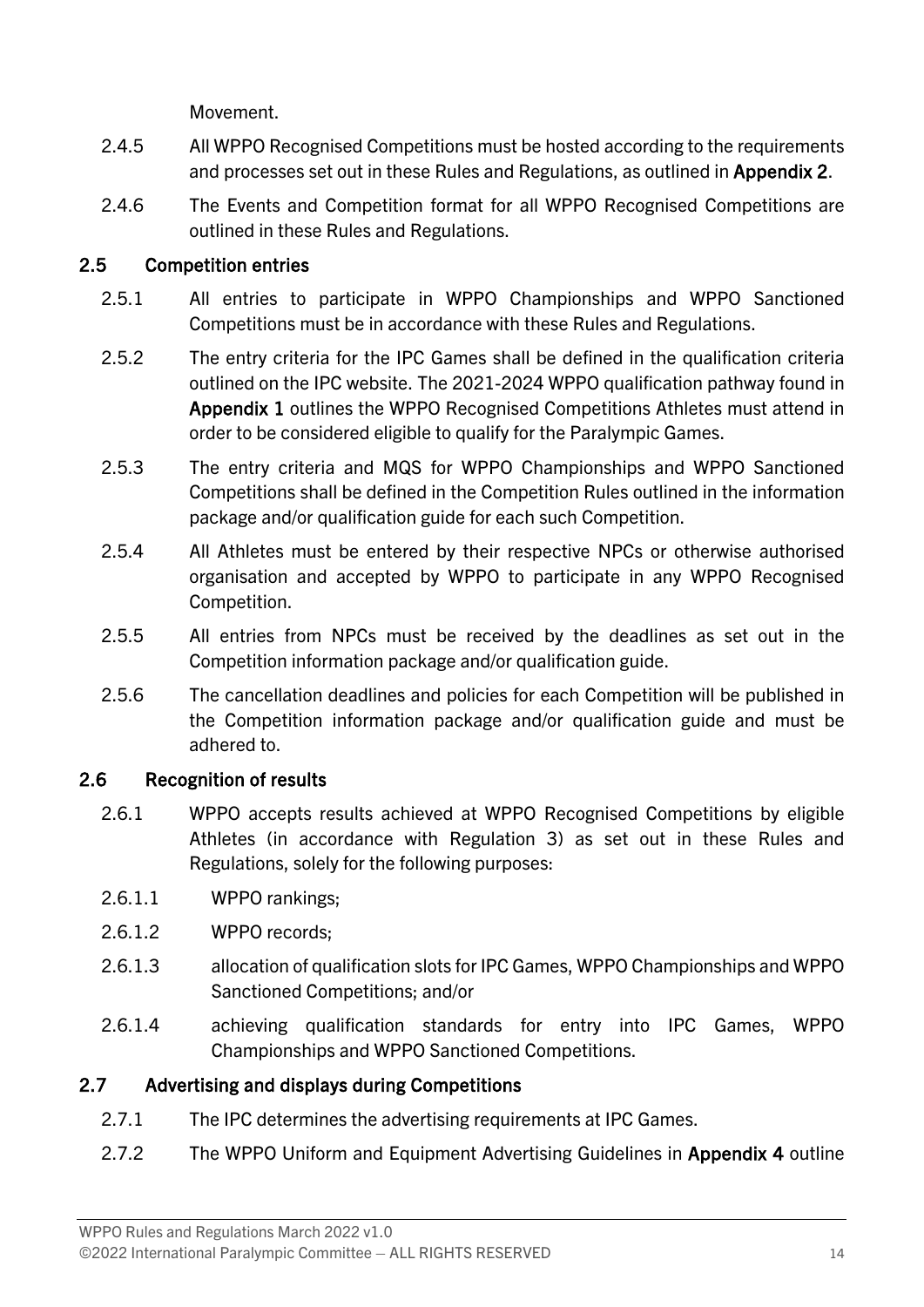the advertising permitted at WPPO Championships. During all other WPPO Recognised Competitions (except IPC Games), the IPC and, with the approval of the IPC the relevant LOC, shall adopt the applicable advertising requirements.

#### 2.8 Anti-gambling requirements

2.8.1 The IPC may adopt anti-gambling regulations, policies, codes and/or requirements from time to time, which will be binding on all participants of WPPO Recognised Competitions.

### <span id="page-16-0"></span>3 Eligibility and Classification

#### 3.1 Eligibility requirements – IPC Games

3.1.1 The IPC determines the eligibility requirements for IPC Games.

#### 3.2 Eligibility requirements – WPPO Recognised Competitions

- 3.2.1 To meet the eligibility requirements to participate in WPPO Recognised Competitions an Athlete must:
- 3.2.1.1 hold a valid WPPO Athlete Licence issued in accordance with the WPPO Athlete Registration and Licensing Regulations by the time of the final entry deadline;
- 3.2.1.2 be internationally classified and have been assigned a Sport Class (other than Not Eligible (NE)) in accordance with the WPPO Classification Rules and Regulations;
- 3.2.1.3 be entered by their NPC (or National Federation if such responsibility has been delegated by the NPC), in either case the NPC being a member in good standing of the IPC;
- 3.2.1.4 satisfy the nationality requirements of the IPC Athlete Nationality Policy (located on the IPC website at);
- 3.2.1.5 be the minimum age to participate in the relevant Competition, as defined in the Competition information package and/or qualification guide; and
- 3.2.1.6 not be disqualified, suspended or otherwise sanctioned.

#### 3.3 Qualification requirements

3.3.1 In addition to the eligibility requirements outlined above, in order to compete in WPPO Recognised Competitions an Athlete must also meet the qualification standards, qualification criteria and any sport entry rules applicable to the relevant Competition.

#### 3.4 Gender

3.4.1 Subject to Regulatio[n 3.4.3,](#page-17-2) below, an Athlete shall be eligible to compete in men's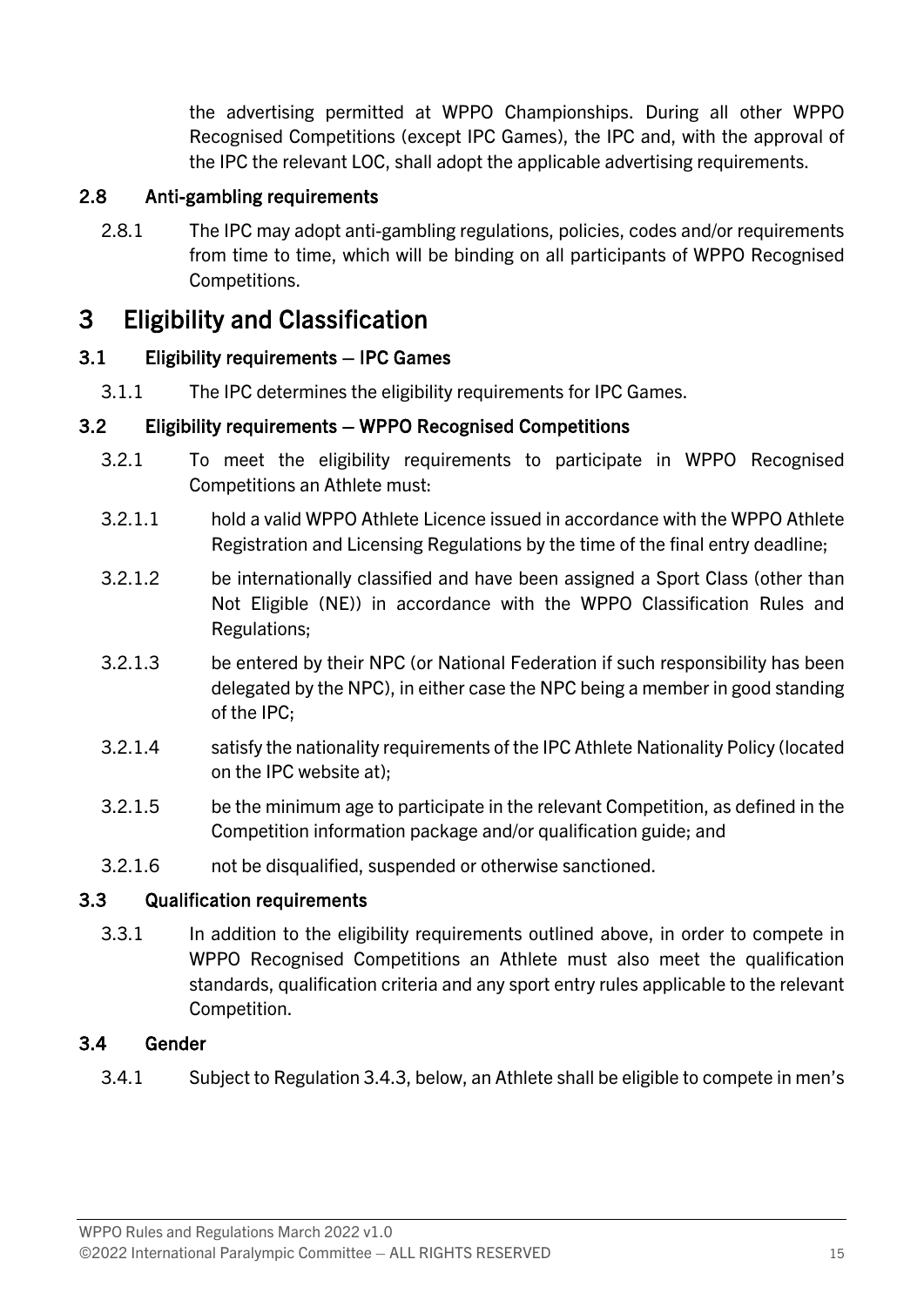Events if he is:

- 3.4.1.1 recognised as male in law; and
- 3.4.1.2 eligible to compete under these Rules.
- 3.4.2 Subject to Regulation [3.4.3,](#page-17-2) below, an Athlete shall be eligible to compete in women's Events if she is:
- 3.4.2.1 recognised as female in law; and
- 3.4.2.2 eligible to compete under these Rules.
- <span id="page-17-2"></span>3.4.3 WPPO will deal with any cases involving transgender Athletes in accordance with the IOC's transgender guidelines (as amended by the IOC from time to time) and any applicable WPPO Regulations.
- 3.4.4 The eligibility of persons recognised as third gender in law will be determined by the IPC on a case-by-case basis, in accordance with any applicable WPPO Regulations.

#### 3.5 International Classification

- 3.5.1 WPPO shall determine the WPPO Recognised Competitions where international Classification will be offered. At such Competitions, Classification will be conducted prior to the start of each Competition in accordance with the WPPO Classification Rules and Regulations.
- 3.5.2 An Athlete who has not been assessed by a WPPO Classification Panel will not meet the eligibility criteria (set out in this Regulation [3\)](#page-16-0) to compete in IPC Games, WPPO Championships and WPPO Sanctioned Competitions.

### <span id="page-17-0"></span>4 Anti-Doping

#### 4.1 Anti-Doping Requirements

- 4.1.1 The IPC Anti-Doping Code located on the IPC website at [www.paralympic.org/antidoping](https://paralympicorg.sharepoint.com/sites/IPC-World-Para-Powerlifting/Shared%20Documents/4.%20Governance/Rules%20and%20Regulations/2021/WPPO%20R&R%202021-2024/Working%20documents/New%20Rules/Rules_Share%20will%20Legal/FINAL%20DOCUMENTS/Final%20Rules%20&%20Regulations%20(word)/www.paralympic.org/antidoping) applies to all IPC Games, WPPO Championships and WPPO Sanctioned Competitions. Mandatory testing for world record performances at the Competition to be recognised by WPPO.
- 4.1.2 WPPO Approved Competitions must be conducted in accordance with the antidoping rules of the relevant governing body and the WADC International Standards. Random in-Competition anti-doping testing is also mandatory at such Competitions.

### <span id="page-17-1"></span>5 Medical

#### 5.1 Medical requirements

5.1.1 The IPC Medical Code located on the IPC website at [www.paralympic.org/medical](https://paralympicorg.sharepoint.com/sites/IPC-World-Para-Powerlifting/Shared%20Documents/4.%20Governance/Rules%20and%20Regulations/2021/WPPO%20R&R%202021-2024/Working%20documents/New%20Rules/Rules_Share%20will%20Legal/FINAL%20DOCUMENTS/Final%20Rules%20&%20Regulations%20(word)/www.paralympic.org/medical)  applies to all IPC Games, WPPO Championships and WPPO Sanctioned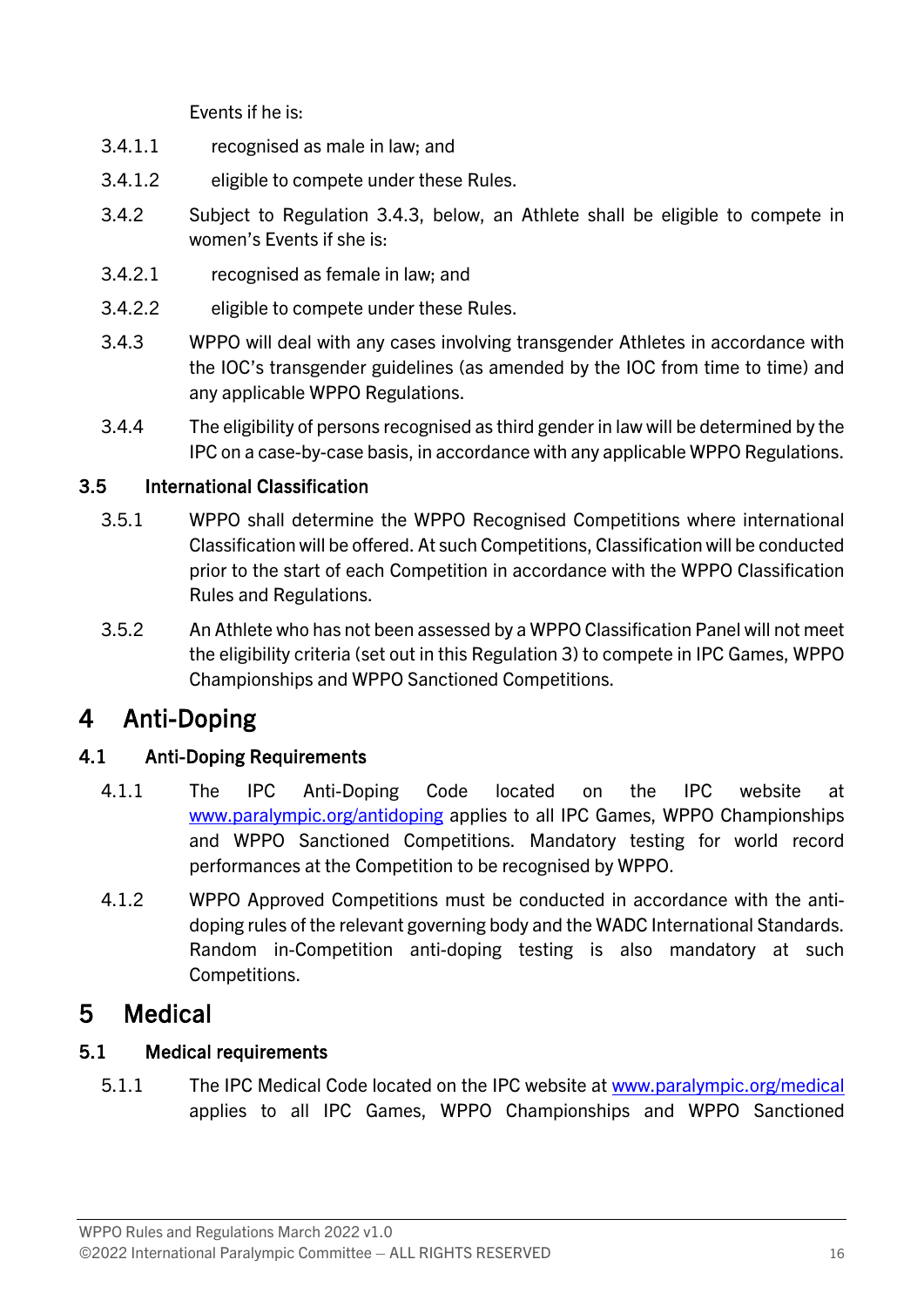Competitions.

5.1.2 The medical and safety rules of the relevant governing body apply to WPPO Approved Competitions.

#### 5.2 Medical responsibilities

- <span id="page-18-0"></span>5.2.1 In accordance with the IPC Medical Code, all Athletes who compete in WPPO Recognised Competitions are responsible for their own physical and mental health and for their own medical supervision.
- <span id="page-18-1"></span>5.2.2 By entering in a WPPO Recognised Competition, an Athlete releases the IPC and WPPO from any liability to the extent permitted by law for any loss, injury or damage that he or she may suffer in relation to, or as a result of, his or her participation in Classification, at the relevant Competition.
- 5.2.3 Notwithstanding the above Regulation[s 5.2.1](#page-18-0) an[d 5.2.2,](#page-18-1) NPCs shall use best efforts to ensure the physical and mental health of all Athletes and Team Officials under their jurisdiction prior to their participation in WPPO Recognised Competitions.
- 5.2.4 Every NPC is responsible to ensure that appropriate and continuous medical monitoring of its' Athletes is undertaken. It is further recommended that NPCs organise for a periodic health evaluation of each Athlete that it enters in a WPPO Recognised Competitions, and that NPCs appoint a team physician to attend all such Competitions.
- 5.2.5 WPPO will be entitled to prevent any Athlete from competing where in its opinion it would be dangerous for the Athlete to compete, including where the safety of other athletes, officials, spectators and/or the Competition itself is put at risk. At all times, the overriding priority must be to safeguard the health and safety of Athletes, officials and spectators. The outcome of the relevant Competition must never influence such decisions.

#### 5.3 Medical withdrawal request

- 5.3.1 At all IPC Games, WPPO Championships and WPPO Sanctioned Competitions the official WPPO Medical Withdrawal Request Form (located on the WPPO website) must be submitted to the WPPO office in order to officially request the withdrawal of an Athlete from the relevant Competition after submission of the final entry by numbers.
- 5.3.2 During competition the Medical Withdrawal Request Form must be signed by the team physician of the Athlete. In the event there is no team physician, if the team has an agreement to use the physician of another team that physician may sign the form. Alternatively, the LOC Chief Medical Doctor may do so.
- 5.3.3 All sections of the Medical Withdrawal Request Form must be completed.
- 5.3.4 All Medical Withdrawal Request Forms must be submitted at least thirty (30) minutes prior to the relevant Event of the Competition. If this is not possible (for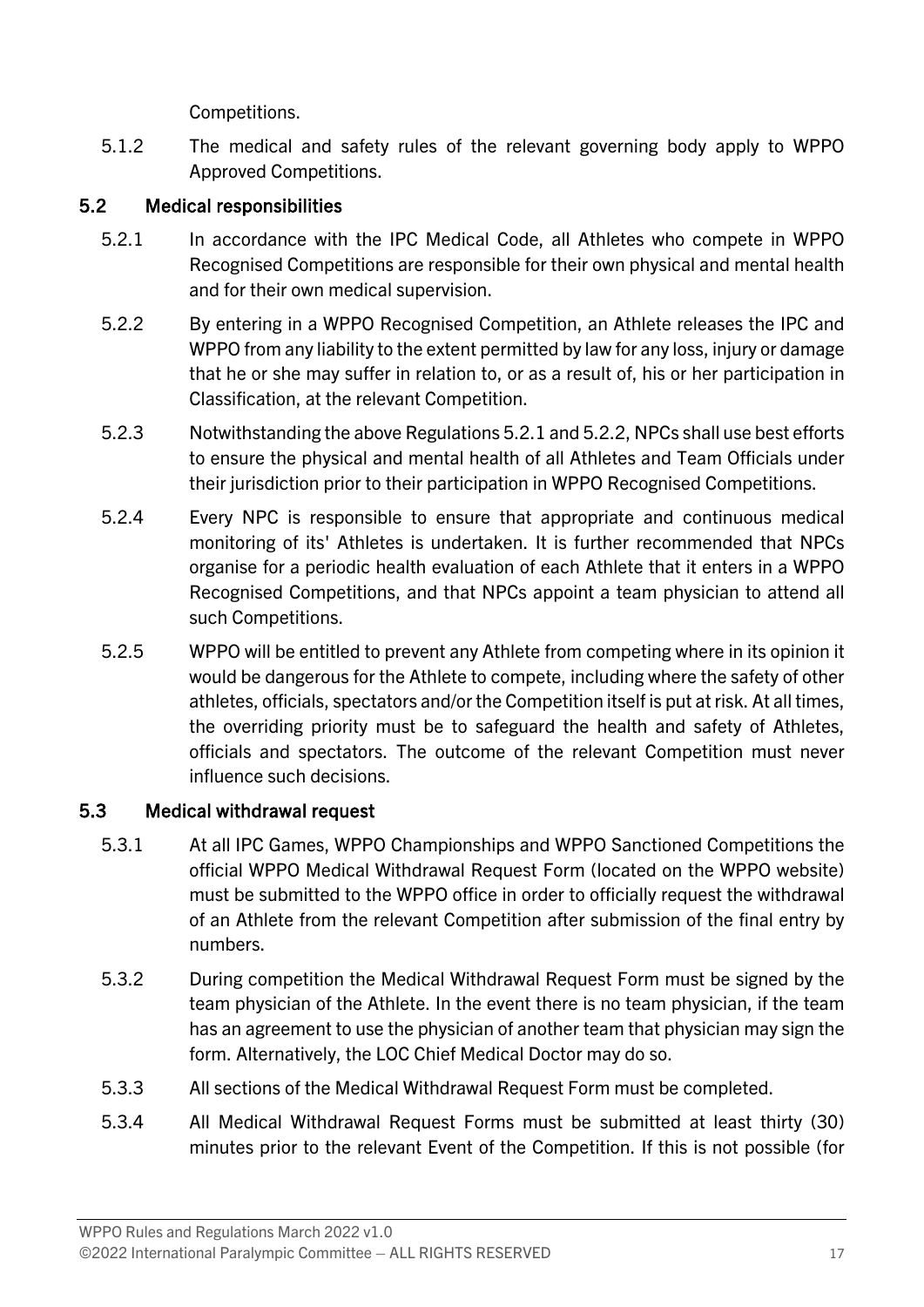example due to the onset of an acute injury or illness within the thirty (30) minutes prior to the relevant Event) an explanation must be provided in the Medical Withdrawal Request Form.

5.3.5 WPPO shall determine whether a Medical Withdrawal Request is accepted. This decision is final with no opportunity to protest or appeal.

#### 5.4 Medical insurance

- 5.4.1 NPCs are responsible to ensure suitable medical provision and medical insurance coverage for their respective delegations for WPPO Recognised Competitions and (subject to Regulatio[n 5.4.2](#page-19-0) below) for the full duration of the relevant Competition, including travel to and from such Competitions. NPCs must provide a copy of this insurance to WPPO if requested.
- <span id="page-19-0"></span>5.4.2 It shall be the responsibility of the LOC in each case to ensure on-site medical, emergency ambulance, first aid services and medical insurance coverage is provided at all WPPO Recognised Competitions.

#### 5.5 Medical and safety services at IPC Games, WPPO Championships and WPPO Sanctioned Competitions

- 5.5.1 The LOC shall be responsible for implementing the medical and safety services for IPC Games in accordance with the relevant host agreement.
- 5.5.2 LOCs shall be responsible for implementing the medical and safety services at WPPO Championships and WPPO Sanctioned Competitions.
- 5.5.3 A Competition Medical Director shall be appointed by the LOC for all WPPO Recognised Competition to prepare and co-ordinate the medical services and safety requirements during the relevant Competition.
- 5.5.4 At all WPPO Championships and any other Competitions determined by WPPO, WPPO shall be responsible for ensuring a medical representative monitors implementation of these and any other Competition-specific medical and safety rules.

#### 5.6 Harassment

5.6.1 The dignity of every individual must be respected. All forms of abuse and/or harassment are prohibited. The IPC Code of Ethics and the IPC Policy on Nonaccidental Violence and Abuse (located on the IPC website) applies to all WPPO Recognised Competitions.

#### 5.7 Autonomic dysreflexia

5.7.1 The IPC Policy on Autonomic Dysreflexia (located on the IPC website) applies to all WPPO Recognised Competitions.

#### 5.8 Hypoxic or hyperoxic chambers or tents

5.8.1 The use of hypoxic or hyperoxic chambers or tents is prohibited at all WPPO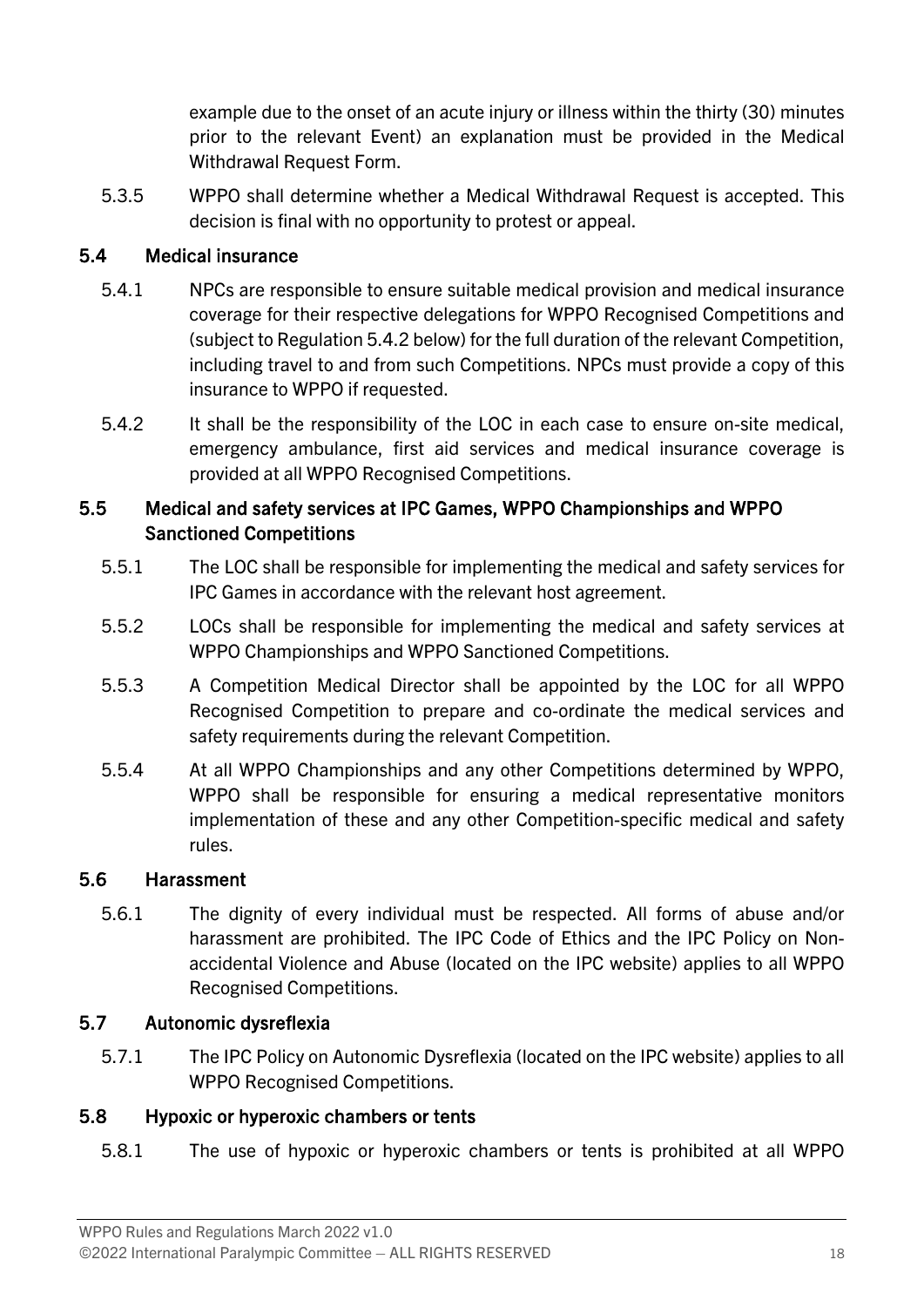Recognised Competitions.

#### 5.9 Heat

5.9.1 The IPC Heat Policy (located on the IPC website) applies to all WPPO Recognised Competitions.

#### 5.10 Smoking ban

5.10.1 Smoking is prohibited during competition at all venues of WPPO Recognised Competitions.

### <span id="page-20-0"></span>6 Technology and Equipment

#### 6.1 Fundamental Principles

6.1.1 The IPC Policy on Sport Equipment (located on the IPC website) applies to all WPPO Recognised Competitions. The principles outlined in this policy apply in particular (but not exclusively) in relation to the development of sports specific prosthetic devices.

#### 6.2 Monitoring of the use of technology and equipment

- 6.2.1 The WPPO Technical Delegate, or their designee, will monitor the use of technology and equipment at WPPO Recognised Competitions to ensure that it conforms to the principles outlined in the IPC Policy on Sport Equipment. This may include, but will not be limited to, the assessment of:
- 6.2.1.1 whether or not equipment and/or prosthetic components are commercially available to all Athletes (prototypes that are purpose built by manufactures exclusively for the use of a specific Athlete shall not be permitted); and/or
- 6.2.1.2 whether equipment contains materials or devices that store, generate or deliver energy and/or are designed to provide function to enhance performance beyond the natural physical capacity of an Athlete.

#### 6.3 Prohibited Technology

- 6.3.1 Use of the following technology is prohibited at WPPO Recognised Competitions:
- 6.3.1.1 equipment that breaches the fundamental principles outlined in the IPC Policy on Sport Equipment;
- 6.3.1.2 equipment that results in athletic performance being generated by machines, engines, electronics, motors, robotic mechanisms or the like; and
- 6.3.1.3 osteo-integrated prosthesis.
- 6.3.2 At any WPPO Recognised Competition the WPPO Technical Delegate shall be entitled to prohibit the use of any equipment prohibited by these Rules and Regulations. In every case of a suspected breach the WPPO Technical Delegate must report the matter to WPPO. Upon receiving such a report any further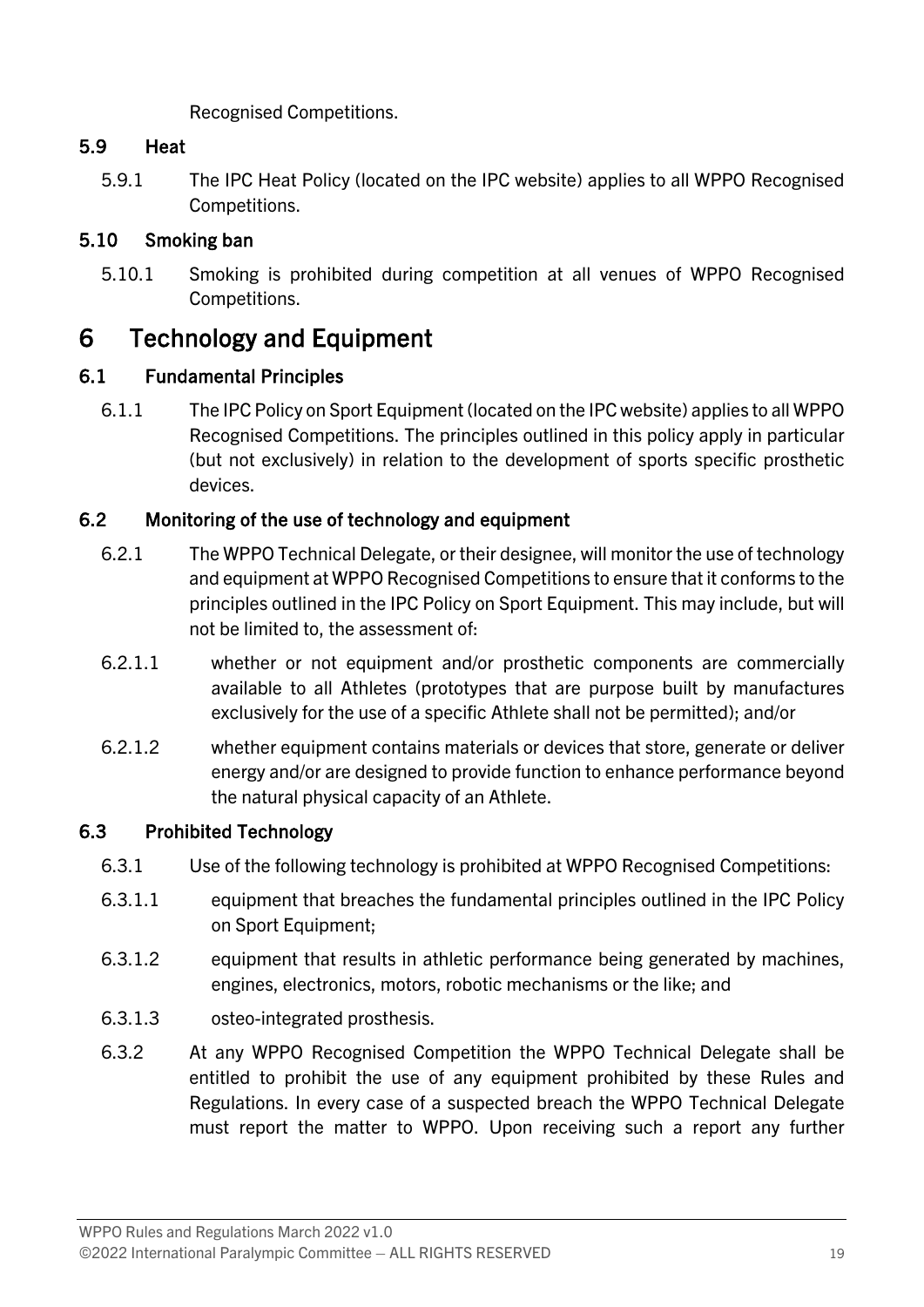investigation and/or action will be determined by WPPO on a case by case basis.

6.3.3 WPPO shall be entitled to prohibit the use of equipment either permanently or on a temporary basis (to allow for further investigation) where it considers, acting reasonably, that any of the fundamental principles of equipment design and availability are breached.

### <span id="page-21-0"></span>7 Disciplinary Rules

#### 7.1 General Disciplinary Provisions

- 7.1.1 The IPC Code of Ethics (located on the IPC website) shall apply to all participants of WPPO Recognised Competitions.
- 7.1.2 In addition to any specific provisions of these Rules and Regulations providing for disqualification, an Athlete, Team Official, team member or any other individual may have their accreditation withdrawn and/or be disqualified from any Event(s) or Competition(s) by WPPO, if, in the reasonable opinion of WPPO, they:
- 7.1.2.1 contravene the spirit of fair-play or obstruct any Technical Officials in their official duties;
- 7.1.2.2 behave in a manner which may actually or potentially bring into disrepute WPPO, the IPC, any International Federation and/or the LOC; or
- 7.1.2.3 breach any protocol or procedure put in place by an LOC and/or WPPO for an Event or Competition (for example in relation to the health, safety or security of Athletes, including any protocol put in place in relation to the coronavirus pandemic).

#### 7.2 Disciplinary action

7.2.1 Further disciplinary action, including in relation to situations that are not covered by these Rules or Regulations, may be taken against any individual bound by these Rules and Regulations on a case-by-case basis by WPPO and/or Technical Delegate, in consultation with WPPO. Further action(s) may be taken at WPPO' discretion.

### <span id="page-21-1"></span>8 Protests and Appeals

#### 8.1 Lift attempt

8.1.1 Protests relating to a No lift attempt decision shall be determined in accordance with the Lift Challenge Rule (LC).

#### 8.2 Anti-Doping

8.2.1 All anti-doping rule violations, including any appeals regarding such violations, shall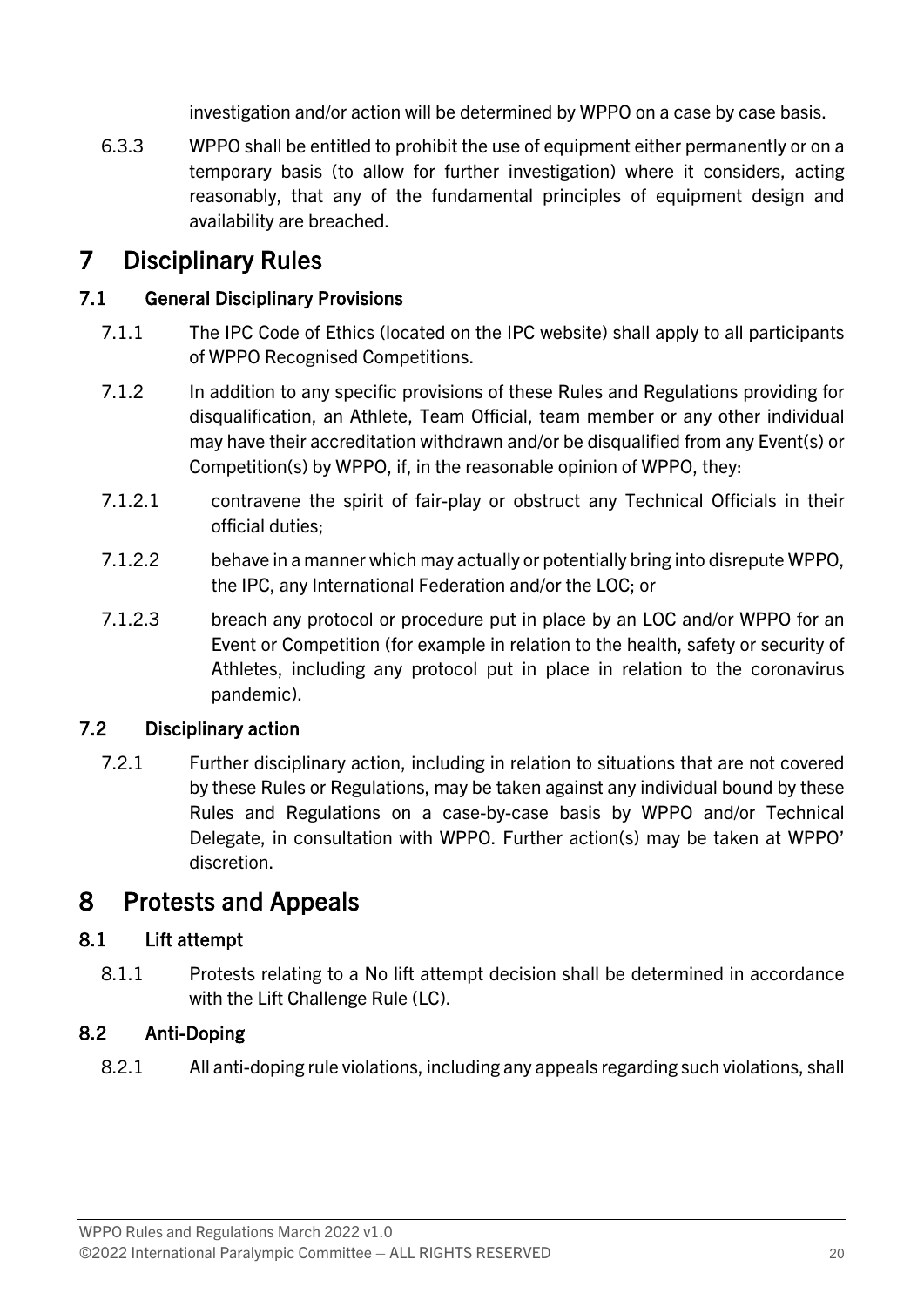be determined in accordance with the IPC Anti-Doping Code.

#### 8.3 Classification

8.3.1 Protests and appeals relating to Classification shall be determined in accordance with the WPPO Classification Rules and Regulations.

### <span id="page-22-0"></span>9 Officials, Venues and Solidarity

#### 9.1 Technical Officials and Classifiers

- 9.1.1 All WPPO Recognised Competitions must have certified and licensed WPPO Technical Officials (and Classifiers if international Classification is taking place at the Competition) to oversee all technical and classification matters respectively, to ensure that the Competition is run in accordance with these Rules and Regulations.
- 9.1.2 In order to be a certified and licensed WPPO Technical Official or Classifier, the respective pathway must be followed and the respective requirements must be met, as determined by WPPO.
- 9.1.3 The number of Technical Officials appointed to each Recognised Competition may be in accordance with the table of requirements and Competition designation as outlined in Appendix 2.
- 9.1.4 Technical Officials who have any other active role or any involvement with a competing NPC (e.g., coach, NPC delegate or Athlete) will not be appointed as a Referee or Jury member in that specific Event.
- 9.1.5 All detailed information about the specific roles, responsibilities, pathway, appointments, and rules specific to Technical Officials is provided in Appendix 3.

#### 9.2 Team Official

- 9.2.1 A Team Official must possess the necessary qualifications and insurance to fulfil their role, considering the importance of the Athletes' welfare, health and safety, as determined by the relevant NPC.
- 9.2.2 The Team Official must wear a uniform compliant with the terms of Appendix 4.

#### 9.3 Technical Meeting

- 9.3.1 A Technical Meeting (face to face or virtual) with up to two (2) Team Officials from each participating NPC must take place for all Recognised Competitions a minimum of one (1) day prior to the start of the Competition.
- 9.3.2 The Technical Meeting will be delivered in English and the following matters may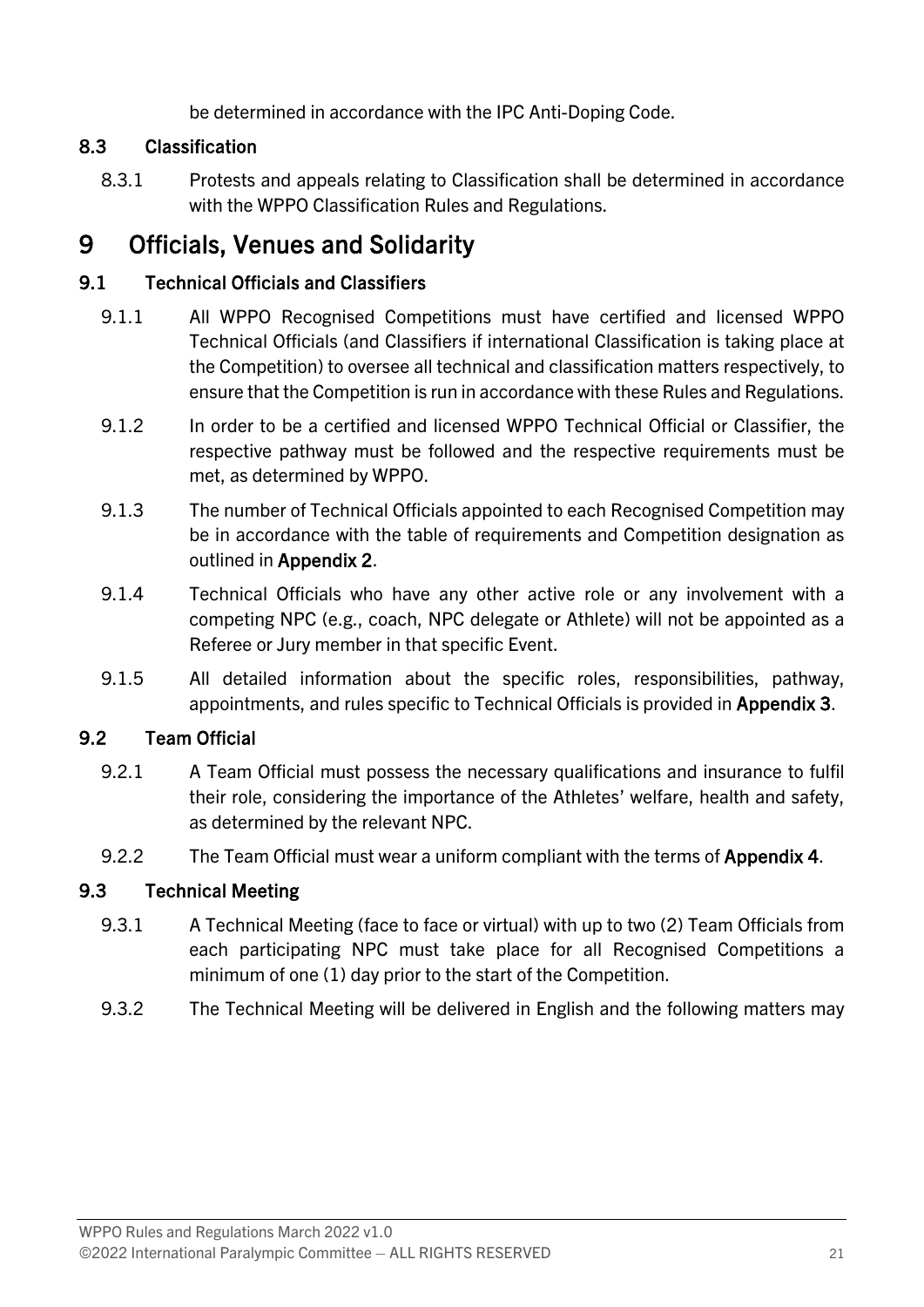be addressed:

- 9.3.2.1 Roll call;
- 9.3.2.2 Outcome of the entry verifications;
- 9.3.2.3 Confirmation of Bodyweight change requests;
- 9.3.2.4 Competition schedule overview;
- 9.3.2.5 Anti-doping information;
- 9.3.2.6 Protocol information (e.g., ceremonies);
- 9.3.2.7 Logistical information (e.g., transportation, meals, departures, etc.);
- 9.3.2.8 Warm-up pass distribution;
- 9.3.2.9 Sale of technical challenge cards for Power; and
- 9.3.2.10 Any other business/questions

#### 9.4 Venue Requirements

9.4.1 All Recognised Competitions must be hosted in venues meeting the requirements outlined in Appendix 5.

#### 9.5 Equipment Requirements

9.5.1 All Recognised Competitions must be hosted using only equipment from approved WPPO suppliers. The detailed requirements for all Para powerlifting equipment per discipline and per level of Recognised Competition as well as the list of WPPO approved suppliers is outlined in Appendix 6.

#### 9.6 Scoring System Requirements

- 9.6.1 All Recognised Competitions must be hosted using an approved scoring system, as outlined in Appendix 7.
- 9.6.2 The WPPO scoring system is composed of the following:
- 9.6.2.1 On Venue Results (OVR)
	- a) Para Sports Results and Information Services (PARIS), with the exception of the Paralympic Games, Commonwealth Games and Parapan American Games where their specific Paralympic Results Information System (PRIS), in the Commonwealth Results & Information Services (CRIS) and in the Parapan American Games (PRIS) information services must be used; must be used;
	- b) Scoreboard
- 9.6.2.2 Timing and Scoring System (T&S)
	- a) Referee console
	- b) Jury console
	- c) Attempt board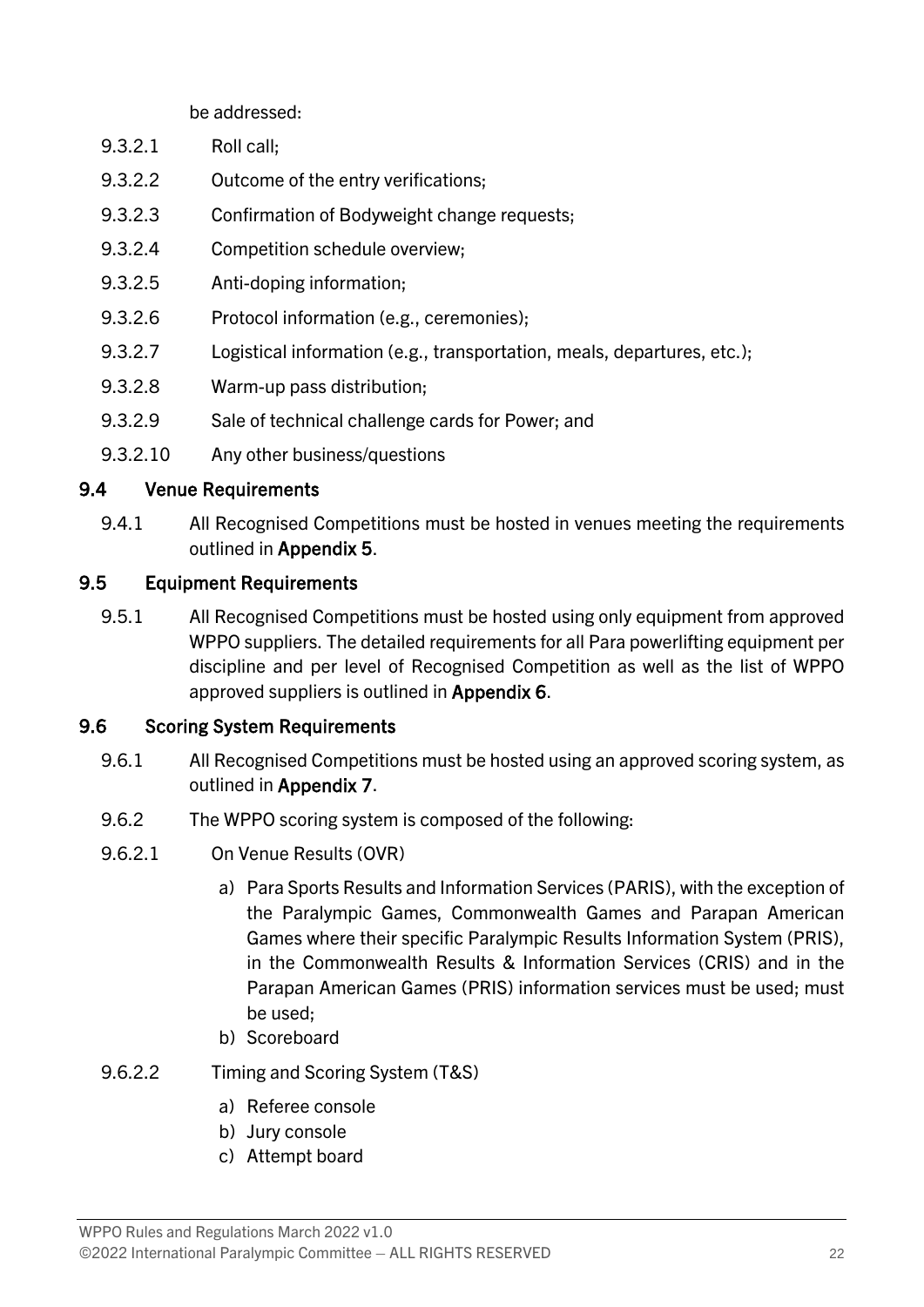- 9.6.2.3 Para Powerlifting Competition and Operations Management System (PowerCOMS)
	- a) Eletronic Marshall (eMarshall)
	- b) Lift Video Replay System (LiftVRS)
	- c) Lift Educational Video Database (LiftED)

#### 9.7 Solidarity

9.7.1 Funds collected from bodyweight changes and Lift Challenges fees will be invested into anti-doping education and to support developing NPCs to enter athletes into WPPO Recognised Competitions.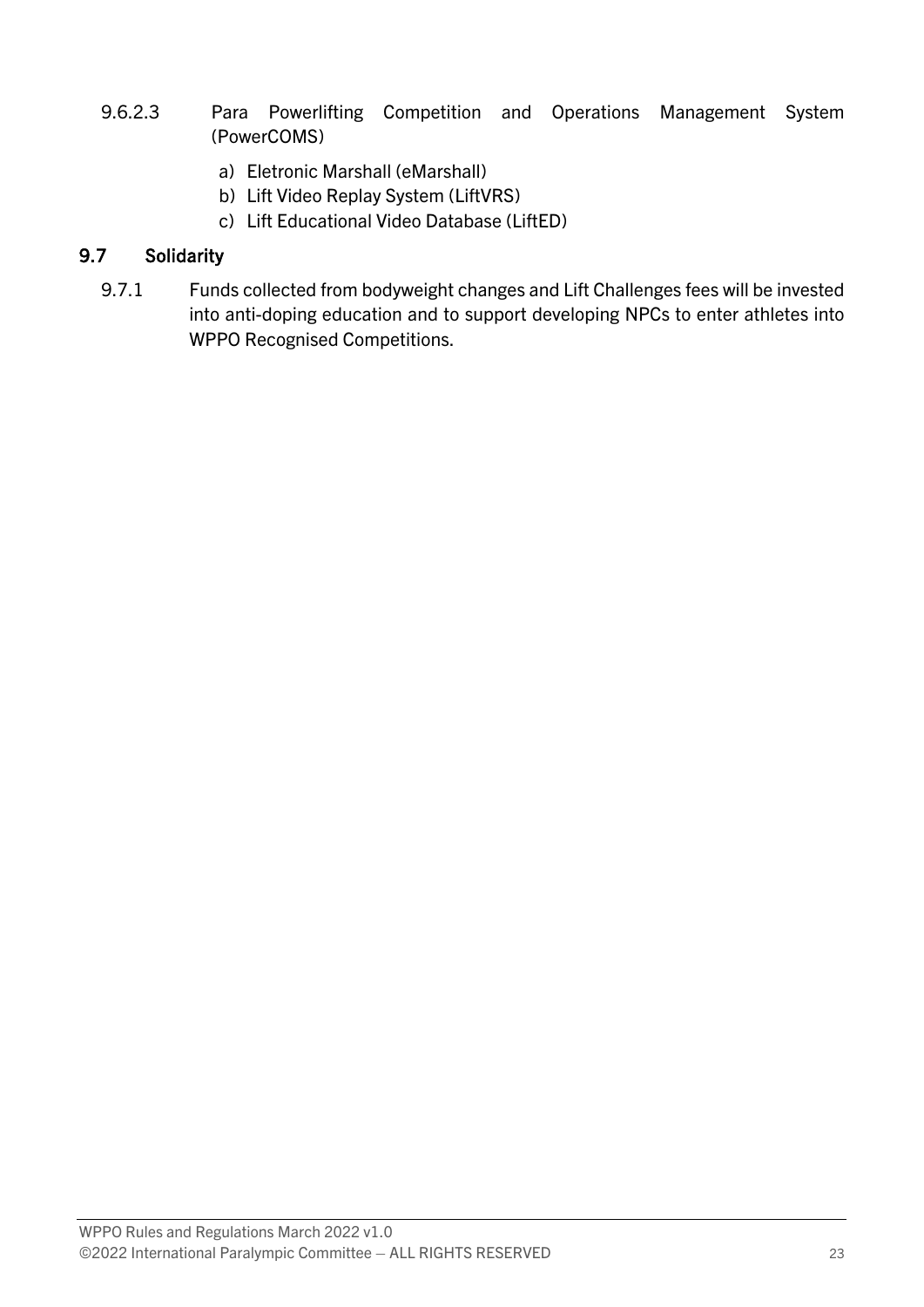### <span id="page-25-0"></span>Section B: WPPO Rules

### <span id="page-25-1"></span>Section B1 – Power

### <span id="page-25-2"></span>10 Power Rules

#### 10.1 Power - Description

- 10.1.1 The Power discipline of the sport of Para Powerlifting represents the ultimate test of upper body strength with Athletes competing in the bench press.
- 10.1.2 The Power discipline is open to female and male Rookie, Next Gen, Elite and Legend, Athletes with one (1) or more of the eight (8) Eligible Impairments who compete in one (1) Sport Class, as defined in the WPPO Classification Rules and Regulations, in ten (10) different Bodyweight Categories per gender.

#### 10.2 Objective

10.2.1 Competitors must lower the bar to their chest, stops on the chest and then press it upwards to arms-length with locked elbows.

#### 10.3 Bodyweight Categories

| 10.3.1 | WPPO Competitions may comprise the following Bodyweight Categories |  |
|--------|--------------------------------------------------------------------|--|
|--------|--------------------------------------------------------------------|--|

| Gender | Category        | <b>Minimum</b>  | <b>Maximum</b>  |
|--------|-----------------|-----------------|-----------------|
|        |                 | Bodyweight (kg) | Bodyweight (kg) |
|        | Up to $41.0$ kg | $\blacksquare$  | 41.0            |
|        | Up to 45.0 kg   | 41.1            | 45.0            |
|        | Up to 50.0 kg   | 45.1            | 50.0            |
|        | Up to 55.0 kg   | 50.1            | 55.0            |
| Female | Up to $61.0$ kg | 55.1            | 61.0            |
|        | Up to 67.0 kg   | 61.1            | 67.0            |
|        | Up to 73.0 kg   | 67.1            | 73.0            |
|        | Up to 79.0 kg   | 73.1            | 79.0            |
|        | Up to 86.0 kg   | 79.1            | 86.0            |
|        | Over 86.0 kg    | 86.1            |                 |
|        | Up to 49.0kg    |                 | 49.0            |
|        | Up to 54.0 kg   | 49.1            | 54.0            |
| Men    | Up to 59.0 kg   | 54.1            | 59.0            |
|        | Up to 65.0 kg   | 59.1            | 65.0            |
|        | Up to 72.0 kg   | 65.1            | 72.0            |
|        | Up to 80.0 kg   | 72.1            | 80.0            |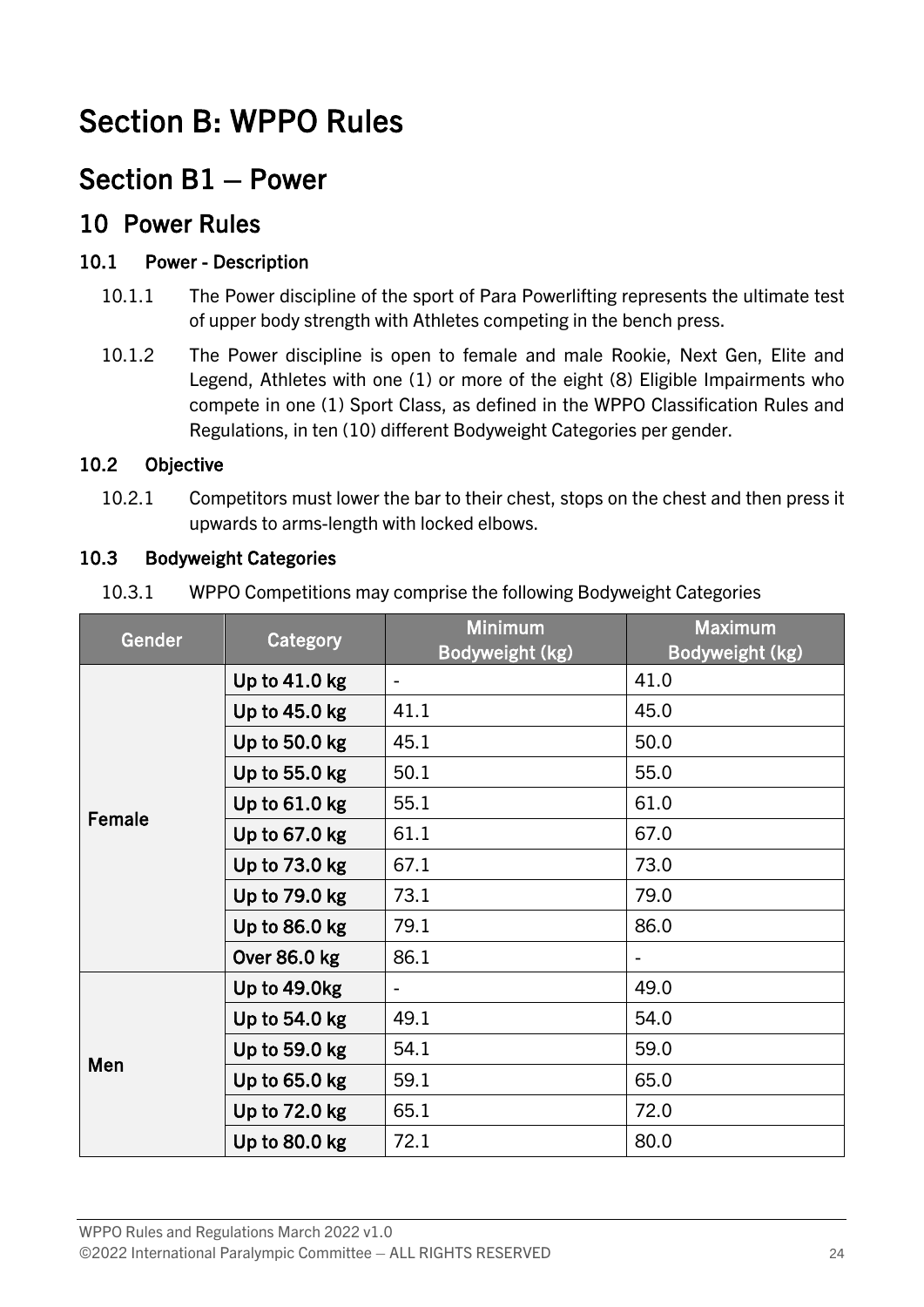|  | Up to 88.0 kg  | 80.1  | 88.0  |
|--|----------------|-------|-------|
|  | Up to 97.0 kg  | 88.1  | 97.0  |
|  | Up to 107.0 kg | 97.1  | 107.0 |
|  | Over 107.0 kg  | 107.1 | -     |

### 10.4 Overview of Technical Officials' Responsibilities in Competition

| <b>International</b><br>Federation<br><b>Delegate</b><br>("IF Delegate") | Oversee the entire Competition delivery in liaison with the LOC and<br>٠<br><b>Technical Delegate.</b><br>The International Federation Delegate has the highest authority over<br>п<br>the Competition.                                                                                                                                                                                                                                                                                                                             |  |  |
|--------------------------------------------------------------------------|-------------------------------------------------------------------------------------------------------------------------------------------------------------------------------------------------------------------------------------------------------------------------------------------------------------------------------------------------------------------------------------------------------------------------------------------------------------------------------------------------------------------------------------|--|--|
| Event<br>Director ("ED")                                                 | Oversee the entire Event in liaison with the LOC, International<br>٠<br>Federation Delegate and WPPO Management Staff.<br>Be appointed and / or act on behalf of WPPO at the Competition.<br>п                                                                                                                                                                                                                                                                                                                                      |  |  |
| <b>Technical</b><br>Delegate ("TD")                                      | Monitor and oversee the Competition with the International Federation<br>п<br>Delegate and Event Director to ensure all technical operations are<br>applied in accordance with the Technical Rules and Regulations<br>throughout the entire Competition.<br>Act as the leader for the appointed Technical Officials for the<br>п<br>Competition.<br>Sign the Final Results for each Event.                                                                                                                                          |  |  |
| <b>Chief Referee</b><br>("CR")                                           | Lead the Bodyweight Category (ies) and ensure all actions on the FOP<br>ш<br>comply with these Rules.<br>Ensure the equipment and FOP is clean, organised and safe.<br>п<br>Brief the Side Referees and Jury on the Athletes' classification notes.<br>ш<br>Lead the Spotter Loaders.<br>ш<br>Say the "start" and "rack" commands.<br>п<br>Judge the lift according to the lift sequences from the required position<br>п<br>and/or during the Lift Challenge.<br>Raise any errors and make the final decision on the outcome.<br>ш |  |  |
| <b>Side Referees:</b><br>Left ("LR")<br>Right ("RR")                     | Judge the lift according to the lift sequences from the required position<br>ш<br>and/or during the Lift Challenge.<br>Raise any errors.<br>п                                                                                                                                                                                                                                                                                                                                                                                       |  |  |
| Jury<br>("J1", "J2" and<br>" $JS"$ )                                     | Judge the lift according to the lift sequences from the required position<br>٠<br>and their decision will count only if a Lift Challenge is raised.<br>Manually record the results for each Event.<br>٠                                                                                                                                                                                                                                                                                                                             |  |  |
| "Weigh-in<br>Official"                                                   | <b>Chief</b><br>Lead the Weigh-in process.<br>Verify the Athlete's identification.<br>ш                                                                                                                                                                                                                                                                                                                                                                                                                                             |  |  |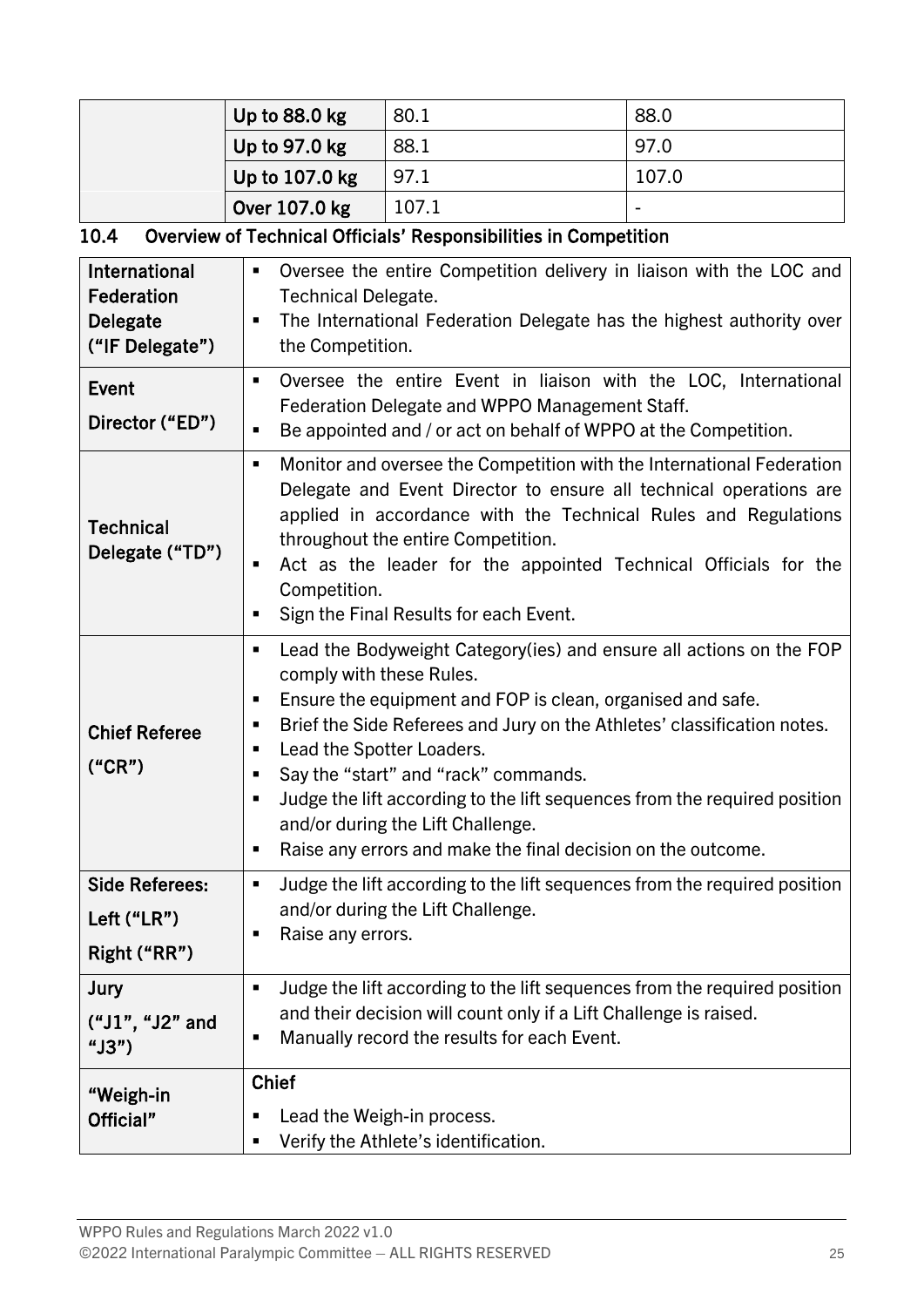| (Chief and<br>Assistant)                                                              | Record the Athlete's bodyweight.<br>ш<br>Record the confirmed starting weight and rack height.<br>п<br>Sign the Weigh-in List after the Weigh-in process is complete.<br>٠                                                                                                                                                                                                                                                                                                                                                                                                                    |  |  |
|---------------------------------------------------------------------------------------|-----------------------------------------------------------------------------------------------------------------------------------------------------------------------------------------------------------------------------------------------------------------------------------------------------------------------------------------------------------------------------------------------------------------------------------------------------------------------------------------------------------------------------------------------------------------------------------------------|--|--|
|                                                                                       | Assistant                                                                                                                                                                                                                                                                                                                                                                                                                                                                                                                                                                                     |  |  |
|                                                                                       | Call the Athlete's order and bodyweight.<br>п<br>Verify the Weigh-in list.<br>٠                                                                                                                                                                                                                                                                                                                                                                                                                                                                                                               |  |  |
| "Kit Check<br>Official" (Chief<br>and Assistant)                                      | Examine each Athlete's personal uniform and equipment is compliant<br>ш<br>with these Rules and Appendix 4 during the warm-up process.                                                                                                                                                                                                                                                                                                                                                                                                                                                        |  |  |
| "Marshall"                                                                            | Accept and verify the Athlete's attempt changes.<br>٠<br>Provide approval if a Record attempt is requested.<br>ш<br>Provide approval if a Power Lift attempt is requested.<br>ш                                                                                                                                                                                                                                                                                                                                                                                                               |  |  |
| <b>Technical</b><br>Announcer<br>$("TA")$ or<br><b>Speaker</b><br>Announcer<br>("SA") | Announce all technical messages according to Appendix 8.<br>ш<br>Control the Athlete's lift attempt time.<br>ш                                                                                                                                                                                                                                                                                                                                                                                                                                                                                |  |  |
|                                                                                       | <b>Chief</b>                                                                                                                                                                                                                                                                                                                                                                                                                                                                                                                                                                                  |  |  |
| <b>Technical</b><br>Controller ("TC")<br>(Chief,<br>Assistants)                       | Lead the assistant Technical Controllers.<br>Ensure the equipment and warm-up area and call area are clean,<br>٠<br>organised and safe.<br>Examine each Athlete's personal uniform and equipment is compliant<br>п<br>with these Rules and Appendix 4 during the warm-up process.<br>Manage the access of proper Athletes and Team Officials in the warm-<br>п<br>up area and call area.<br>Assist in calling the next Athletes to the Assistant Technical Controller<br>ш<br>2 for their attempt.<br>Support the Athlete and Technical Official presentation and victory<br>٠<br>ceremonies. |  |  |
|                                                                                       | <b>Assistant 1</b>                                                                                                                                                                                                                                                                                                                                                                                                                                                                                                                                                                            |  |  |
|                                                                                       | Support the Chief Technical Controller.<br>Control the flow of Athletes and coaches from the call area to Marshall.                                                                                                                                                                                                                                                                                                                                                                                                                                                                           |  |  |
|                                                                                       | <b>Assistant 2</b>                                                                                                                                                                                                                                                                                                                                                                                                                                                                                                                                                                            |  |  |
|                                                                                       | Support the Chief Technical Controller.<br>п<br>Control the Athlete and Team Official's access to the FOP for their<br>٠<br>attempt during the Event.                                                                                                                                                                                                                                                                                                                                                                                                                                         |  |  |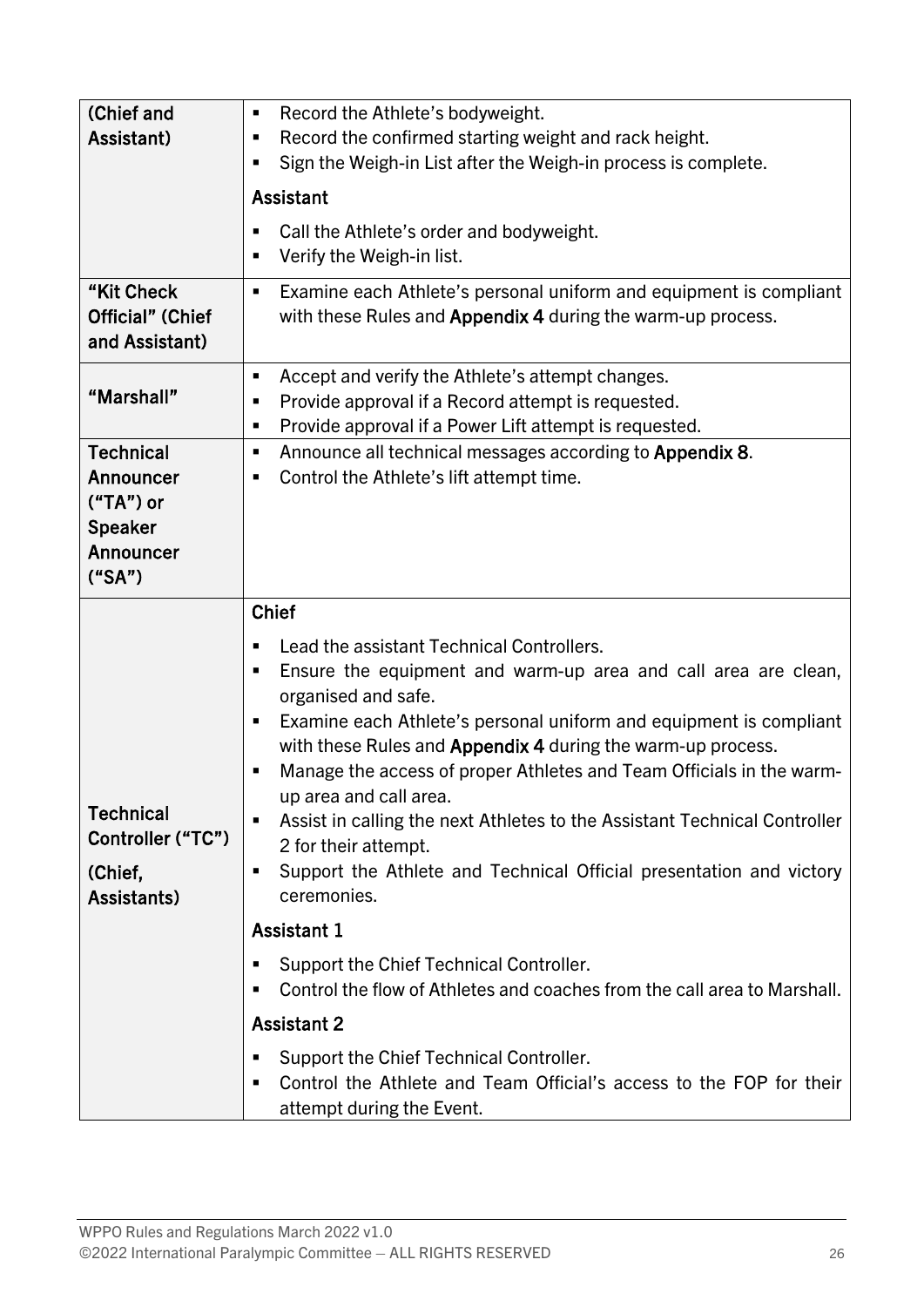|                                       | Examine each Athlete's personal uniform and equipment is compliant<br>٠<br>with these Rules before they enter the FOP for their attempt.                                                                                                                                                                                                                                                                                                                                                                                                                                        |
|---------------------------------------|---------------------------------------------------------------------------------------------------------------------------------------------------------------------------------------------------------------------------------------------------------------------------------------------------------------------------------------------------------------------------------------------------------------------------------------------------------------------------------------------------------------------------------------------------------------------------------|
| LiftED and<br><b>LiftVRS Operator</b> | Manage the Lift VRS process and Lift ED.<br>■                                                                                                                                                                                                                                                                                                                                                                                                                                                                                                                                   |
| <b>"Spotter</b><br>Loaders"           | Load and unload the bar with discs according to Appendix 9.<br>Keep the equipment and FOP clean, organised and safe.<br>Follow the path/movement of the Athletes' lift and helping only if the<br>Chief Referee or Athlete requests so.<br>Help the Athlete take the bar out of the racks before the lift when asked<br>by the Athlete and back after the "rack" command or when help is<br>requested.<br>The Team Official may perform the activity of helping the Athlete take<br>٠<br>the bar out of the racks if requested and approved by the TD in the<br>warm-up period. |

- 10.4.1 The detailed responsibilities and processes of each Technical Official role are listed in Appendix 4.
- 10.4.2 For an Individual medal Event, and each of the Team Event and Mixed Team Event phases, the Referees may be randomly drawn via the T&S system ensuring the following:
- 10.4.2.1 Each Technical Official is certified level one (1) or two (2);
- 10.4.2.2 There is no more than one (1) Technical Official from the same country.

### <span id="page-28-0"></span>11 Age Groups

#### 11.1 Age Groups Description

11.1.1 11.1 Four (4) age groups are recognised in all Recognised Competitions.

| <b>Age Group</b> | <b>Minimum</b><br>Age | <b>Maximum</b><br>Age |
|------------------|-----------------------|-----------------------|
| Rookie           | 15                    | 17                    |
| Next Gen         | 18                    | 20                    |
| Elite            | 15                    |                       |
| Legend           | 45                    |                       |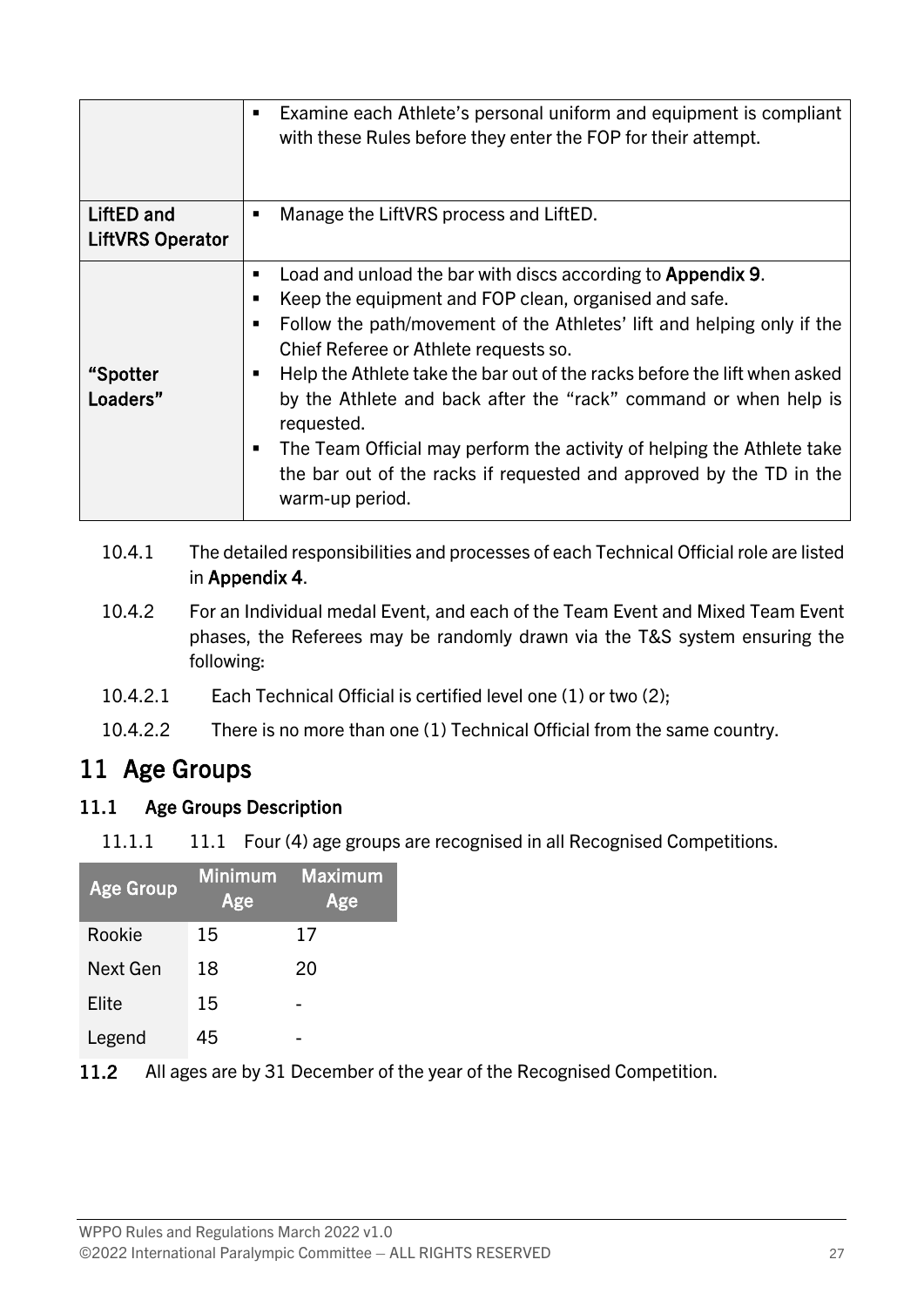### <span id="page-29-0"></span>12 Entries

#### 12.1 Individual Event

- 12.1.1 At Recognised Competitions, there is no maximum number of entries per gender, Bodyweight Category and age group per NPC, unless otherwise specified in the qualification regulations or other entry requirements for that Competition.
- 12.1.2 An Athlete may only register to one (1) Bodyweight Category during a Competition.
- 12.1.3 When a Competition does not offer a specific day for different age groups (e.g., at a World Cup), the Athlete will be automatically entered in the single or multiple age group(s) based on their age.

#### 12.2 Individual Event Changes

- 12.2.1 At all Recognised Competitions with the exception of Games, Athletes will have the opportunity to change Bodyweight Categories during the entry verification process, either up or down one (1) Bodyweight Category from the category nominated at the time of the final entry deadline.
- 12.2.2 Only one (1) change per Athlete is accepted and must be requested during the allocated time of the entry verification process. A fee of one hundred Euro ( $E100$ ) will be charged for each requested change and must be paid immediately to WPPO during the entry verification process for the change to be accepted. The new Bodyweight Category is accepted only upon payment and is considered final.

#### 12.3 Individual Event Category Viability

- 12.3.1 At all Recognised Competitions except IPC Games, a medal Event will be considered viable when the below minimum Athlete numbers apply per Bodyweight Category:
- 12.3.1.1 One (1) Athlete: When there is one (1) Athlete in a single Bodyweight Category, they must lift equal to or more than the respective level MQS for that Bodyweight Category.
- 12.3.1.2 Two (2) Athletes: When there are two (2) Athletes in a single Bodyweight Category, they lift equal to or more than the respective level MQS for that Bodyweight Category.
- 12.3.1.3 One (1) or two (2) Athletes: When the total number of Athletes is one (1) or two (2) in more than one (1) Bodyweight Category per gender, then combined categories may be formed at the discretion of WPPO to consist of two (2) or more Athletes; a coefficient formula will be used.
- 12.3.1.4 Three (3) or more Athletes: When there are three (3) or more Athletes in a single Bodyweight Category, the Event is viable as normal.
- 12.3.2 The final viable medal Events for all Recognised Competitions will be determined in consultation with the LOC, TD and WPPO prior to and/or after the Technical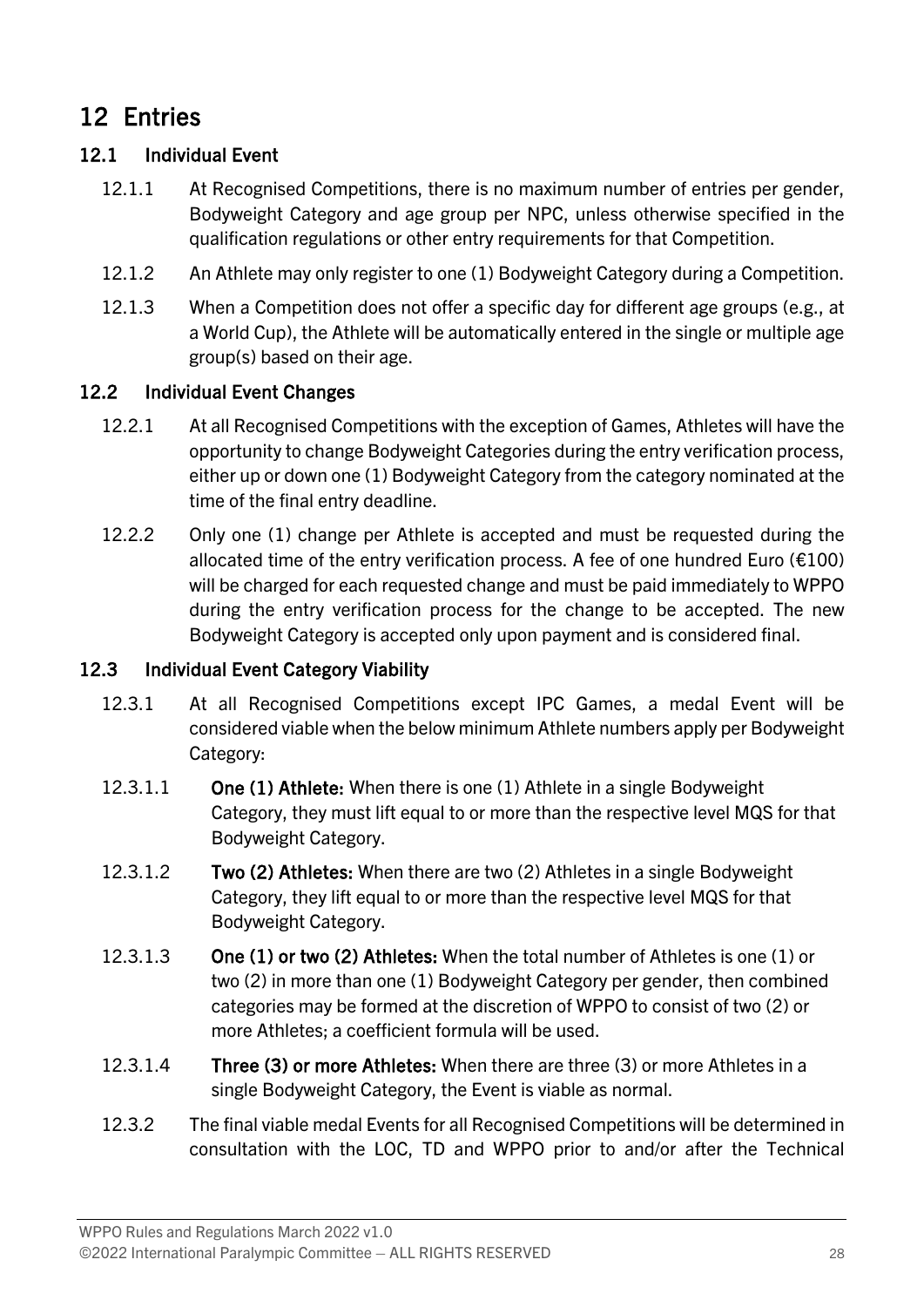Meeting. MQS weights can be found in Appendix 10.

12.3.3 The IPC's medal Event criteria apply to IPC Games.

#### 12.4 Team Event

- 12.4.1 At Recognised Competitions, one (1) Team Event will be viable per gender in the Elite age group under the following conditions:
- 12.4.1.1 There must be a minimum of four (4) competing teams, three (3) of which may be from the same NPC.
- 12.4.1.2 Teams must consist of three (3) Athletes from the same NPC and same gender.
- 12.4.1.3 Each of the three (3) Athletes that comprise a team may be from different Bodyweight Categories.
- 12.4.1.4 Each NPC is permitted to enter a maximum of three (3) teams per Team Event and gender.
- 12.4.1.5 Athletes entered in a Team Event may also be entered in an individual medal Event or may be additional Athletes.
- 12.4.1.6 Athletes entered in a Team Event may be from all age groups.

#### 12.5 Mixed Team Event

- 12.5.1 At Recognised Competitions only, one (1) Mixed Team Event will be viable in the Elite age group under the following conditions:
- 12.5.1.1 There must be a minimum of four (4) competing teams, three (3) of which may be from the same NPC.
- 12.5.1.2 Teams must consist of three (3) Athletes from the same NPC, with at least one (1) of each gender.
- 12.5.1.3 Each of the three (3) Athletes that comprise a team may be from different Bodyweight Categories.
- 12.5.1.4 Each NPC is permitted to enter a maximum of three (3) teams.
- 12.5.1.5 Athletes entered in a Mixed Team Event may also be entered in an individual Event or may be an additional Athlete.
- 12.5.1.6 Athletes entered in a Mixed Team Event may be from any age group.

#### 12.6 Team Event and Mixed Team Event Changes

- 12.6.1 At all Recognised Competitions, NPCs will have the opportunity to change the Athletes in the Team and Mixed Team Event during the entry verification process.
- 12.6.2 All three (3) Athletes may be changed once (1) and must be requested during the allocated time of the entry verification process. No fee will be charged for each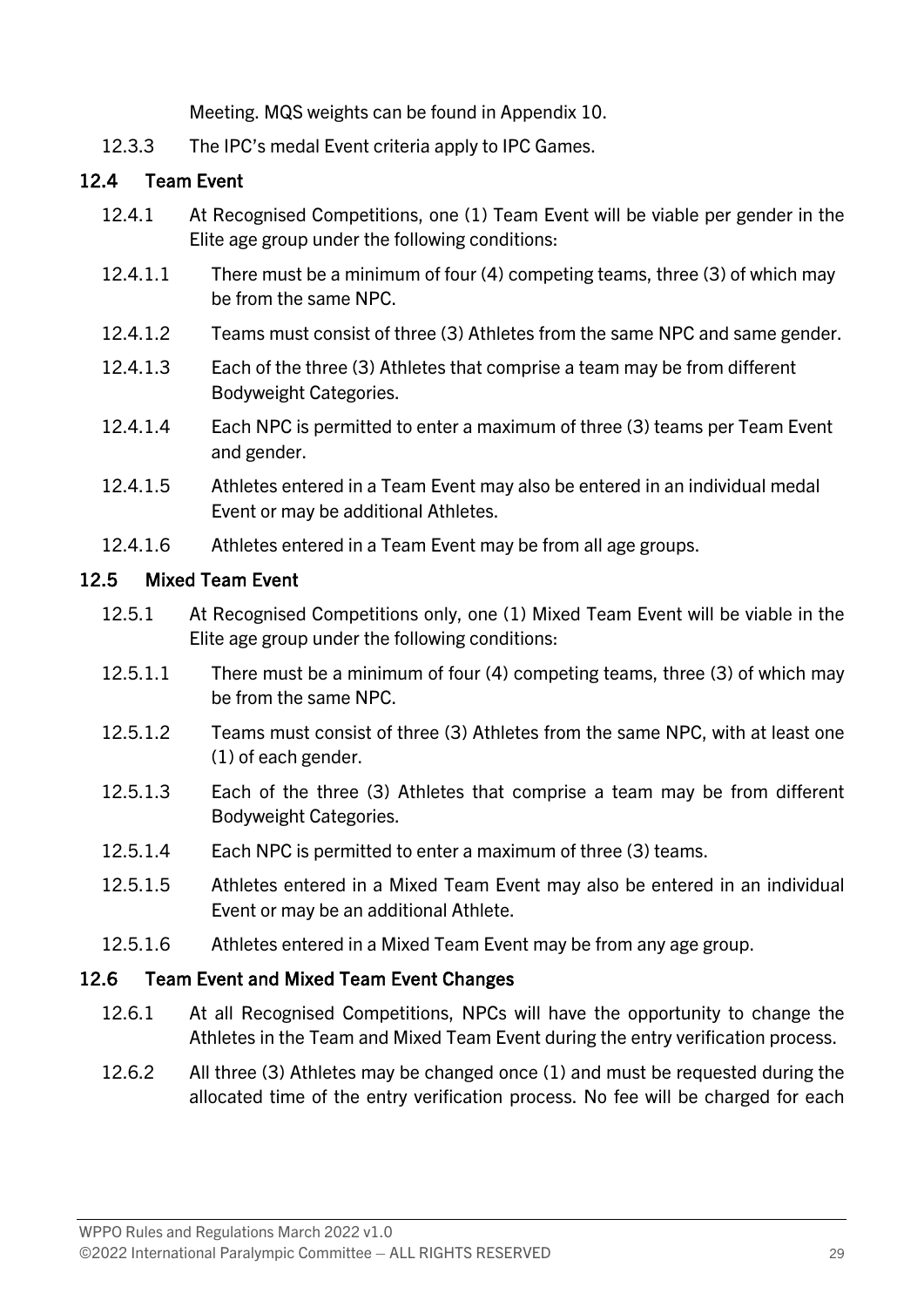requested change.

### <span id="page-31-0"></span>13 Lot Number

#### 13.1 Individual Event

- 13.1.1 At Recognised Competitions, the Lot Number will be allocated to each Athlete according to the World Ranking List per Bodyweight Category in ascending ranking position. (e.g., an Athlete Rank first  $(1<sup>st</sup>)$  will receive Lot Number one (1) and so on).
- 13.1.2 The Lot Number will be allocated per each medal Event based on the Athlete rank position at the moment of the entries by name deadline.
- 13.1.3 If an Athlete or multiple Athletes switch Bodyweight Category to a category in which they do not hold a ranking, the Lot Number will be allocated randomly with the remaining of the Lot Numbers for that particular Bodyweight Category.
- 13.1.4 The Lot Numbers for all competing Athletes must be allocated after the end of the Technical Meeting.
- 13.1.5 The Lot Number will dictate the following:
- 13.1.5.1 The order that Athletes will be allocated to groups in the case that two (2) or more Athletes have submitted the same first  $(1<sup>st</sup>)$  attempt confirmed during the Weigh-in, with the highest Lot Number going to the first competing group (e.g., Group B).
- 13.1.5.2 The order that Athletes attend the Weigh-in and Kit Check, with the highest Lot Number going first.
- 13.1.5.3 The order that Athletes complete their lift attempt in the case that two (2) or more Athletes have submitted the same weight for that attempt, with the highest Lot Number going first.
- 13.1.5.4 In a combined category, the order that Athletes complete their lift attempt in the case that two (2) or more Athletes have submitted the same weight for that attempt and/or have the same Lot Number, the Athlete in the lighter Bodyweight Category going first.

#### 13.2 Team and Mixed Team Event

- 13.2.1 At Recognised Competitions, the Lot Number will be allocated for each Event based on the order of registration during the final entries by name deadline.
- 13.2.2 The Lot Number will dictate the following:
- 13.2.2.1 The order that Athletes attend the Weigh-in and Kit Check, with the highest Lot Number going first.
- 13.2.2.2 The order that Athletes complete their lift attempt in the case that two (2) or more Athletes have submitted the same weight for that attempt, with the highest Lot Number going first.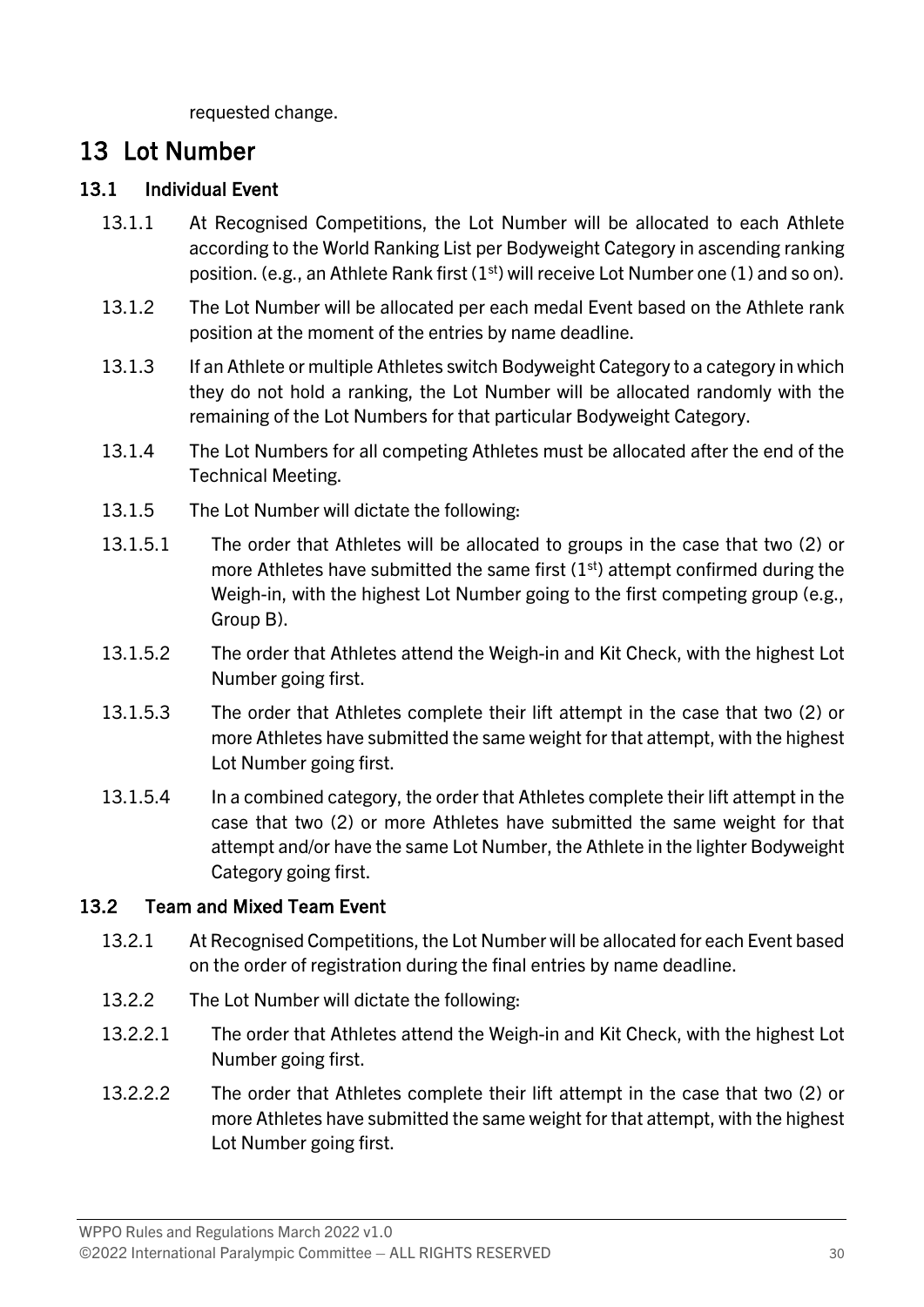### <span id="page-32-0"></span>14 Categories and Groups

#### 14.1 Individual Event

- 14.1.1 At Recognised Competitions, Athletes may compete and/or be awarded medals in a single Bodyweight Category or combined categories as detailed below:
- 14.1.1.1 Single Bodyweight Category: A single Bodyweight Category per gender, with medals awarded in following formats:
	- a) 3 or more Athletes
	- b) MQS rule
- 14.1.1.2 Combined Categories: May be multiple combined viable Bodyweight Categories per gender in any one (1) Event, with medals awarded in following formats:
	- a) 3 or more Athletes: All medals will be awarded (Gold, Silver, Bronze)
	- b) MQS rule: when there is one (1) athlete in a single bodyweight category and they lift equal to or more than the respective level MQS for that bodyweight category as published in the competition information package (Gold).
	- c) Coefficient Formula: The medals will be calculated using the CF when the total number of athletes is one (1) or two (2) in more than one (1) bodyweight category, then combined groups can be formed at the discretion of WPPO to consist of at least two (2) or more athletes per group for each gender.

#### 14.2 Individual Event Groups

- 14.2.1 At Recognised Competitions, when there are eleven (11) or more Athletes competing in a single Bodyweight Category or combined categories, then groups will be formed with a minimum of five (5) Athletes per group.
- 14.2.2 Groups are formed with Athletes with lightest first  $(1<sup>st</sup>)$  attempt (confirmed at the Weigh-in) forming the first group, with progressively heavier attempts forming subsequent groups.
- 14.2.3 Groups are labelled descending alphabetically (e.g., D, C, B and A).
- 14.2.4 Groups are formed as equally as possible (in terms of number of Athletes), with the exception of group A, which will be formed of six (6) Athletes, unless WPPO determines otherwise.
- 14.2.5 If there is an odd number of groups, the first competing group (descending alphabetically) will have the larger number of Athletes.
- 14.2.6 If an odd number of Athletes request the same first (1st) attempt (confirmed at the Weigh-in) the Athlete with highest Lot Number will be allocated to the first competing group (descending alphabetically).
- 14.2.7 In a combined category, in case that two (2) or more Athletes have requested the same first (1st) attempt (confirmed at the Weigh-in) and/or have the same Lot Number, the Athlete in the lightest Bodyweight Category will go to the first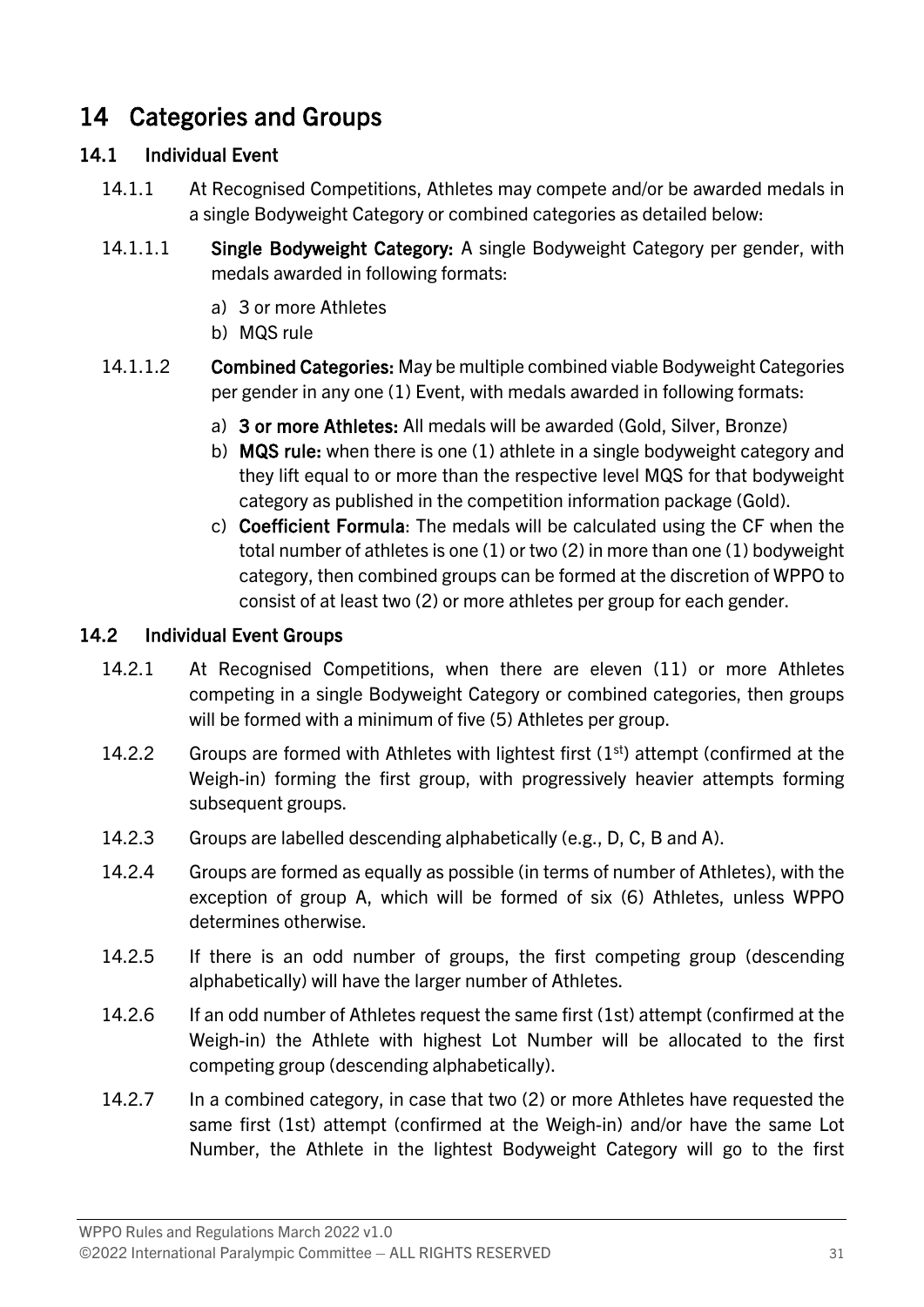competing group.

- 14.2.8 At the discretion of the TD and WPPO in exceptional circumstances, if it is necessary for a group to be formed of fewer than five (5) Athletes, then three (3) minutes additional recovery time will be calculated and added at the end of Round one (1) and two (2).
- 14.2.9 The final groups are set after the Weigh-in.

#### 14.3 Team and Mixed Team Event Groups

- 14.3.1.1 At Recognised Competitions, when there are more than five (5) teams or mixed team competing in the heats phase then two (2) groups may be formed to create a maximum of five (5) teams per group.
- 14.3.1.2 Groups are formed with a draw after the Technical Meeting.
- 14.3.1.3 Groups are labelled descending alphabetically (e.g., B and A).
- 14.3.1.4 Groups are formed as equally as possible (in terms of number of teams). If there is an odd number of groups, Group B will have the larger number of teams.

### <span id="page-33-0"></span>15 Weigh-in

#### 15.1 Weigh-in process

- 15.1.1 The Weigh-in is the official process to verify the Athlete's final bodyweight to confirm that the Athlete is within the necessary parameters permitting them to compete within their selected Bodyweight Category.
- 15.1.2 For Individual, Team and Mixed Team Events, each Athlete must attend the Weighin process in a designed, private area with the Technical Officials matching the same gender of the Athlete.
- 15.1.3 Unless determined otherwise by WPPO, the Weigh-in process may occur up to one (1) day before the Event day of the respective Bodyweight Category, combined categories, Team and Mixed Team Event.
- 15.1.4 The Weigh-in process is completed in descending order of Lot Number from highest to lowest. For the Team and Mixed Team Event, the Weigh-in process is completed first by women, then by men if only one (1) Weigh-in area is available.
- 15.1.5 During the Weigh-in, the Athlete or the Team Official must confirm the starting weight and rack height. All of these details must be clearly entered on the official attempt card for that Athlete, witnessed and signed by the Athlete or the Team Official and then signed and retained by the Weigh-in official.
- 15.1.6 Each Athlete may attend with one (1) Team Official.
- 15.1.7 If an Athlete does not present to the Weigh-in in the scheduled time and/or with a form of identification, they will be disqualified (DSQ) from the Event.
- 15.1.8 Random Weigh-ins of the Athletes may take place in the day of the Event in advance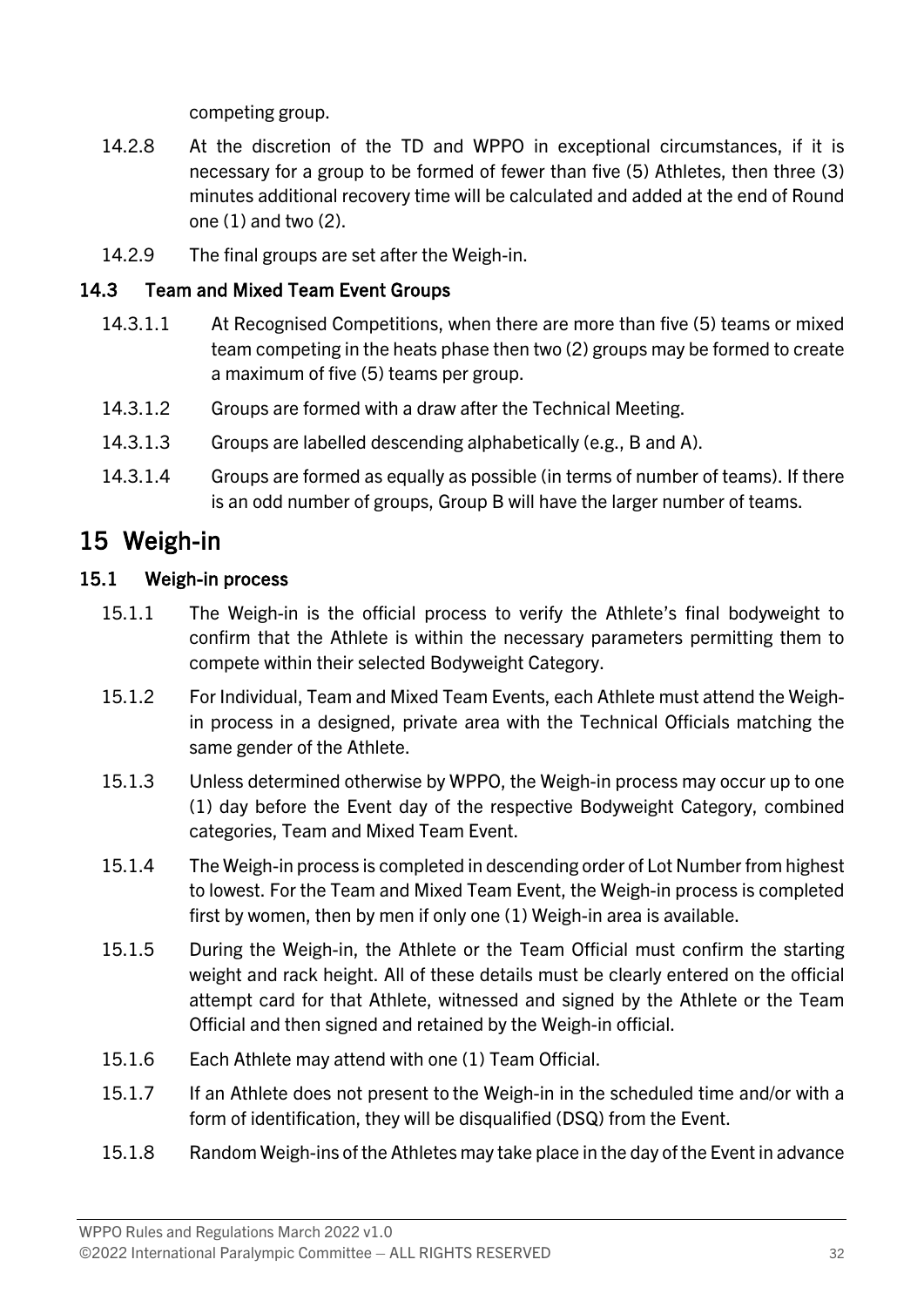of the warm-up for the specific Bodyweight Category at the discretion of WPPO. Should an Athlete weigh outside of the category limits, they will be disqualified (DSQ) from the Event.

#### 15.2 Individual Event

- 15.2.1 The Weigh-in process will be scheduled by Bodyweight Category or combined categories and will be calculated in accordance with the number of final entries, from a minimum of twenty (20) minutes to a maximum of ninety (90) minutes, using the calculation of four (4) minutes average per Athlete.
- 15.2.2 An Athlete may only be weighed-in once (1), with the exception if an Athlete who is lighter or heavier than the necessary Bodyweight Category parameters may be weighed-in again as often as time allows, only after all other Athletes in the Event have completed their Weigh-in.
- 15.2.3 An additional twenty (20) mins may be added to the Weigh-in process if Athletes still have not made the necessary weight.
- 15.2.4 If an Athlete does not make the necessary Bodyweight Category parameters by the end of the Weigh-in process the athlete will be disqualified (DSQ) from the Event.

#### 15.3 Team and Mixed Team Event

- 15.3.1 The Weigh-in process will be calculated in accordance with the number of final entries from a minimum of thirty (30) minutes to a maximum of ninety (90) minutes.
- 15.3.2 An Athlete will only be weighed-in once (1). No additional time will be added to the Weigh-in process.
- 15.3.3 During the Weigh-in, the team or mixed team must submit:
- 15.3.3.1 Lifting order of the Athletes, rack height and weight and;
- 15.3.3.2 Lift attempt for the first  $(1<sup>st</sup>)$  Athlete

### <span id="page-34-0"></span>16 Athlete Uniform and Personal Equipment

#### 16.1 General rules concerning the uniform and personal equipment

- 16.1.1 At Recognised Competitions, all Athletes must wear/use items exclusively from WPPO Approved Suppliers, complying with the Rules in this section and in Appendix 4, with the exception of:
- 16.1.1.1 Underpants
- 16.1.1.2 Sport Shoes and/or Socks
- 16.1.1.3 Sport Bra
- 16.1.1.4 Head item
- 16.1.1.5 Belt
- 16.1.1.6 Wrist Wraps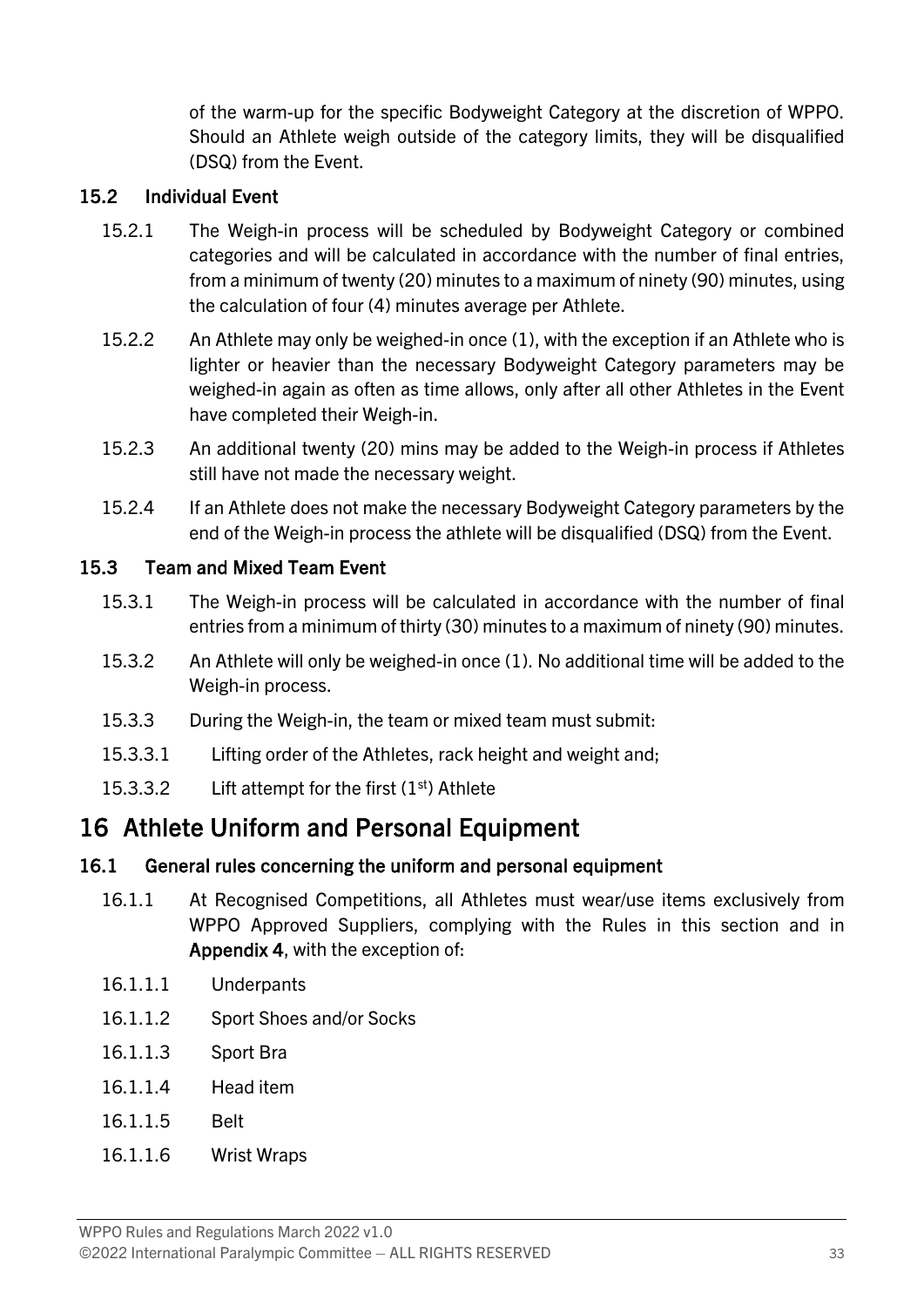#### 16.1.1.7 Mouthguard

- 16.1.2 Any uniform items that are not explicitly outlined may not be worn for safety purposes (e.g., earrings, hats, wristwatches, rings, etc.).
- 16.1.3 As a minimum, the Athlete must wear a lifting suit and sport shoes.

#### 16.2 Lifting Suit

- 16.2.1 One (1) lifting suit must be worn by the Athlete, complying with the following Rules.
- 16.2.1.1 Must be one (1) piece;
- 16.2.1.2 Must be cotton, elastane, polyester, nylon or a combination of each;
- 16.2.1.3 Must be a one (1) layer/thickness with the exception of the hem (two (2) layers permitted);
- 16.2.1.4 Must not have any alterations or enhancements from the manufacturer design such as reinforced seams, angling of sleeves, exterior ribbed material, additional patches, padding, support, pockets, buttons, collars or zippers;
- 16.2.1.5 Must be form fitting on the Athlete's body;
- 16.2.1.6 Must include shoulder straps or sleeves;
- 16.2.1.7 If a sleeved model, must not have sleeves that extend beyond the deltoid tuberosity (midpoint of deltoid).

#### 16.3 Shirt

- 16.3.1 One (1) round neck shirt may optionally be worn by the Athlete under the lifting suit, complying with the following Rules:
- 16.3.1.1 Must be a one (1) layer/thickness with the exception of the hem (two (2) layers permitted)
- 16.3.1.2 Must be cotton, polyester, nylon or a combination of each
- 16.3.1.3 Must not have any alterations or enhancements from the manufacturer design such as reinforced seams, angling of sleeves, exterior ribbed material, additional patches, padding, support, pockets, buttons, collars or zippers
- 16.3.1.4 Must be form fitting on the Athlete's body
- 16.3.1.5 Must not have sleeves that extend beyond the deltoid tuberosity (midpoint of deltoid)

#### 16.4 Underpants

16.4.1 One (1) set of underpants may be worn by the Athlete underneath the other uniform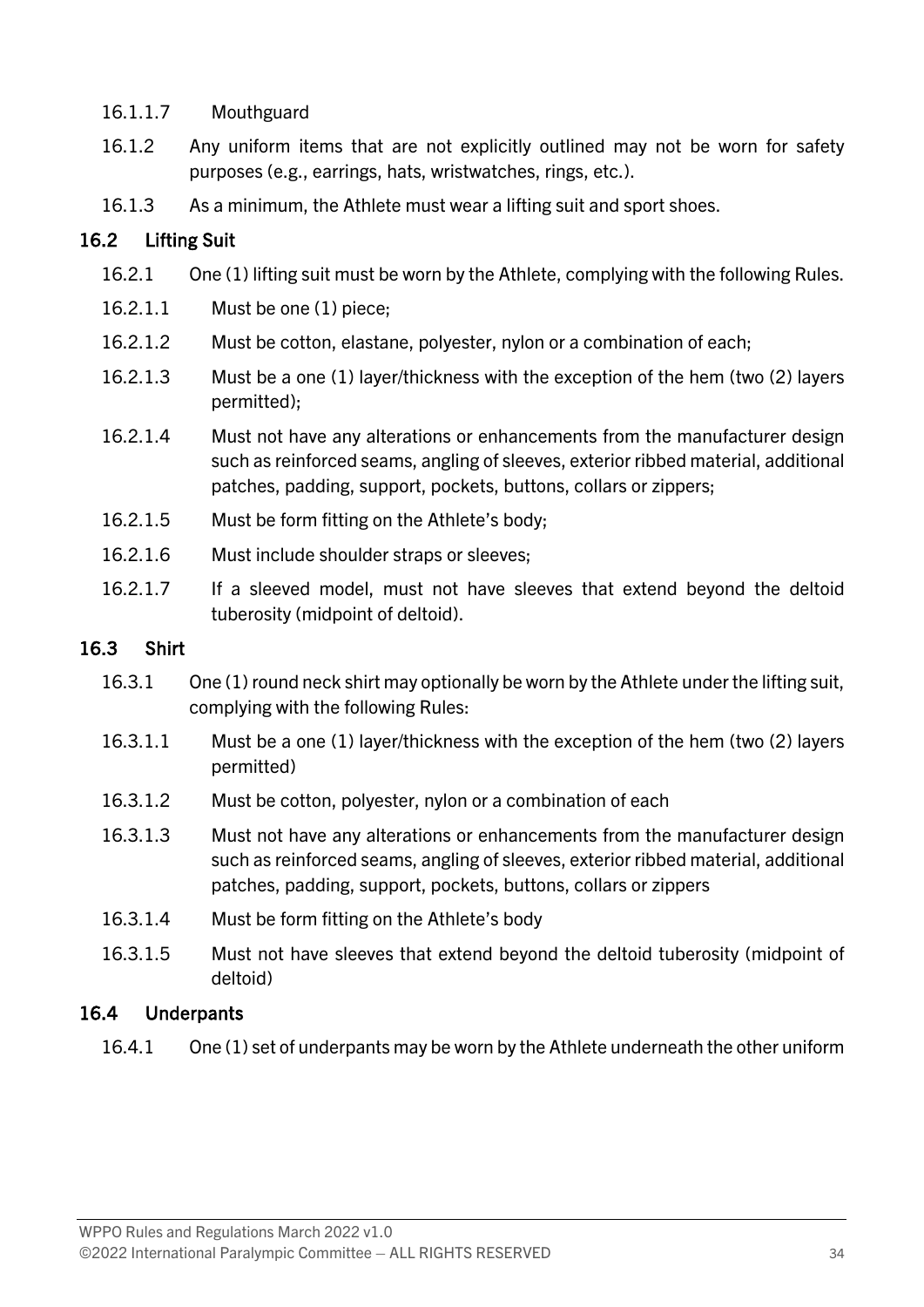items. It must comply with the following Rules:

- 16.4.1.1 Must be form fitting on the Athlete's body
- 16.4.1.2 Must not be longer than the lifting suit legs or cover the knees
- 16.4.1.3 Must be a one (1) layer/thickness with the exception of the hem (two (2) layers permitted)
- 16.4.1.4 Must not have any alterations or enhancements from the manufacturer design such as reinforced seams, angling of legs, exterior ribbed material, additional patches, padding, support, pockets, buttons, collars or zippers

#### 16.5 Other Outfit

- 16.5.1 One (1) additional unitard or pair (2) of sleeves may be worn by the Athlete underneath the lifting suit and / or touching the t-shirt. It may cover the elbows and/or the knees. It must comply with the following Rules:
- 16.5.1.1 Must be any one (1) colour except black, with no pattern or design, with the exception of the manufacturer identification;
- 16.5.1.2 Must be a one (1) layer/thickness with the exception of the hem (two (2) layers permitted);
- 16.5.1.3 Must not have any alterations or enhancements from the manufacturer design such as reinforced seams, angling of sleeves or legs, exterior ribbed material, additional patches, padding, support, pockets, buttons, collars or zippers;
- 16.5.1.4 Must be form fitting on the Athlete's body, specifically over the Athlete's elbows;
- 16.5.1.5 If the unitard option, it may be one (1) or two (2) pieces with the separation between the upper and lower body, and may be worn individually or together;
- 16.5.1.6 If the sleeve option, only one (1) sleeve may be worn on each arm.

#### 16.6 Sport Shoes and Socks

16.6.1 One (1) pair of sport shoes and socks must be worn by the Athlete. If exceptional circumstances exist based on the impairment type and/or health condition, it must be approved in Classification.

#### 16.7 Sport Bra

- 16.7.1 One (1) sport bra may be worn by the Athlete underneath the lifting suit, shirt and other outfit, complying with the following Rules:
- 16.7.1.1 Must lie completely flat when placed on a table
- 16.7.1.2 Must not have any stiffening, wiring, padding, velcro straps or alterations or enhancements such as reinforced seams, exterior ribbed material, additional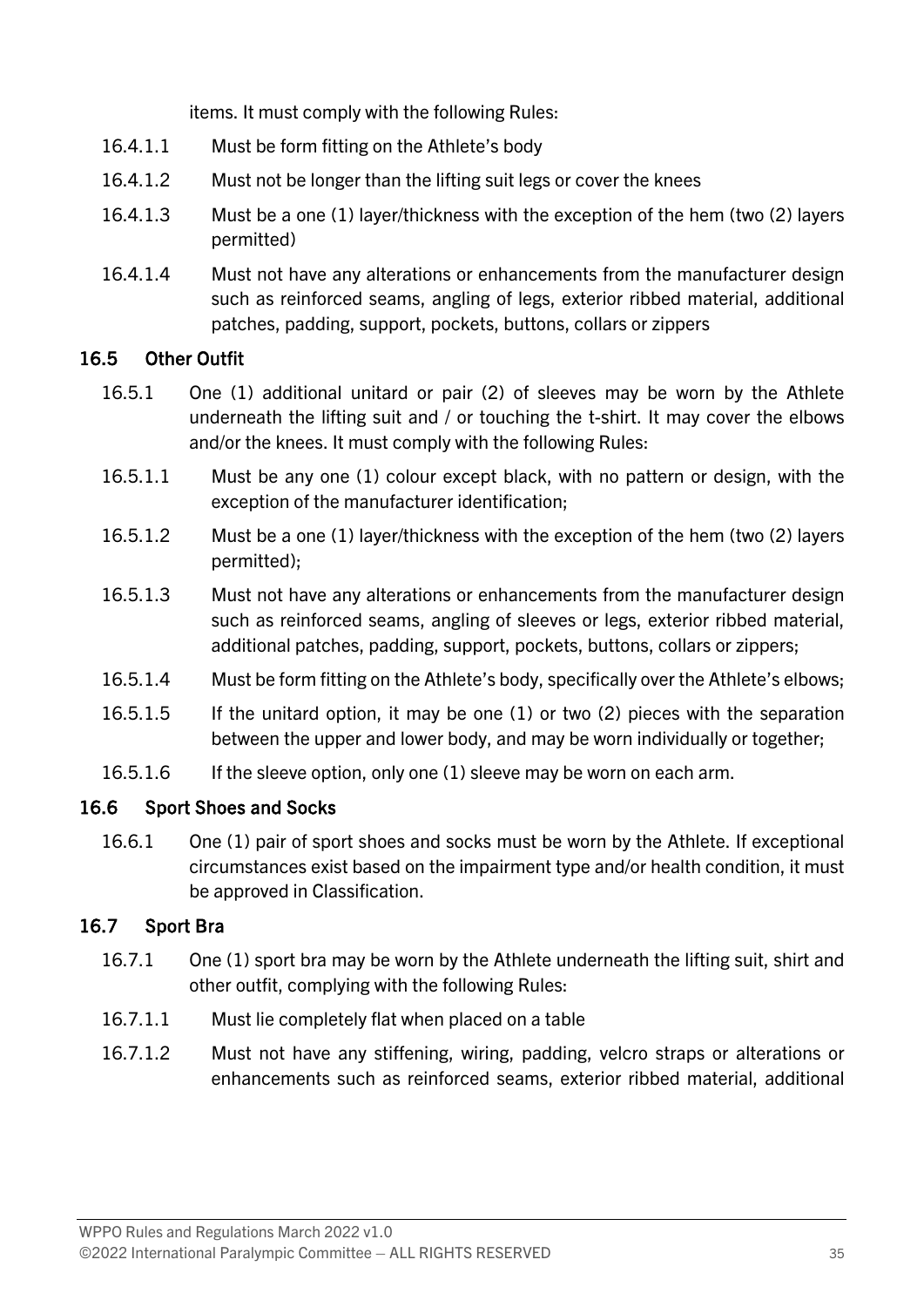#### patches, padding, support, pockets, buttons, collars or zippers

#### 16.8 Head item

- 16.8.1 One (1) head item may be worn by the Athlete, complying with the following Rules:
- 16.8.1.1 Must be any one (1) colour except black, with no pattern or design, with the exception of the manufacturer identification;
- 16.8.1.2 Must be a one (1) layer/thickness with the exception of the hem (two (2) layers permitted);
- 16.8.1.3 Must lie completely flat when placed on a table;
- 16.8.1.4 Must be form fitting on the Athlete's head and/or neckline;
- 16.8.1.5 Must not have any stiffening, wiring, padding, or alterations or enhancements such as reinforced seams, exterior ribbed material, additional patches, padding, support, pockets, buttons, collars, zippers, sequins or jewellery;
- 16.8.1.6 Must not cover the eyes, nose and mouth, or be worn below the neckline.

#### <span id="page-37-0"></span>16.9 Bench Straps

- 16.9.1 One (1) or two (2) bench straps may be used by the Athlete for additional stability, complying with the following Rules:
- 16.9.1.1 Must be any one (1) colour with no pattern or design with the exception of the manufacturer design;
- 16.9.1.2 Must have a length of minimum one hundred sixty (160) cm to a maximum two hundred twenty (220) cm;
- 16.9.1.3 Must have a Velcro fastening;
- 16.9.1.4 Must have a width of minimum seven and a half (7.5) cm to a maximum ten (10) cm;
- 16.9.1.5 Must not have any additional padding, bracing, support or loops.
- 16.9.2 The bench straps must be used in the following way:
- 16.9.2.1 Placed anywhere from the ankle joints to the hip joints
- 16.9.2.2 If two (2) straps are being, must never overlap
- 16.9.2.3 Must be placed by the Athlete or their coach with support from the Spotter Loaders
- 16.9.3 Exceptions for different impairment types and/or health conditions for placement (on, across and/or above the hip line) must be noted in classification documents.

#### 16.10 Belt

16.10.1 One (1) belt may be worn by the Athlete over the lifting suit, t-shirt and other outfit,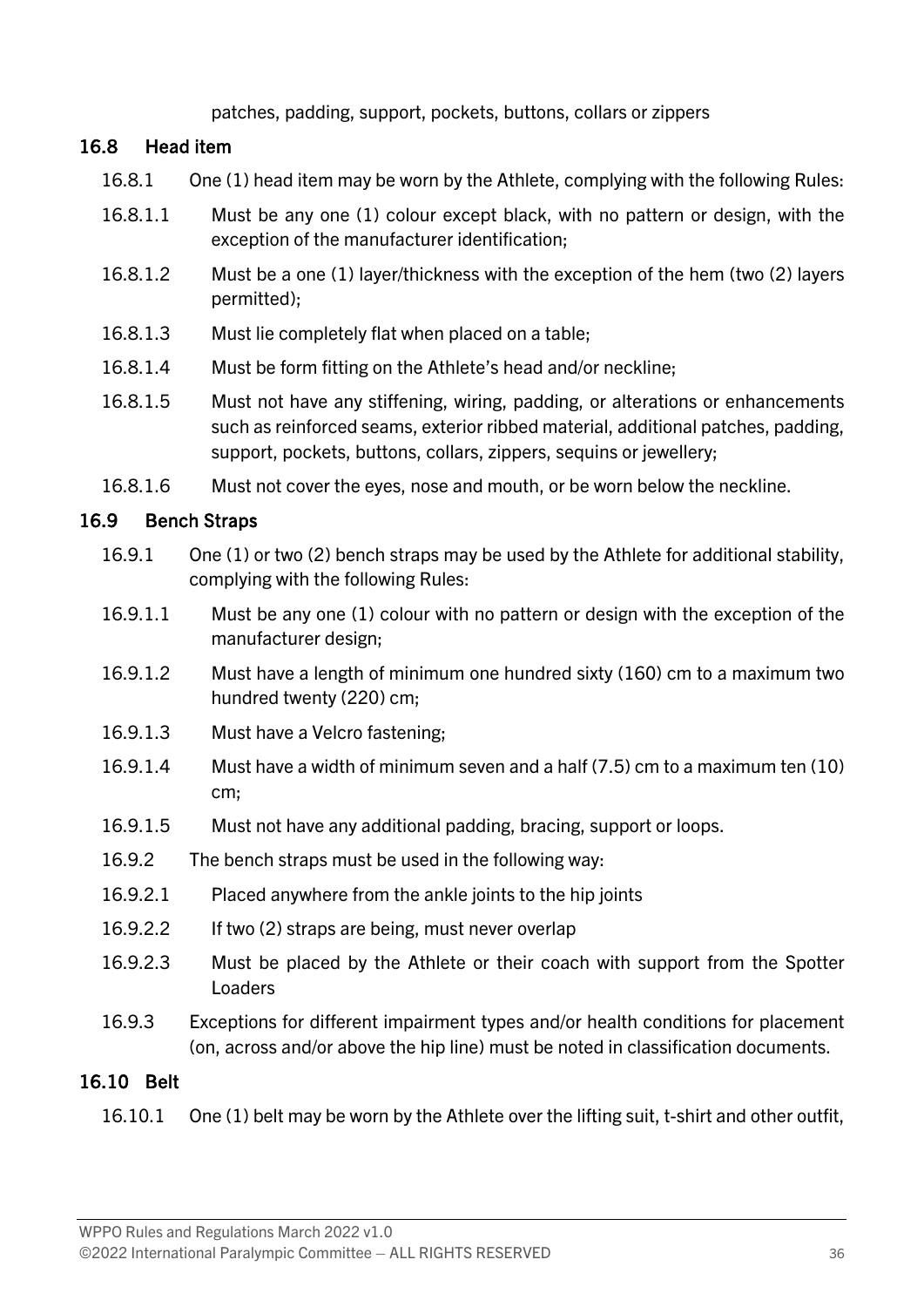complying with the following Rules:

- 16.10.1.1 Must have a main body made of leather, vinyl or other similar non-stretch material in one or more laminations, which may be glued and/or stitched together
- 16.10.1.2 Must not have any additional padding, bracing or support of material on the surface or within the laminations
- 16.10.1.3 Must have a buckle with one (1) or two (2) prongs or a 'quick release' system, attached at the end of the belt by stitching and/or studs
- 16.10.1.4 Must have a tongue loop attached close to the buckle by stitching and/or studs
- 16.10.1.5 Must have a maximum width of twelve (12) cm
- 16.10.1.6 Must have a maximum thickness of the main body of one and three tenths (1.3) cm

#### 16.11 Wrist Wraps

- 16.11.1 One (1) wrist wrap on each wrist may be worn by the Athlete, complying with the following Rules:
- 16.11.1.1 Must be made of commercially available materials
- 16.11.1.2 May have Velcro patches and tabs for securing ("hook and loop")
- 16.11.1.3 Must not have a buckle for securing
- 16.11.1.4 May be a commercially available wrist wrap or bandage but not be a combination of the two (2)
- 16.11.1.5 Must have a maximum width and covered width of twelve (12) cm
- 16.11.1.6 Must have a maximum length of one hundred (100) cm
- 16.11.1.7 Must not extend twelve (12) cm above and two (2) cm below the centre of the wrist joint
- 16.11.1.8 If the wrist wrap has a thumb or finger loop, it must not be used during the lift attempt

#### 16.12 Plasters and Medical Tape

16.12.1 Plasters and/or medical tape must not be worn anywhere on the Athlete's body, including the fingers, thumbs and hands, without official permission of the TD with the official medical personnel. Plasters and/or medical tape must only be used for medical purposes (e.g., injuries) and placed in a fashion that would not grant the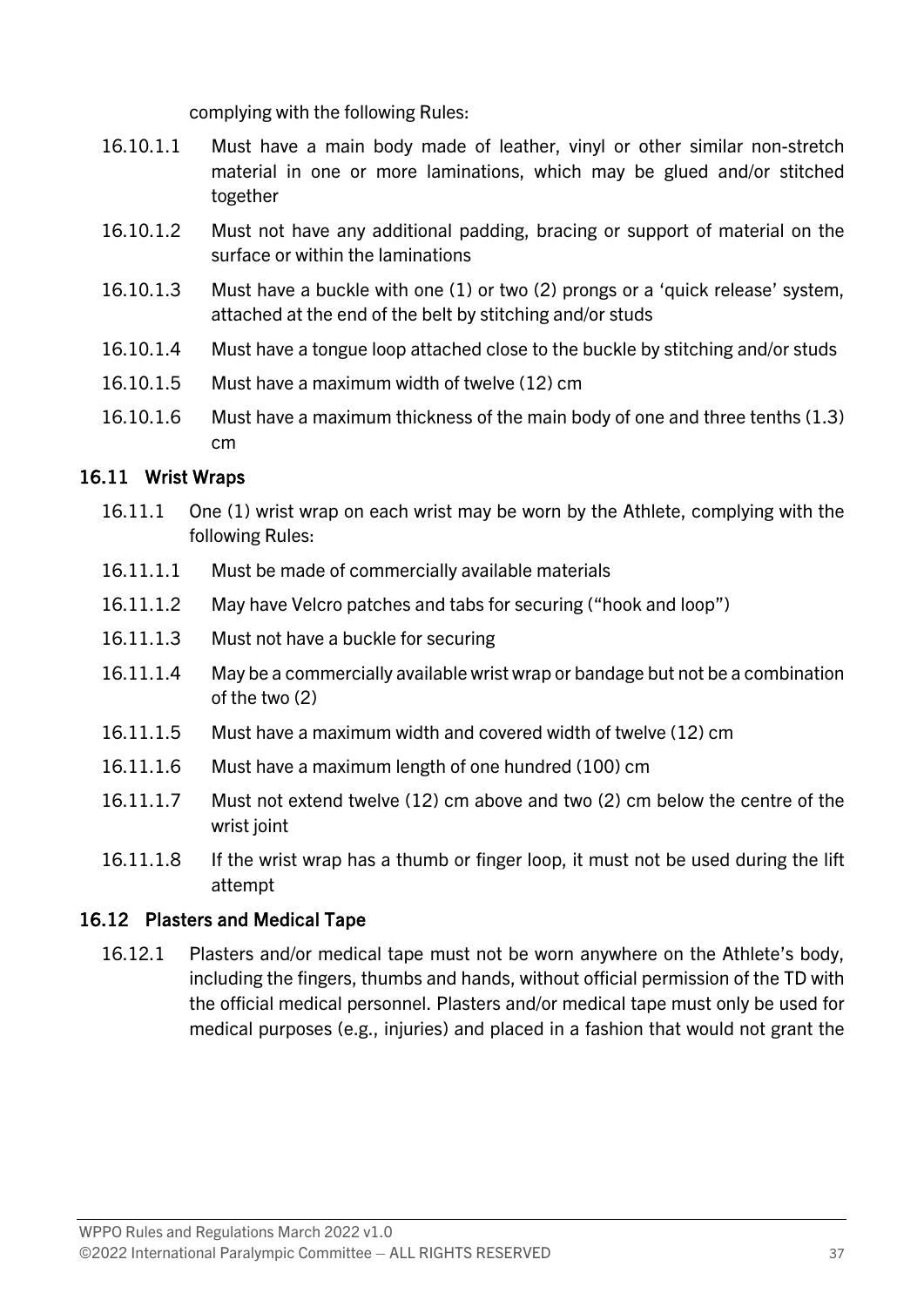Athlete and advantage.

16.12.2 Any other non-medical taping (e.g., physiological) is not permitted.

#### 16.13 Mouthguard

16.13.1 One (1) mouthguard may be worn by the Athlete.

### <span id="page-39-0"></span>17 Kit Check

#### 17.1 Kit Check process

- 17.1.1 Each Athlete must attend the Kit Check process before the Event.
- 17.1.2 The Kit Check process will occur before entering to the warm-up area in a specific area or in the warm-up area at their allocated bench.
- 17.1.3 The Kit Check process is completed in descending order of Lot Number, from highest to lowest of their respective group.
- 17.1.4 If an Athlete does not present to the Kit Check in the scheduled time and/or with a form of identification, they will be disqualified (DSQ) from the Event. The Athlete must wear every uniform item and personal equipment that will be used during the Event in the Kit Check process if not they will be disqualified (DSQ) from the event.
- 17.1.5 For approval for the Event, all items and equipment must be in accordance with these Rules.
- 17.1.6 During the Event, if an Athlete is found to be wearing uniform items not presented and approved during the Kit Check process or the item is used to gain an unfair advantage (e.g., when worn by the Athlete, the item is too tight and provides an unfair advantage or is impeding the view of the Referee), it may be challenged by the Technical Controller or Referee. At the earliest opportunity, the TD shall then review the Athlete's uniform and determine if the Athlete is disqualified (DSQ) from the Event.

### <span id="page-39-1"></span>18 Warm-Up

#### 18.1 General

- 18.1.1 In the Individual, Team and Mixed Team Events, one Team Official may perform the activity of helping the Athlete take the bar out of the racks, if requested by the Team Official and approved by the TD in the warm-up period.
- 18.1.2 If there are more Athletes in a group than there are benches available in the warmup area, all NPCs must respect each other and allow equal access to the benches to warm-up.
- 18.1.3 Any breach of this Rule [18](#page-39-1) by an Athlete and/or coach may result in the removal of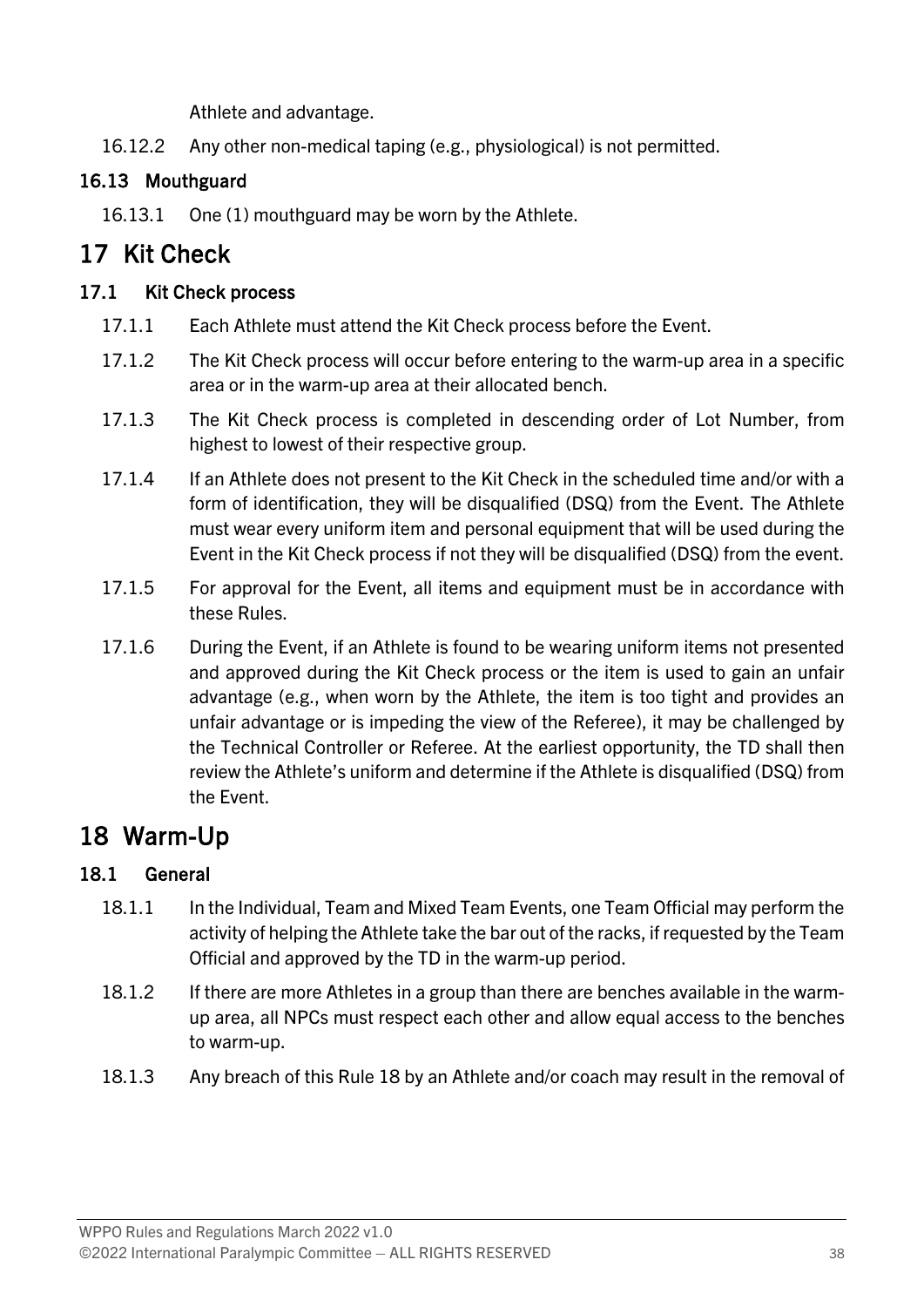the warm-up pass and/or accreditation by WPPO and/or the TD.

#### 18.2 Individual Event

- 18.2.1 Athletes will be allocated a reasonable warm-up time prior to the start of the Event.
- 18.2.2 The warm-up area will only be accessible to competing Athletes and their Team Official with presentation of the accreditation and warm-up pass.
- 18.2.3 The warm-up passes will enable a maximum of two (2) Team Officials per Athlete to enter the warm-up area when they have competing Athletes.
- 18.2.4 When Events have more than one (1) group of Athletes, the Athletes and Team Officials of the highest alphabetically ordered group that are competing first will have priority access to the benches in the warm-up area.
- 18.2.5 Once the Athletes of the first group leave the benches to complete their first lift attempt, they will go to and remain at the call area, and not return to the warm-up area. Afterwards, the next highest alphabetically ordered group will have access to the benches in the warm-up area.

#### 18.3 Team and Mixed Team Event

- 18.3.1 Teams will be allocated a minimum period of forty (40) minutes of warm-up time prior to the start of the heats.
- 18.3.2 Between the heats, head-to-head, and third  $(3<sup>rd</sup>)$  place and final phases, teams will be allocated a minimum period of five (5) minutes of warm-up time.
- 18.3.3 Each team will be provided with two (2) team or mixed team warm-up pass to access the warm-up area and one (1) bench number that identifies their assigned bench in the warm-up area.
- 18.3.4 The warm-up area will only be accessible to competing Athletes and two (2) Team Officials with presentation of the accreditation and warm-up pass.

### <span id="page-40-0"></span>19 Athlete and Technical Official Introduction

#### 19.1 Introduction process

19.1.1 The Athlete and Technical Official presentations must be conducted according to the requirements outlined in Appendix 11.

### <span id="page-40-1"></span>20 Individual Event

#### 20.1 Individual Event Process

- 20.1.1 The Event will begin after the warm-up as stated on the Competition schedule by descending group.
- 20.1.2 Athletes will have one (1) lift attempt in three (3) distinct Rounds in the Event.
- 20.1.3 During the three (3) Rounds as well as the Power Lift, the Athlete may only request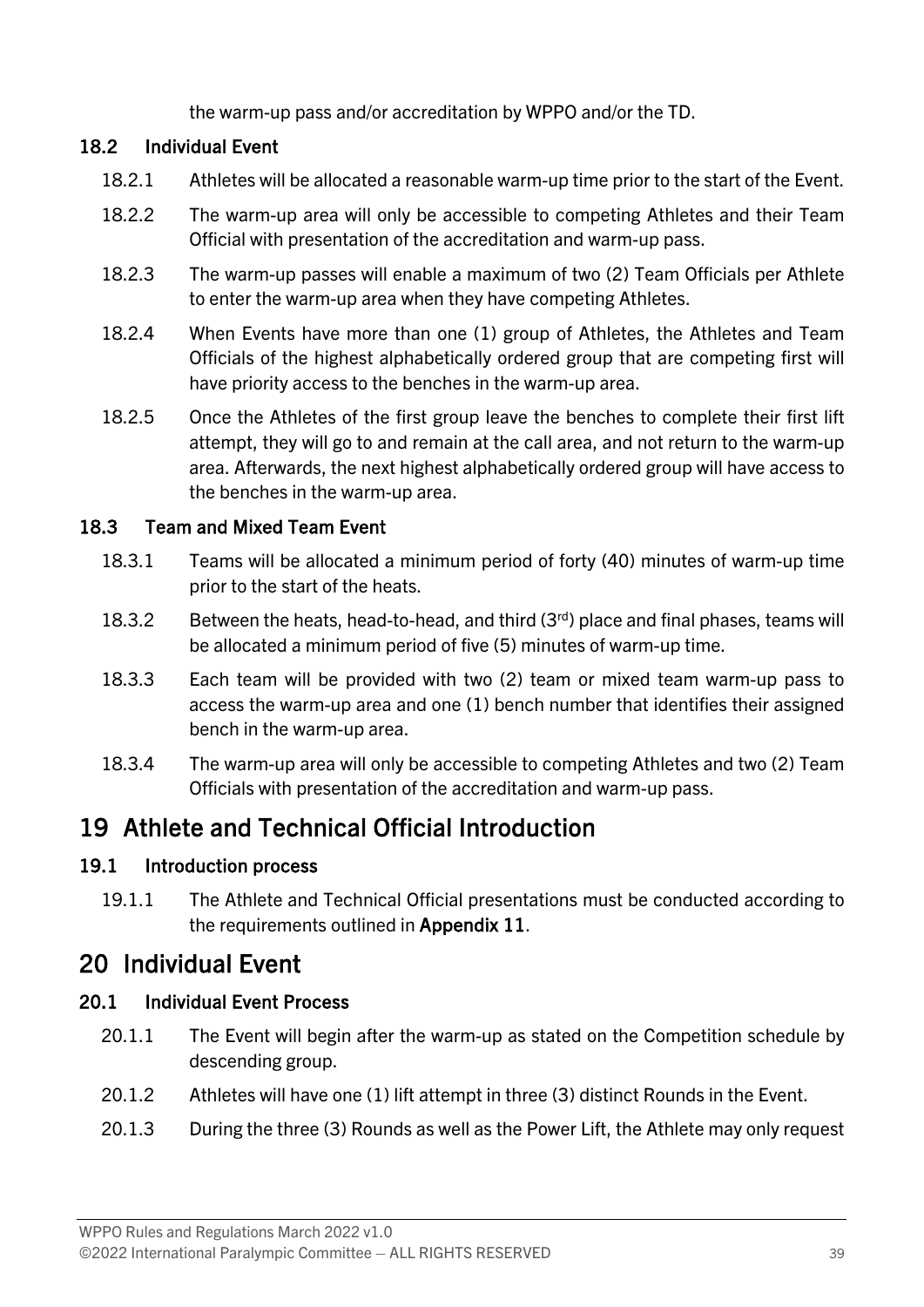a lift attempt that is a multiple of a full kilogram (one (1) kg):

- 20.1.3.1 If a lift attempt is a "No Lift", an Athlete may request the same weight in the next Round.
- 20.1.3.2 If the lift attempt is a "Good Lift", an Athlete must raise the weight by a minimum of one (1) kilogram in the next Round.
- 20.1.4 During the Event, the Athlete will have two (2) minutes from when their full name is announced in English to receive the start command. If an Athlete is required to complete their lift attempt immediately after their previous lift attempt, three (3) minutes will be allocated for their second lift attempt.
- 20.1.5 The Athlete may be accompanied to the bench by one (1) Team Official. The Team Official may assist the Athlete getting on and off the bench and strapped. During the lift attempt, the Team Official must remain in the designated coach area.
- 20.1.6 After the completion of the lift attempt and the display of the lift decision, the Athlete and Team Official must leave the bench and lifting area as soon as possible.
- 20.1.7 Athletes compete within groups as determined after the Weigh-in. Within the groups, the Athletes compete from lightest to heaviest lift attempt weight in each Round. If the lift attempt is the same for two (2) or more Athletes, the Athlete with the highest Lot Number will lift first  $(1<sup>st</sup>)$ .
- 20.1.8 In case of temporary suspension of the Event, the Athletes will be allocated a minimum of forty (40) minutes warm-up period and the Event and scoreboard will continue as it was before the suspension.

#### 20.2 Rounds and Lift Attempt Changes

#### 20.2.1 Round 1

- 20.2.1.1 The starting lift attempt weight for Round 1 is confirmed during the Weigh-in. It must be a minimum of twenty-five (25) kgs.
- 20.2.1.2 One (1) change is allowed, either:
	- a) Lower to a maximum of ten (10) kilograms less than the original lift attempt (but not below twenty-five (25) kgs); or
	- b) Higher to a maximum of ten (10) kilograms.
- 20.2.1.3 Athletes competing in the first or only group may make their one (1) change from thirty (30) minutes before the start of Event until five (5) minutes before the start of the first Round.
- 20.2.1.4 Subsequent groups in the same Bodyweight Category and Events are allowed to make their change from thirty (30) minutes before the start of the first group until five (5) minutes before the start of their first Round, by requesting this to the Marshall. This selection must be made by the Athlete or their Team Official on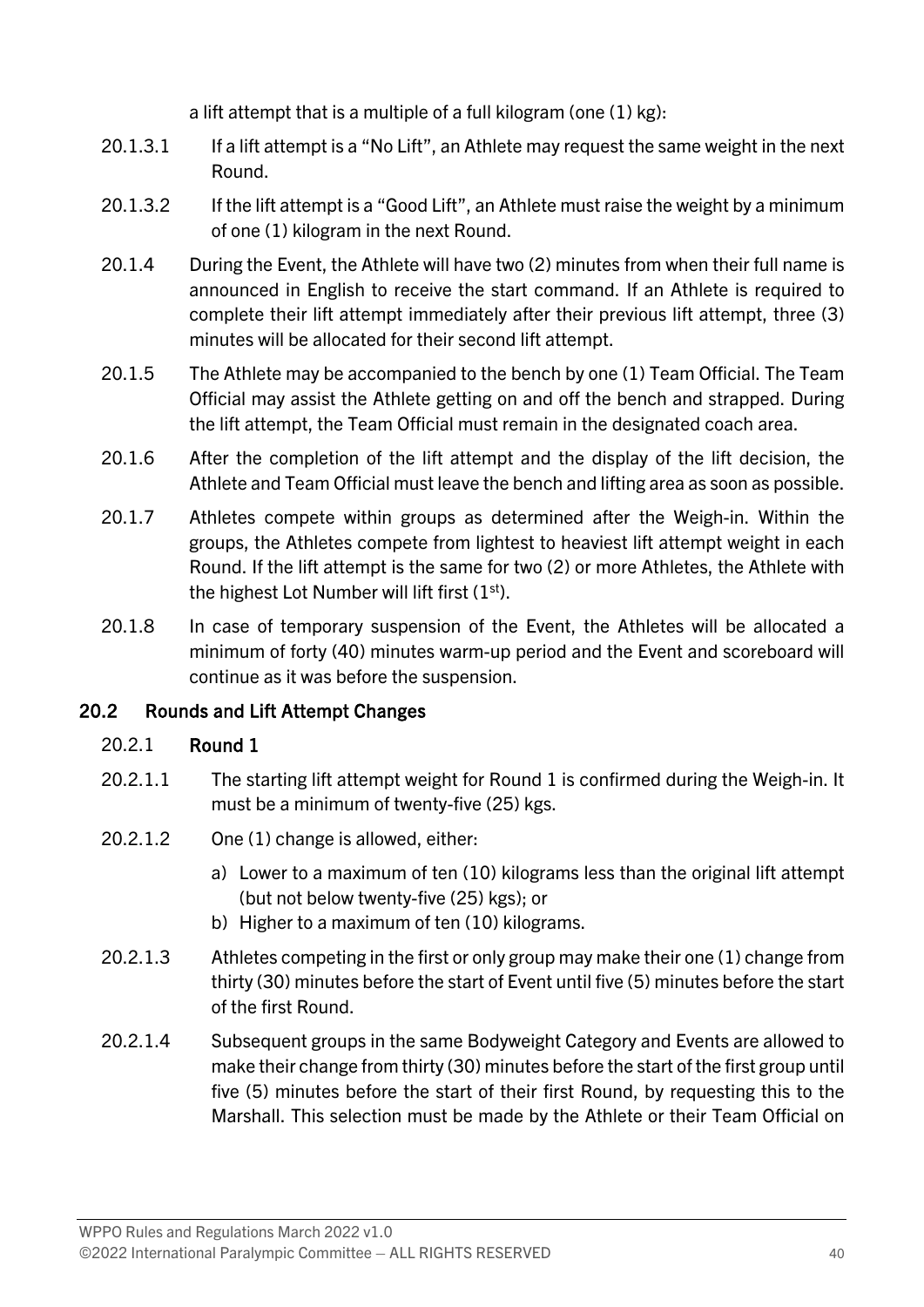the attempt card.

20.2.1.5 The group of Athletes will remain by the starting (first) lift attempt weight confirmed in the Weigh-in but the lifting order in each group will update with any changes made in the warm-up by the deadline.

#### 20.2.2 Round 2

- 20.2.2.1 The initial lift attempt for Round 2 must be requested to the Marshall within one (1) minute of the lift decision of the Referee from Round 1 being displayed. This selection must be made by the Athlete or their Team Official on the attempt card.
- 20.2.2.2 It must be a weight increase, unless a "No Lift" was recorded by that Athlete in Round 1, in which case the weight may be the same as the weight attempted by that Athlete in Round 1.
- 20.2.2.3 If no attempt is requested and the lift decision was "Good Lift" in Round 1, then the attempt for Round 2 shall automatically be one (1) kg more than the Athlete's attempt in Round 1.
- 20.2.2.4 If no attempt is requested and the lift decision was "No Lift" in Round 1, then the attempt for Round 2 shall automatically be the same as the Athlete's attempt in Round 1.

#### 20.2.3 Round 3

- 20.2.3.1 The initial lift attempt for Round 3 must be requested to the Marshall within one (1) minute of the lift decision of the Referee from Round 2 being displayed. This selection must be made by the Athlete or their team official on the attempt card.
- 20.2.3.2 It must be a weight increase, unless a "No Lift" was recorded by that Athlete in Round 2, in which case the weight may be the same as the weight attempted by that Athlete in Round 2.
- 20.2.3.3 If no attempt is requested and the lift decision was "Good Lift" in Round 2, then the attempt for Round 3 shall automatically be one (1) kg more than the Athlete's attempt in Round 2.
- 20.2.3.4 If no attempt is requested and the lift decision was "No Lift" in Round 2, then the attempt for Round 3 shall automatically be the same as the Athlete's attempt in Round 2.
- <span id="page-42-0"></span>20.2.3.5 Two (2) changes are allowed, either:
	- a) Lower to an amount not lower than the initial lift attempt weight for Round 2;
	- b) Higher (to no limit).
- 20.2.3.6 A change request under Rule [20.2.3.5](#page-42-0) may only be made under the following conditions apply:
	- a) If the TA has not called the full Athlete name in English to start their lift attempt;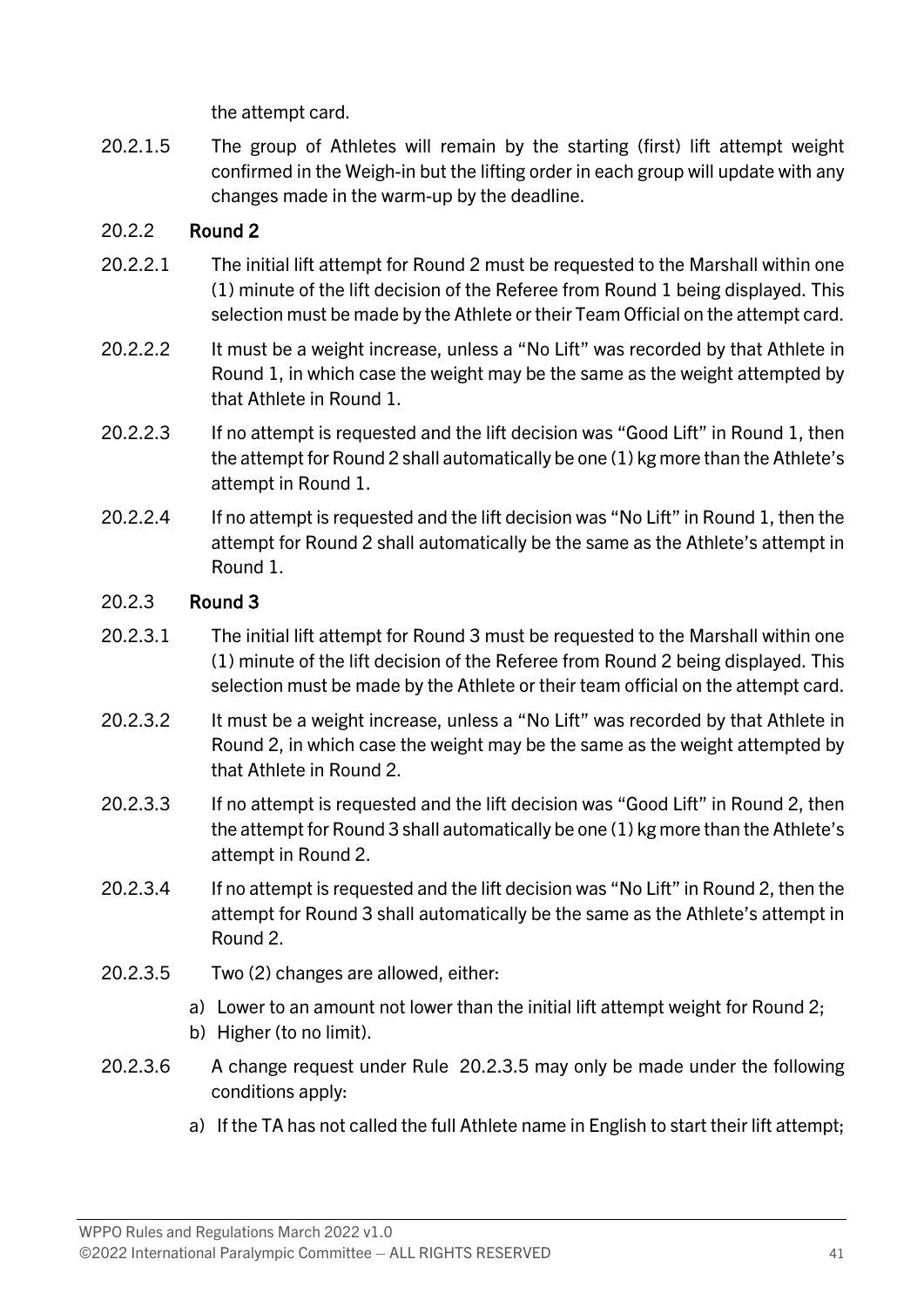or

- b) the requested weight is not equal to or lower than any lift attempt already completed (either "Good Lift" or "No Lift") by another Athlete in Round three (3) who would have gone before due to Lot Number; or
- c) the requested weight is not equal to or lower than the weight attempted in Round two (2) by that Athlete.
- 20.2.4 Throughout the Event, the rack height may be changed by the Marshall only.

### <span id="page-43-0"></span>21 Team and Mixed Team

#### 21.1 Team and Mixed Team Process

- 21.1.1 The Event will begin after the warm-up as stated on the Competition schedule by descending group and by phase.
- 21.1.2 The Event consists of three (3) phases:
- 21.1.2.1 Heats
- 21.1.2.2 Head-to-Head Matches
- 21.1.2.3 Third (3<sup>rd</sup>) Place and Final Matches
- 21.1.3 If there are four (4) or five (5) teams, teams will compete in a heat phase in one (1) group and the four (4) top ranked teams will advance to the head-to-head matches.
- 21.1.4 In the heats, if there are six (6) or more teams, the number of groups and how four (4) teams will advance to the head-to-head matches will be confirmed during the Technical Meeting.
- 21.1.5 Once the top 4 ranked teams from the Heats is set, the computer will automatically draw 2 head-to-head matches (A & B) on the scoreboard. The head-to-head with the lowest team Lot Number will compete 1st -Match B, immediately followed by Match A.
- 21.1.6 In the head-to-head matches, per match B and A, the one (1) top ranked team will advance to the final match. The lower ranked team will advance to the third  $(3<sup>rd</sup>)$ place match.
- 21.1.7 In each phase, teams will have one (1) lift attempt in three (3) distinct Rounds. Each Athlete will lift once (1) in their identified Round.
- 21.1.8 After the heats and head-to-head phase, teams have up to two (2) minutes before the Event start time to submit the order of Athletes, lift attempt and rack height for the first  $(1<sup>st</sup>)$  Athlete only. Failure to submit the order of the Athletes will result in the order being randomly selected.
- 21.1.9 During the three (3) Rounds, the Athlete may only request a lift attempt that is a multiple of a full kilogram (one (1) kg). If a team fails to submit their attempt within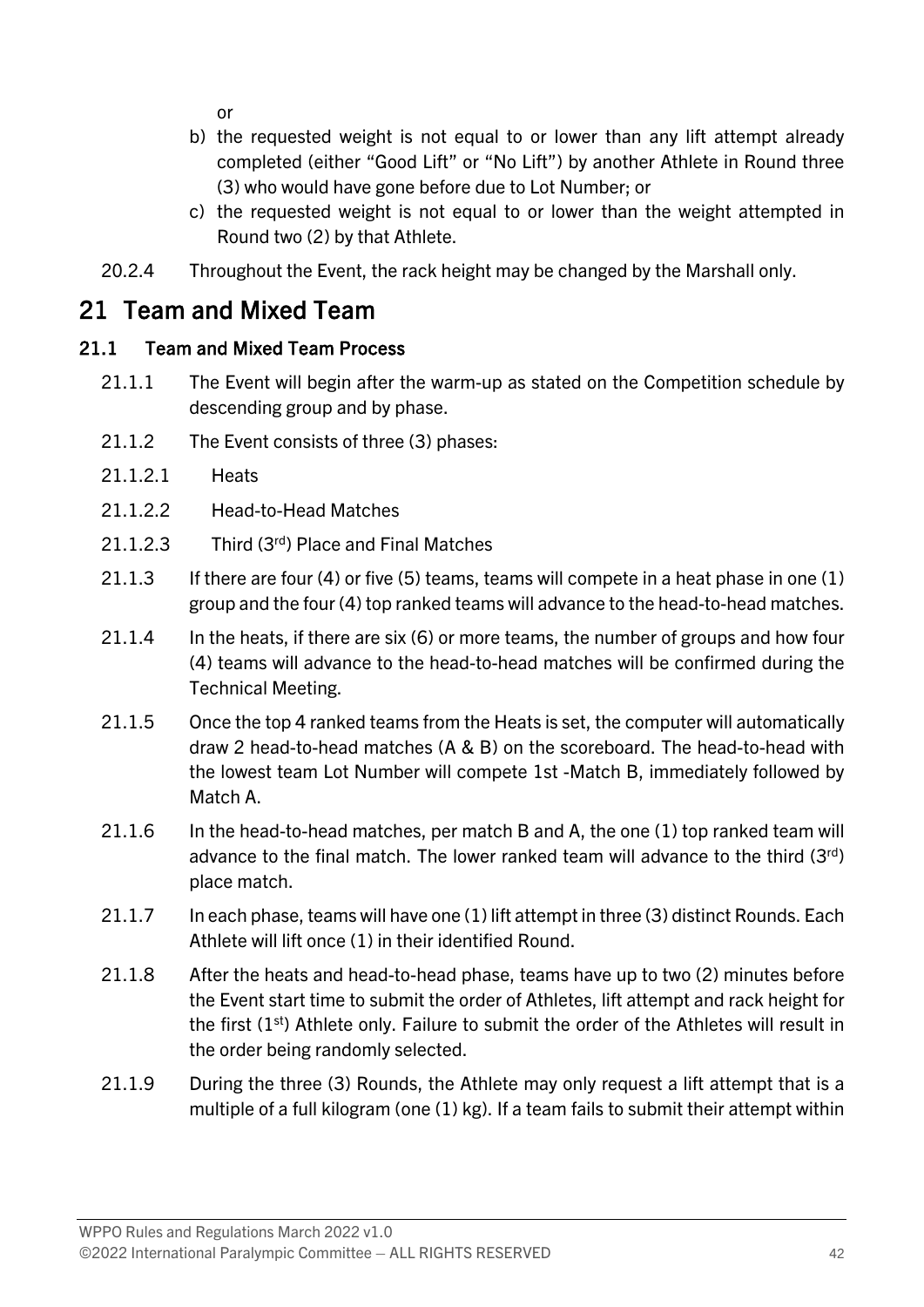the allocated time, twenty-five (25) kgs will be automatically selected.

- 21.1.10 During the Event, the Athlete will have two (2) minutes from when their full name is announced in English to receive the start command. If an Athlete is required to complete their lift attempt immediately after their previous lift attempt, three (3) minutes will be allocated for their lift attempt.
- 21.1.11 The Athlete may be accompanied to the bench by one (1) Team Official. The Team Official may assist the Athlete getting on and off the bench and strapped. During the lift attempt, the Team Official must remain in the designated coach area.
- 21.1.12 After the completion of the lift attempt and the display of the lift decision, the Athlete and Team Official must leave the bench and lifting area as soon as possible.
- 21.1.13 During the Event the Athletes compete from lightest to heaviest lift attempt weight in each Round. If the lift attempt is the same for two (2) or more Athletes, the Athlete with the highest Lot Number will lift first.

### <span id="page-44-0"></span>22 Chief Referee Commands

#### 22.1 Start Command

- 22.1.1 When the Chief Referee is satisfied with the Athlete's body position within the lift attempt time limit, they will provide a start command and signal (audible "start" and visual downward movement of the extended arm) to alert the Athlete to begin their lift attempt.
- 22.1.2 The start command will not be given if one (1) or more of the body position elements are incorrect. The Left or Right Referee will raise their arm if they observe that one (1) or more of the body position elements are incorrect before the Chief Referee gives the start command.

#### 22.2 Rack Command

22.2.1 When the Chief Referee is satisfied the Athlete has completed their lift attempt execution or it is believed the lift attempt will fail for safety reasons, they will provide a rack command and signal (audible "rack" and visual backward movement of the extended arm) to alert the Athlete and or the Spotter Loaders to place the bar on the racks.

### <span id="page-44-1"></span>23 Lift Executions

#### <span id="page-44-2"></span>23.1 Good Lift Execution

23.1.1 The three (3) Referees will judge a "Good Lift" if the Athlete executes correctly all the following sequences\*:

#### 23.1.1.1 Body Position Sequence (Turquoise)

a) The Athlete lies on the bench on their back and assume the lifting position during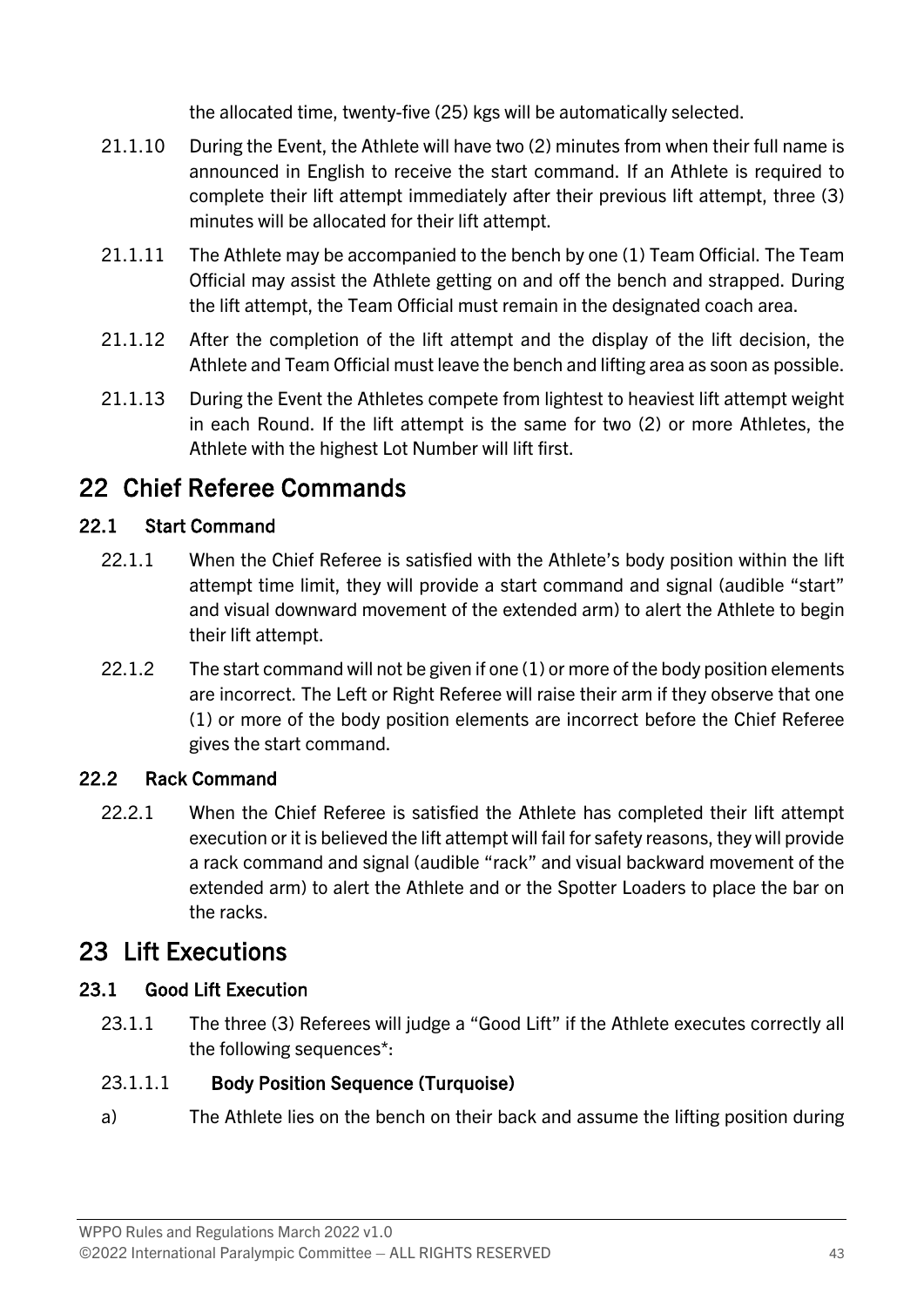the entire lift.

- b) The Athlete's head, shoulders, buttocks, fully extended legs and heels (if applicable) remain on and touching the bench during the entire lift. The athlete may shake/slide on the bench as long as this does not change their starting position.
- c) The Athlete is strapped in accordance with Rule [16.9](#page-37-0) set out in Athlete Uniform and Personal Equipment.
- d) All the fingers of the Athlete are wrapped firmly around the circumference of the bar with the thumbs on the opposite side of the other fingers during the entire lift.
- e) The spacing of the Athlete's hands is within eighty-one (81) cm from either forefinger as indicated by the markings on the bar.
- f) The bar is taken under control at arm's length with locked elbows, subject to any special medical conditions.
- g) The Athlete begins the lift after the start command is given.

#### 23.1.1.2 Down Sequence (Blue)

a) The bar is controlled (e.g. not dropped/hit the chest) throughout the movement during the eccentric/downwards movement of the bar.

#### 23.1.1.3 Stop Sequence (Orange)

- a) The bar touches on the chest and remains static between the eccentric/downwards and concentric/upwards movement of the bar.
- b) The bar has stopped on the chest and does not sink into the chest before being pressed upwards.

#### 23.1.1.4 Press Sequence (Purple)

- a) The bar is pressed upwards without unnatural support from several body parts (e.g., "pushing" or "thrusting" with the shoulders and /or chest to propel the bar upwards).
- b) The bar moves in an upward motion during the concentric/upwards movement of the bar.
- c) The bar is pressed with equally timed lock out of both arms and elbows.
- d) The Athlete puts the bar back onto the rack after the rack command is given by the Chief Referee.
- 23.1.2 \*Any exceptions for different impairment types and/or health conditions must be noted in Classification documents. Any changes to the impairment type must be updated according to the Classification Rules and Regulations through a Medical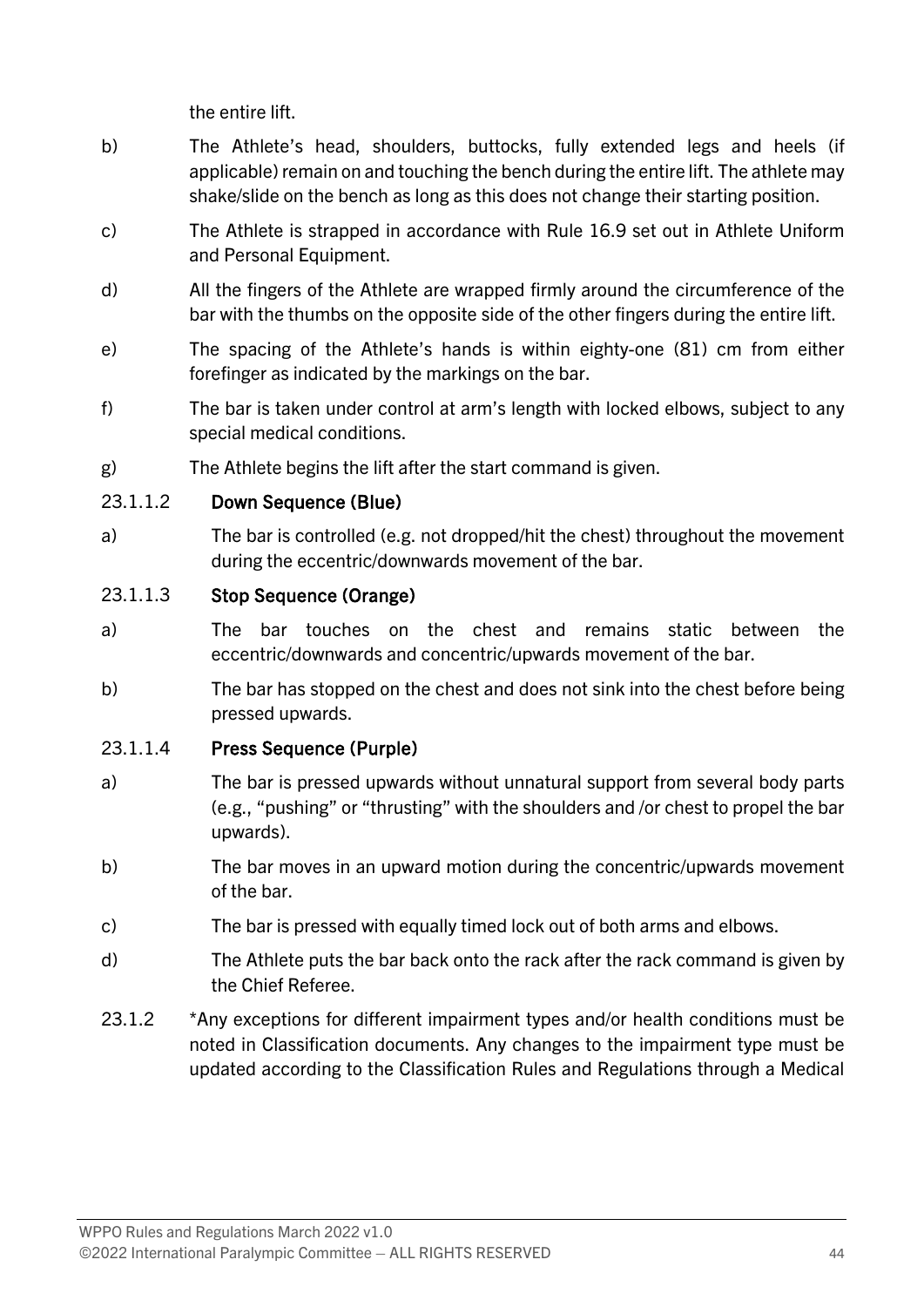Review Request.

#### 23.2 No Lift Execution

23.2.1 The three (3) Referees will judge a "No Lift" if the Athlete executes fails to complete the "Good Lift" execution as set out in Rule [23.1](#page-44-2) above, or if any of the following apply:

#### 23.2.1.1 Body Position Sequence (Turquoise)

- a) The Athlete does not lie on the bench on their back and does not assume the lifting position during the entire lift.
- b) The Athlete's head, shoulders, buttocks, fully extended legs and heels (if applicable) do not remain on and touching the bench during the lift.
- c) The Athlete is not strapped in accordance with Rule [16.9](#page-37-0) in Athlete Uniform and Personal Equipment.
- d) Any of the fingers of the Athlete are not wrapped firmly around the circumference of the bar with the thumbs on the opposite side of the other fingers during the entire lift.
- e) The spacing of the Athlete's hands exceeds the eighty-one (81) cm from either forefinger as indicated by the markings on the bar.
- f) The bar is not taken under control at arm's length with locked elbows, subject to any special medical conditions.
- g) The Athlete begins the lift before the start command is given.
- h) The Athlete does not start their lift within the lift time allowance when given the start command;
- i) The Athlete does not receive the start command within the lift time allowance;

#### 23.2.1.2 Down Sequence (Blue)

a) The bar is not controlled (e.g. is dropped/hits the chest) throughout the movement during the eccentric/downwards movement of the bar.

#### 23.2.1.3 Stop Sequence (Orange)

- a) The bar does not touch on the chest.
- b) The bar does not remain static between the eccentric/downwards and concentric/upwards movement of the bar.
- c) The bar has stopped on the chest and sinks into the chest before being pressed upwards.

#### 23.2.1.4 Press Sequence (Purple)

- a) The Athlete fails to press the bar.
- b) The bar is pressed upwards with unnatural support from several body parts (e.g., "pushing" or "thrusting" with the shoulders and /or chest to propel the bar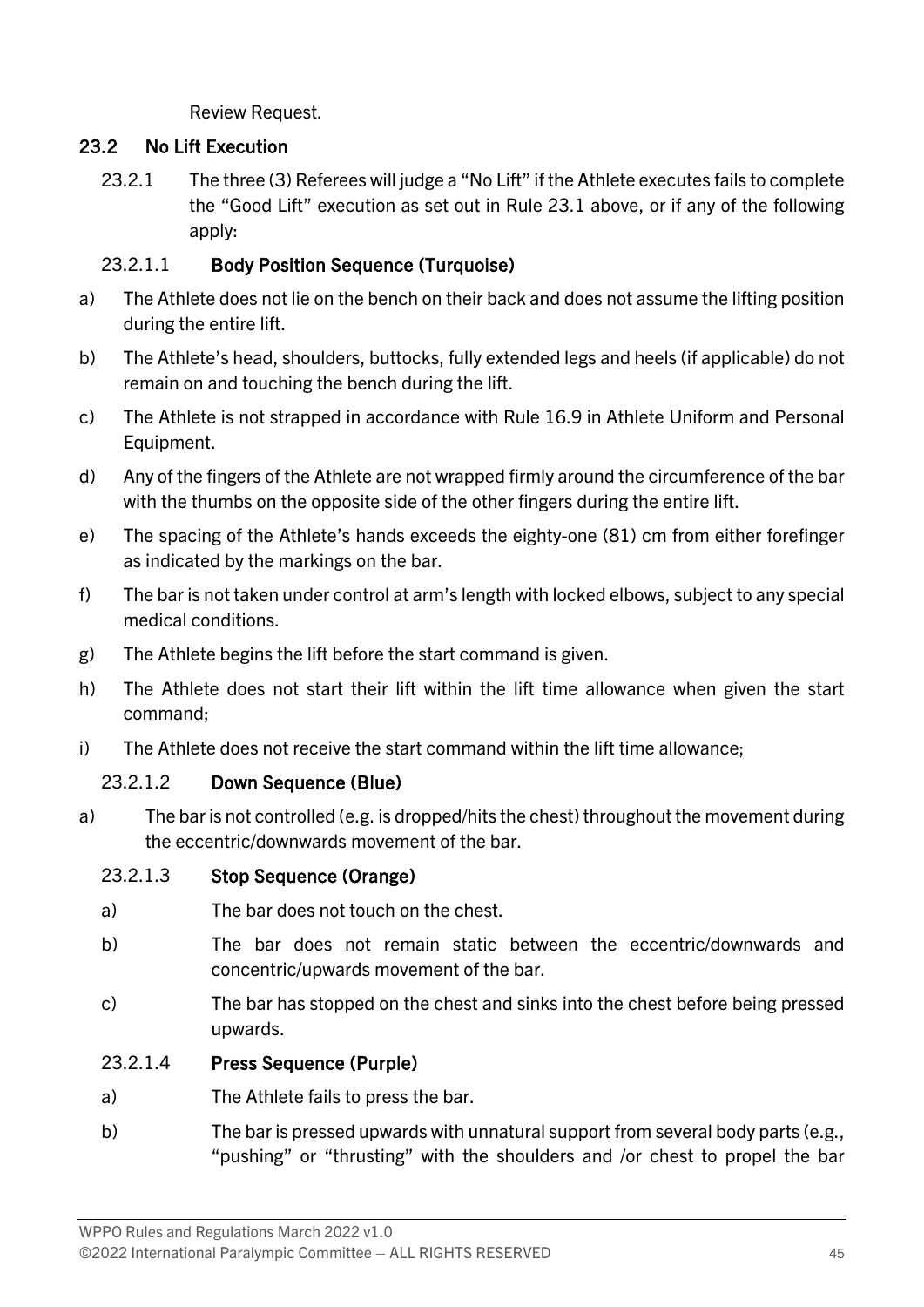upwards).

- c) The bar does not move in an upward motion during the concentric/upwards movement of the bar.
- d) The bar is pressed without equally timed lock out of both arms and elbows.
- e) The Athlete puts the bar back onto the rack before the rack command is given by the Chief Referee.
- f) If the bar hits the racks during any time of the execution of the lift (even if was not intentionally).
- g) The attempt is determined unsuccessful during the lift (e.g., the Athlete is injured, the Athlete is unsafely struggling) and the Chief Referee provides a "rack" command

#### 23.3 Lift Decision

- 23.3.1 Once the bar has been placed in the racks, the three (3) Referees announce their collective decision by means of lights or flags.
- 23.3.1.1 A "Good Lift" is constituted by two (2) or three (3) white lights/flags.
- 23.3.1.2 A "No Lift" is constituted by two (2) or three (3) red lights/flags. Based on the T&S, one (1) or up to four (4) lights (turquoise, blue, orange and purple) "No Lift" sequences will be shown.

### <span id="page-47-0"></span>24 Lift Challenge

#### 24.1 Lift Challenge Description

- 24.1.1 At IPC Games, WPPO Championships and Sanctioned Competitions where the Lift Video Review System (LiftVRS) is used, Athletes will have the opportunity to challenge only their own "No Lift" decision.
- 24.1.2 The Lift Challenge process must be initiated by the Athlete and/or the Team Official submitting a Lift Challenge card to the Lift Challenge card reader within one (1) minute of their lift decision displaying on the attempt board.
- 24.1.3 A Lift Challenge card may be purchased at a cost of one hundred Euros ( $E100$ ) during the Technical Meeting. Full payment must be paid immediately upon request of a Lift Challenge card.
- 24.1.4 Any purchased Lift Challenge cards retained by an Athlete or Team Official must be returned to the WPPO management before the close of that Competition in order to receive a full refund. Any Lift Challenge cards that are not returned in this timeframe will no longer be valid or eligible for a refund.
- 24.1.5 The Lift Challenge may take place in one (1) of the following formats, at the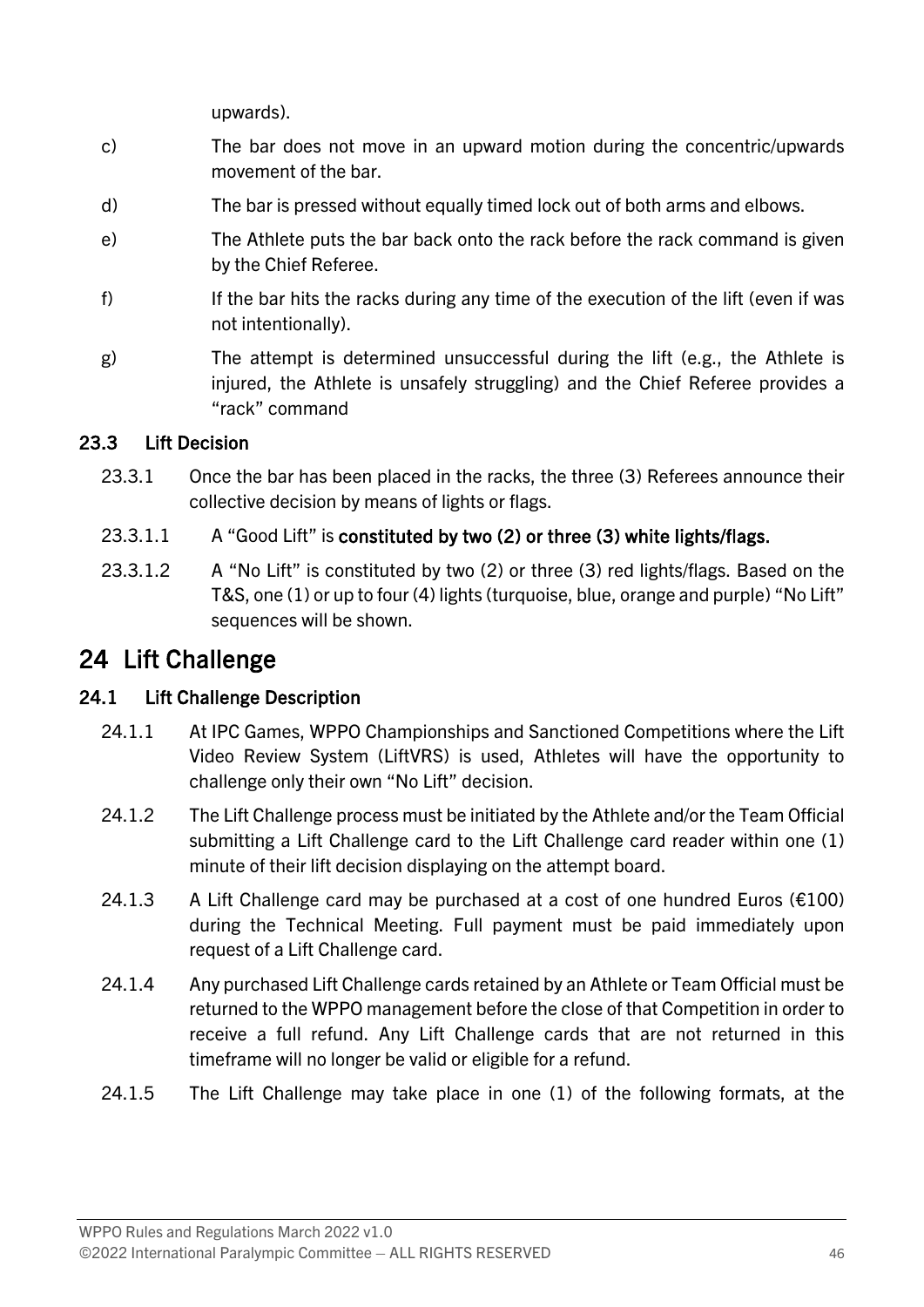discretion of WPPO:

#### 24.1.6 Jury Challenge Format

- 24.1.6.1 Each Jury member will judge the lift in real time from one (1) angle of the lift through the LiftVRS that matches the Referee position and provide a decision.
- 24.1.6.2 Only when a Lift Challenge is initiated, J1 will immediately check all the decisions that were made by each member of the Jury (J1, J2 and J3). This will occur without any need to suspend the Event, and the outcome of the challenge will be automatically displayed on the board, resulting in the outcomes below:
	- a) Lift Challenge is successful: by unanimous decision, the three (3) Jury members judge the lift as a "Good Lift". When a Lift Challenge is successful, the lift decision is overturned to "Good Lift" and the result and ranking is revised. The Lift Challenge card and fee will be returned.
	- b) Lift Challenge is unsuccessful: if minimum one (1) of the Jury members judge the lift as a "No Lift". When a Lift Challenge is unsuccessful, the lift decision remains as "No Lift", and the Lift Challenge card and fee will be kept and provided to WPPO Management.

#### 24.1.7 Referee Challenge Format

- 24.1.7.1 Only when a Lift Challenge is initiated, each Referee who initially judged a "No Lift" will review the lift in real time from their angle of the lift through the LiftVRS and provide a decision (against their original "No Lift" sequences only).
- 24.1.7.2 Only when a Lift Challenge is initiated, the Event is stopped for the Referees to review and provide a decision, and the outcome of the Lift Challenge will be automatically displayed on the board, resulting in the outcomes below:
	- a) Lift Challenge is successful: by unanimous decision, the three (3) Referees judge the lift as "Good Lift". When a Lift Challenge is successful, the lift decision is overturned to "Good Lift" and the result and ranking is revised. The Lift Challenge card and fee will be returned.
	- b) Lift Challenge is unsuccessful: if minimum one (1) of the Referees judge the lift as "No Lift". When a Lift Challenge is unsuccessful, the lift decision remains as "No Lift", and the Lift Challenge card and fee will be kept and provided to WPPO Management.
- 24.1.8 The technical announcer will announce the outcome of the Lift Challenge.
- 24.1.9 The outcome of the Lift Challenge process is final, and there will be no further opportunity to appeal this outcome.
- 24.1.10 Should there be a failure in the LiftVRS, the Chief Referee or J1 respectively will communicate to the Athletes and Team Officials of the failure, and the Event shall continue with no Lift Challenges until the failure is resolved. If the LiftVRS' failure is resolved, this will be communicated to the Athletes, and Lift Challenges will be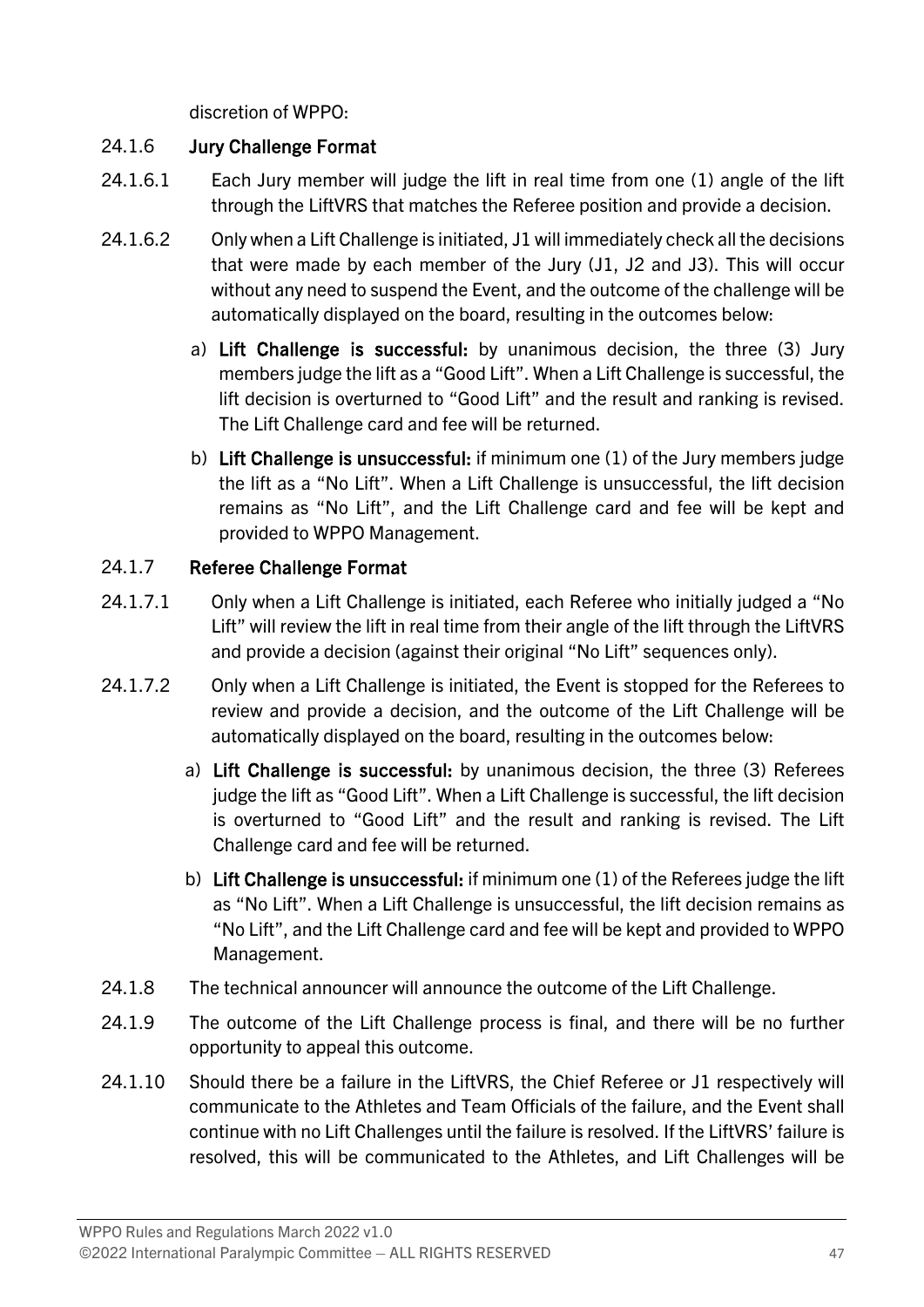allowed from that moment on.

### <span id="page-49-0"></span>25 Errors on the Field of Play

#### 25.1 Errors on the FOP Description

- 25.2 During the Event, any of the errors below may occur and be raised by the Athlete, the Team Official, the Referees, the Jury, Marshall or the Technical Delegate only in relation to the Athlete's current attempt, either before or after the lift attempt (within the timeframes set out in this Rule):
	- 25.2.1 Incorrectly Loaded Bar: The weight that is loaded onto the bar does not match the weight requested by the Athlete to the Marshall.
	- 25.2.2 Incorrect Rack Height: The rack height is incorrect and does not match the height requested by the Athlete to the Marshall.
	- 25.2.3 **Technical Announcer Error:** The announcement by the TA is incorrect leading to an incorrectly loaded bar and/or rack height or incorrect Athlete announced.
	- 25.2.4 Time Keeping Error: The lift attempt clock is started by the TA too early or too late after the Athlete is announced.
	- 25.2.5 Spotting Error: The spotter loader comes into contact with the bar during the lift when not instructed to do so by the Chief Referee.
	- 25.2.6 Technical/Technological/Marshall Error: Incorrectly loaded bar, rack height and/or incorrect Athlete attempt.
	- 25.2.7 **Equipment Error:** The bench, bar, discs, collars and/or bench straps break and/or are damaged.
- 25.3 To raise an error before a lift attempt, the Referees, Athlete and/or that Athlete's Team Official must alert the Chief Referee before the "start" command is given. The time will be stopped to analyse the raised error and based on the Chief Referee's determination, the following will occur:
	- 25.3.1.1 If the Chief Referee determines there is no error, the time and attempt shall resume as normal.
	- 25.3.1.2 If the Chief Referee determines there is an error, the Athlete and the Team Official will immediately leave the bench and the error will be corrected. The Athlete will be provided two (2) minutes to complete their lift attempt but will not leave the FOP.
- 25.4 To raise an error after a lift attempt (that was not previously observed or raised), the Referees, Athlete or that Athlete's Team Official must alert the Chief Referee before the Athlete leaves the lifting platform. Based on the Chief Referee's determination, the following will occur:
	- 25.4.1.1 If the Chief Referee determines there is no error, the lift decision will remain as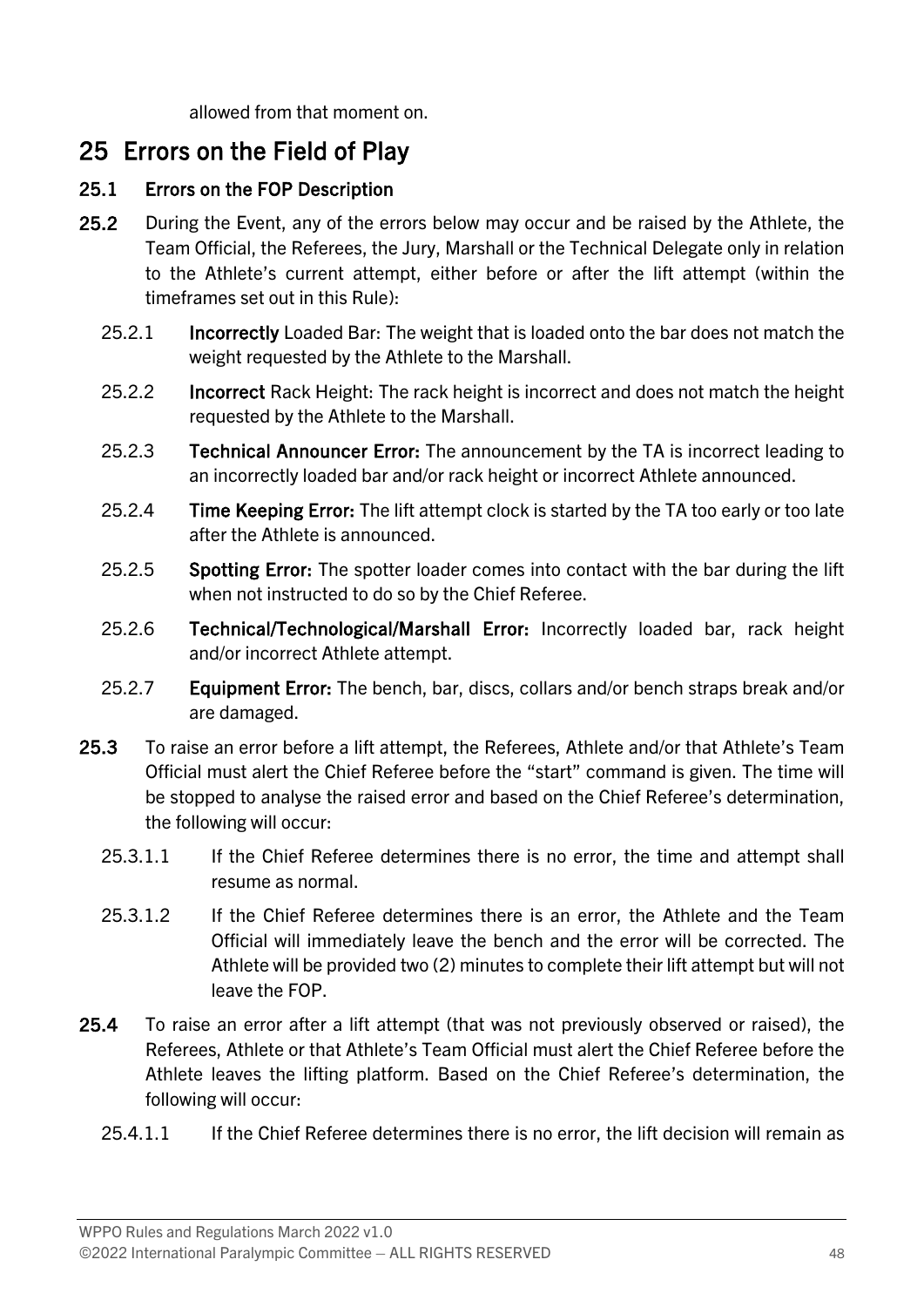normal.

- 25.4.1.2 If the Chief Referee determines there is an error and the lift decision was "No Lift", the Athlete and the Team Official will immediately leave the FOP, and the error will be corrected. The Athlete will repeat their lift attempt immediately after their previous lift attempt, three (3) minutes will be allocated for their lift attempt.
- 25.4.1.3 If the Chief Referee determines there is an error in loading the bar to a lighter weight than requested and the lift decision was "Good Lift", the requested weight will be recorded.
- 25.4.1.4 If the Chief Referee determines there is an error in loading the bar to a heavier weight than requested and the lift decision was "Good Lift", the heavier weight will be recorded and the other Athletes' lift attempts will continue as requested.

### <span id="page-50-0"></span>26 Records

#### 26.1 Records Description

- 26.2 During all WPPO Recognised Competitions with the exception of Hybrid Competitions and WPPO Approved Competitions, in the Individual Event, Athletes may attempt to break a record if there is anti-doping testing being conducted at that Competition and the LiftVRS is used.
- 26.3 If the record lift attempt is "Good Lift", it will be recognised as a new record.
- 26.4 As soon as a new record is established, any Athlete wishing to attempt a new record must exceed the previous one set by a minimum of one (1) kg.
- 26.5 For a record attempt, only one (1) Referee may match the nationality of the Athlete completing the record.
- 26.6 For a record attempt, only one (1) Jury member may match the nationality of the Athlete completing the record.
- 26.7 WPPO will recognise and maintain records for all four (4) age groups and two (2) genders for World, Regional and various Competitions (as set out below). It is only possible to break these records at the below-identified Competitions within the three (3) lift attempts:

| <b>Competition Type</b>   | Record types recognised if lifted<br>within<br>the 3 attempts |
|---------------------------|---------------------------------------------------------------|
| <b>Paralympic Games</b>   | <b>Elite World Record</b>                                     |
|                           | <b>Rookie World Record</b>                                    |
|                           | <b>Next Gen World Record</b>                                  |
|                           | <b>Paralympic Records</b>                                     |
|                           | <b>Legend World Record</b>                                    |
| Elite World Championships | <b>Elite World Record</b>                                     |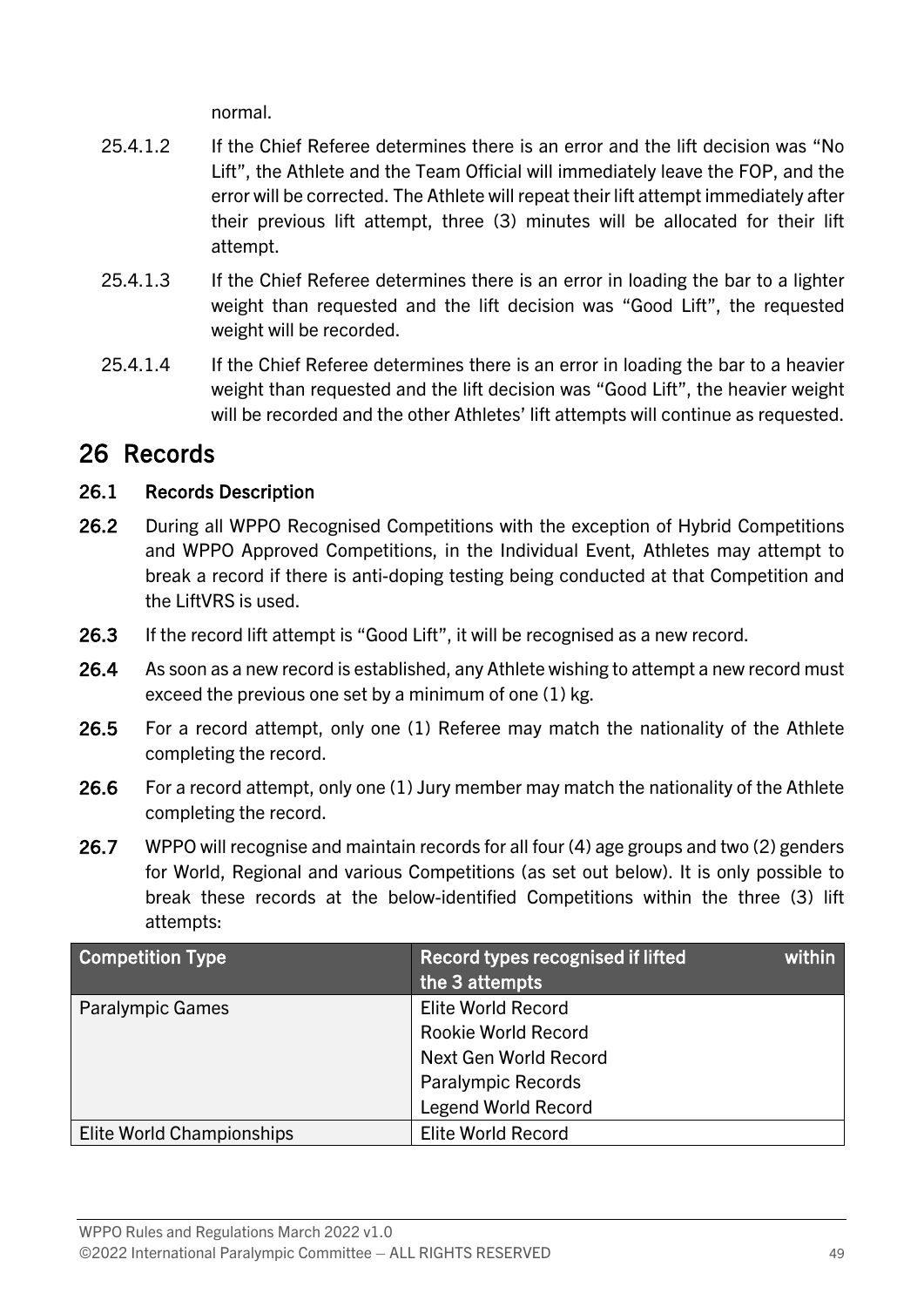| <b>Competition Type</b>             | Record types recognised if lifted<br>within<br>the 3 attempts |  |  |
|-------------------------------------|---------------------------------------------------------------|--|--|
|                                     | <b>Legend World Record</b>                                    |  |  |
|                                     | All Elite Regional Records                                    |  |  |
|                                     | All Legend Regional Records                                   |  |  |
| Rookie & Next Gen World             | <b>Rookie World Record</b>                                    |  |  |
| Championships                       | Next Gen World Record                                         |  |  |
|                                     | All Rookie Regional Records                                   |  |  |
|                                     | All Next Gen Regional Records                                 |  |  |
| <b>Elite Regional Championships</b> | <b>Elite World Record</b>                                     |  |  |
|                                     | <b>Legend World Record</b>                                    |  |  |
|                                     | All Elite Regional Records                                    |  |  |
|                                     | All Legend Regional Records                                   |  |  |
| Rookie & Next Gen Regional          | Rookie & Next Gen World Record                                |  |  |
| Championships                       | All Rookie & Next Gen Regional Records                        |  |  |
| <b>World Cups</b>                   | Elite, Rookie, Next Gen & Legend World Records                |  |  |
|                                     | All Elite, Rookie, Next Gen & Legend Regional                 |  |  |
|                                     | Records                                                       |  |  |
| Parapan American Games              | <b>Elite World Record</b>                                     |  |  |
|                                     | <b>Elite Americas Regional Record</b>                         |  |  |
|                                     | Parapan American Games Record                                 |  |  |
| <b>Asian Para Games</b>             | <b>Elite World Record</b>                                     |  |  |
|                                     | <b>Elite Asia Regional Record</b>                             |  |  |
|                                     | <b>Asian Para Games Record</b>                                |  |  |
| <b>Commonwealth Games</b>           | <b>Elite World Record</b>                                     |  |  |
|                                     | <b>All Elite Regional Records</b>                             |  |  |
|                                     | <b>Commonwealth Games Record</b>                              |  |  |
| Sub-regional Para Games             | <b>Elite World Record</b>                                     |  |  |
|                                     | <b>Respective Elite Regional Records</b>                      |  |  |
| <b>Youth Para Games</b>             | Rookie & Next Gen World Record                                |  |  |
|                                     | Respective Rookie & Next Gen Regional Records                 |  |  |
| <b>Hybrid Competitions</b>          | None                                                          |  |  |
| International/Invitational/National | None                                                          |  |  |

### <span id="page-51-0"></span>27 The Power Lift

#### 27.1 The Power Lift Description

- 27.2 During IPC Games, WPPO Championships and WPPO Sanctioned Competitions, Athletes in the Individual Event may make an additional fourth  $(4<sup>th</sup>)$  attempt to break a record if there is anti-doping testing being conducted at that Competition and the LiftVRS is used.
- 27.3 The Power Lift will take place following the third  $(3<sup>rd</sup>)$  Round.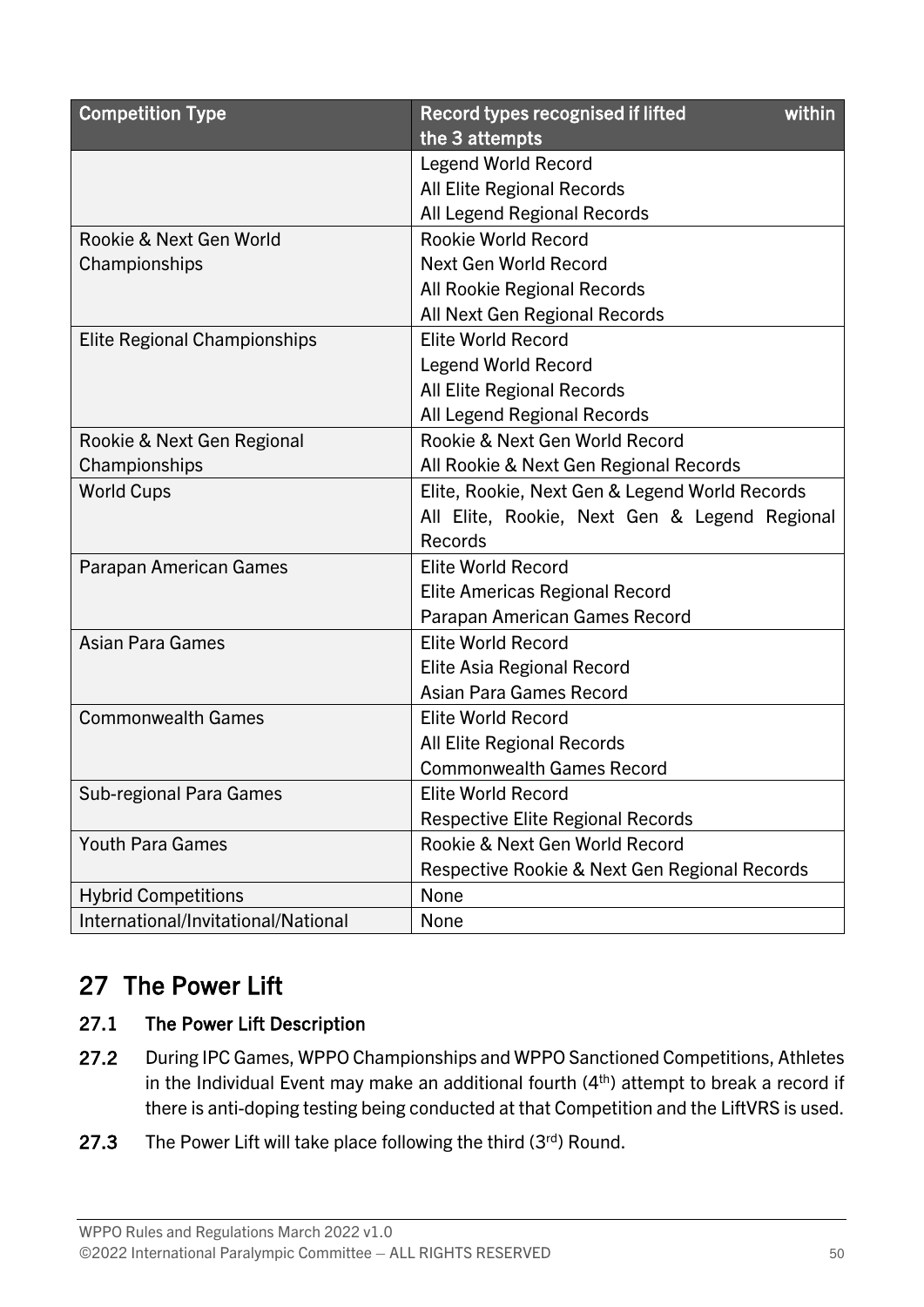- 27.4 The Power Lift must be requested by the Athlete and/or the Team Official to the Marshall within one (1) minute of their lift decision displaying on the attempt board. Only if the below conditions are met will the request be approved by the Marshall.
	- 27.4.1.1 If the Athlete's third (3rd) attempt is "Good Lift" and the weight lifted falls within ten (10) kg of the current eligible record weight which the Athlete is trying to break.
	- 27.4.1.2 If the athlete's third (3rd) attempt was an eligible record attempt and was a "Good Lift"
- 27.5 A Power Lift will be not possible to request during or after the Head-to-Head Lift.
- 27.6 It is only possible to break the following records and count in the final result at the identified Competitions with the Power Lift.

| <b>Competition Type</b>                         | Record types permitted to break with<br>the Power Lift       |  |  |  |
|-------------------------------------------------|--------------------------------------------------------------|--|--|--|
| <b>Paralympic Games</b>                         | <b>Elite World Record</b>                                    |  |  |  |
|                                                 | <b>Paralympic Records</b>                                    |  |  |  |
| <b>Elite World Championships</b>                | Elite & Legend World Record                                  |  |  |  |
| Rookie & Next Gen World Championships           | Rookie & Next Gen World Record                               |  |  |  |
| Elite Africa Regional Championships             | Elite & Legend World Record                                  |  |  |  |
|                                                 | Elite & Legend Africa Regional Record                        |  |  |  |
| Rookie & Next Gen Africa Regional Championships | Rookie & Next Gen World Record                               |  |  |  |
|                                                 | Rookie & Next Gen Africa Regional<br>Record                  |  |  |  |
| Elite Parapan Americas Regional Championships   | Elite & Legend World Record                                  |  |  |  |
|                                                 | Elite & Legend Parapan Americas<br><b>Regional Record</b>    |  |  |  |
| Rookie & Next Gen Parapan Americas Regional     | Rookie & Next Gen World Record                               |  |  |  |
| Championships                                   | Rookie & Next Gen Parapan Americas<br><b>Regional Record</b> |  |  |  |
| Elite Asia-Oceania Regional Championships       | Elite & Legend World Record                                  |  |  |  |
|                                                 | Elite & legend Asia Regional Record                          |  |  |  |
|                                                 | Elite & Legend Oceania Regional<br>Record                    |  |  |  |
| Rookie & Next Gen Asia-Oceania Regional         | Rookie & Next Gen World Record                               |  |  |  |
| Championships                                   | Rookie & Next Gen Asia Regional                              |  |  |  |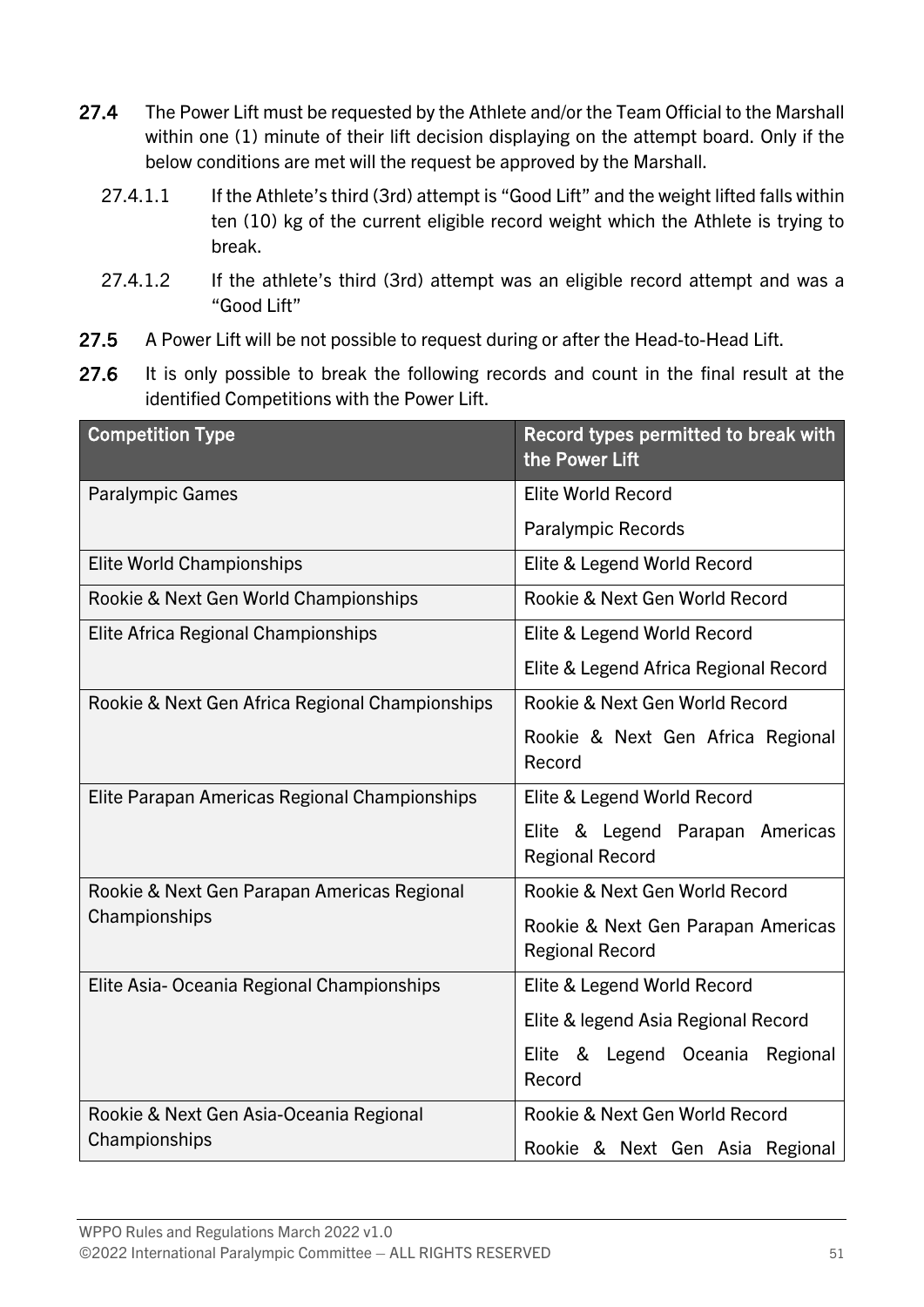| <b>Competition Type</b>                         | Record types permitted to break with<br>the Power Lift |
|-------------------------------------------------|--------------------------------------------------------|
|                                                 | Record                                                 |
|                                                 | Rookie & Next Gen Oceania Regional<br>Record           |
| Elite Europe Regional Championships             | <b>Elite World Record</b>                              |
|                                                 | <b>Elite Europe Regional Record</b>                    |
| Rookie & Next Gen Europe Regional Championships | Rookie & Next Gen World Record                         |
|                                                 | Rookie & Next Gen Europe Regional<br>Record            |
| <b>World Cups</b>                               | Elite & Legend World Record                            |
|                                                 | Rookie & Next Gen World Record                         |
| <b>Parapan American Games</b>                   | <b>Elite World Record</b>                              |
|                                                 | Elite Americas Regional Record                         |
|                                                 | Parapan American Games Record                          |
| <b>Asian Para Games</b>                         | <b>Elite World Record</b>                              |
|                                                 | Elite Asia Regional Record                             |
|                                                 | Asian Para Games Record                                |
| <b>Commonwealth Games</b>                       | None                                                   |
| Sub-regional Para Games                         | <b>Elite World Record</b>                              |
|                                                 | <b>Elite Regional Record</b>                           |
| <b>Youth Para Games</b>                         | Rookie & Next Gen World Record                         |
| <b>Hybrid Competitions</b>                      | None                                                   |
| International/Invitational/National             | None                                                   |

### <span id="page-53-0"></span>28 Results

#### 28.1 Individual Event

- 28.1.1 Best lift: The final result of each Athlete will be calculated by the heaviest "Good Lift" lift attempt weight completed during the Event within the three (3) attempts and also the Power Lift ("best lift"), ranked in descending order (e.g., heaviest "best lift" is the first  $(1<sup>st</sup>)$  ranking).
- 28.1.2 Total lift: The final result of each Athlete will be calculated by the sum of "Good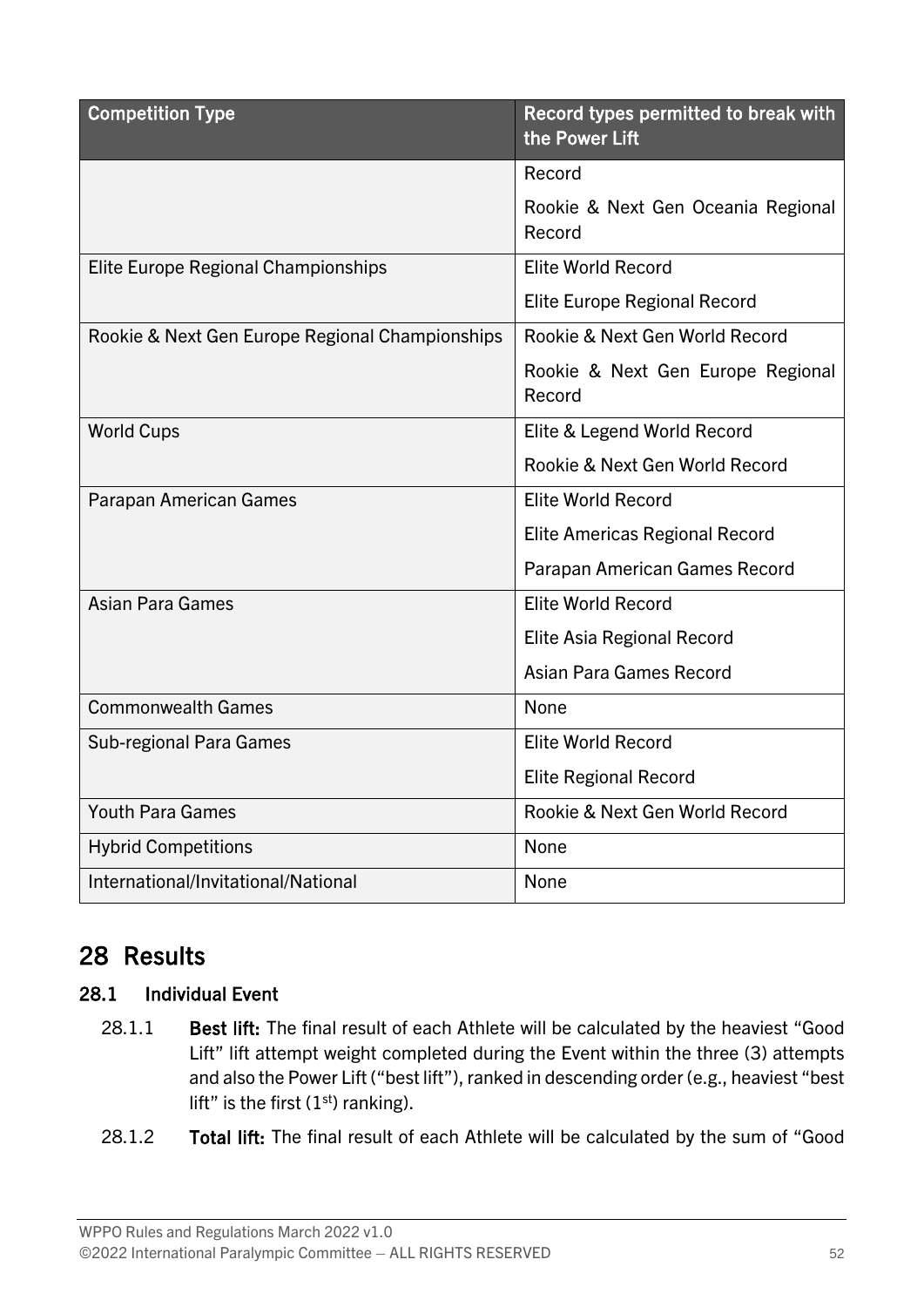Lift" lift attempt weights completed during the Event within the three (3) attempts ("total lift"), ranked in descending order (e.g., heaviest "total Lift" is first (1st) ranking). The total lift medal is valid in all Recognised Competitions except at Games.

- 28.1.3 **Tie Break:** If two (2) or more Athletes in a rank/medal position (one (1) to three (3)) achieve the same result, the Head-to-Head Lift will determine the final result, subject to Rule [28.1.5](#page-54-1) below:
- 28.1.3.1 If both Athletes receive "No Lift", the respective rank will be shared;
- 28.1.3.2 If both Athletes receive "Good Lift", the respective rank will be shared.
- 28.1.4 The Head-to-Head Lift will occur following the third  $(3<sup>rd</sup>)$  Round. If an Athlete is required to complete their lift attempt immediately after their previous lift attempt, three (3) minutes will be allocated for their lift attempt. The lift attempt will automatically be the same weight of Athletes' tied attempt/result.
- <span id="page-54-1"></span>28.1.5 The relevant Athletes together may decide they do not wish to complete the Headto-Head Lift (with the approval of the TD). If no Head-to-Head Lift is carried out, the respective rank will be shared.
- 28.1.6 If two (2) or more Athletes ranked in fourth (4<sup>th</sup>) or lower (i.e. not between first (1<sup>st</sup>) and third (3rd)) achieve the same result, the rank will be shared.

#### 28.2 Team and Mixed Team Event

- 28.2.1 Best lift: All results of the Team and Mixed Team Events will be calculated using the CF which enables the comparison of the results of Athletes from different Bodyweight Categories. The CF score from each Athlete from each Round will then be summed to give the total CF score, with the highest score receiving the highest rank.
- 28.2.2 Tie Break: in each of the phases, if a team achieved the same result, the following will determine the result:
- 28.2.2.1 the team with the higher number of "Good Lifts" will be ranked higher;
- 28.2.2.2 if a tie still exists, the team with the Athlete with the highest individual score lifted will be ranked higher;
- 28.2.2.3 if a tie still exists, the Athlete with the highest individual score lifted in the earlier Round will be ranked higher (e.g., if two (2) Athletes have a score of 150.55 lifted in Round 1 and 3 respectively, the Team and Athlete who lifted in Round 1 will be ranked higher).
- 28.2.3 The final result of each team in each phase will be calculated by the sum of each Athletes' "Good Lift" using the CF, ranking in descending order (e.g., highest team score is the first  $(1<sup>st</sup>)$  ranking):

### <span id="page-54-0"></span>29 Medal Awards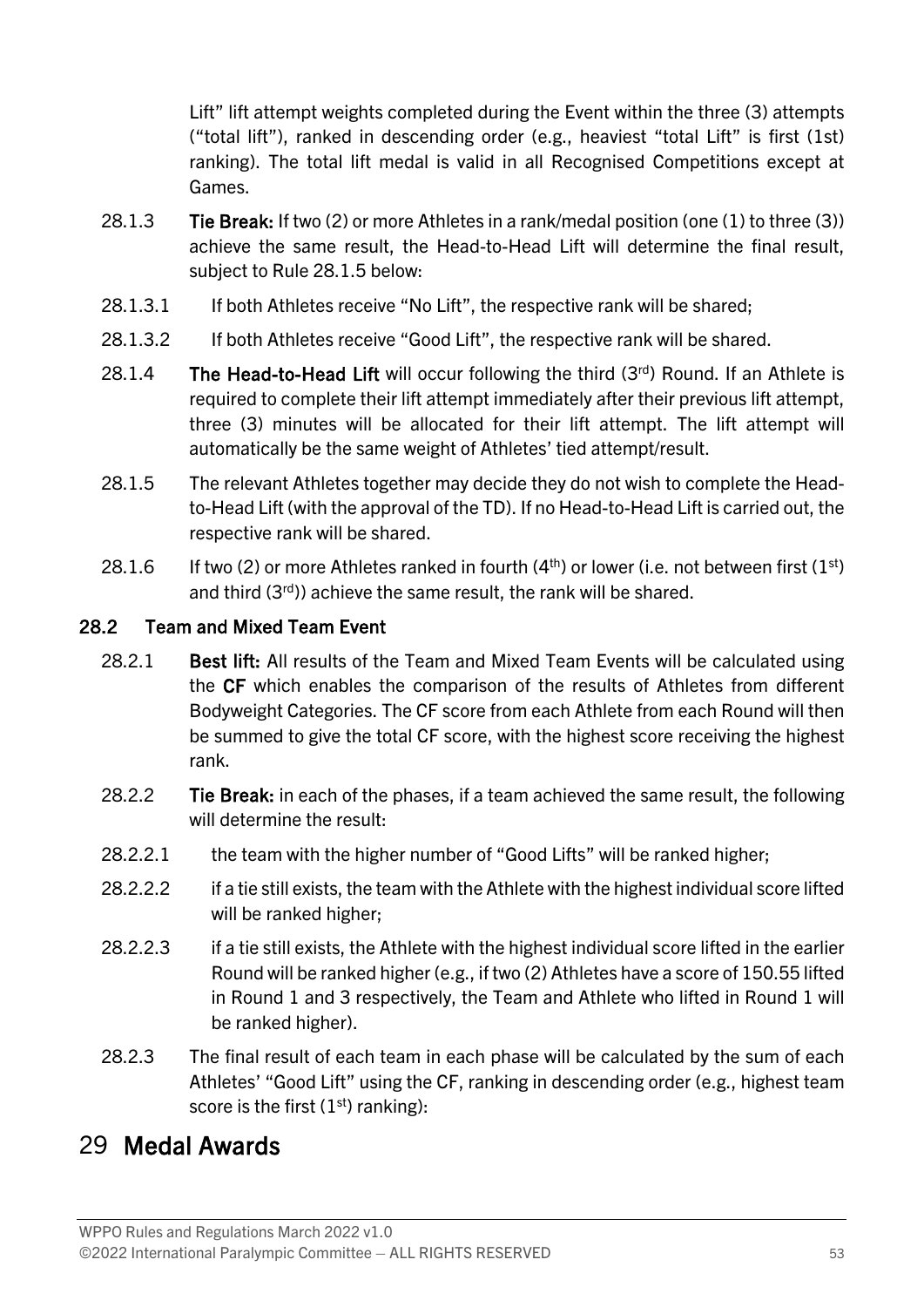#### 29.1 Medal Awards Description

29.2 At WPPO Recognised Competitions, medals will be awarded according to the Event viability criteria for individual (best lift and total lift), Team and Mixed Team Events:

| Ranking       | <b>Medal</b>  |
|---------------|---------------|
| First $(1st)$ | Gold          |
| Second (2nd)  | Silver        |
| Third $(3rd)$ | <b>Bronze</b> |

#### 29.3 Individual Events

- 29.3.1 Only two (2) Athletes from the same NPC are eligible to win a medal.
- 29.3.2 If after the Head-to-Head, the first  $(1<sup>st</sup>)$ , second  $(2<sup>nd</sup>)$  or third  $(3<sup>rd</sup>)$  rank is shared.
- 29.3.3 If there are two (2) first  $(1<sup>st</sup>)$  rank Athletes, two (2) Gold medals and one (1) Bronze medal will be awarded;
- 29.3.4 If there are two (2) second ( $2<sup>nd</sup>$ ) rank Athletes, one (1) Gold medal and two (2) Silver medals will be awarded;
- 29.3.5 If there are two (2) third (3rd) rank Athletes, one (1) Gold medal, one (1) Silver and two (2) Bronze medals will be awarded.

#### 29.4 Team and Mixed Team Events

- 29.4.1 If after the third (3<sup>rd</sup>) place and final match, the first (1<sup>st</sup>), second (2<sup>nd</sup>) or third (3<sup>rd</sup>) rank is shared.
- 29.4.2 If there are two (2) first  $(1<sup>st</sup>)$  rank teams, two (2) Gold medals and one (1) Bronze medal will be awarded;
- 29.4.3 If there are two (2) second ( $2<sup>nd</sup>$ ) rank teams, one (1) Gold medal and two (2) Silver medals will be awarded;
- 29.4.4 If there are two (2) third (3<sup>rd</sup>) rank teams, one (1) Gold medal, one (1) Silver and two (2) Bronze medals will be awarded.
- 29.4.5 One (1) coach per team will be awarded a medal.
- 29.5 In Elite Competitions where different age groups are not offered (e.g., at a World Cup), all age groups compete together within the same Bodyweight Category or combined categories. If an Athlete achieves a high enough rank to be awarded a medal in multiple eligible age groups, they will be awarded those medals.
- 29.6 The victory ceremony must be carried out in accordance with the WPPO Protocol Guide (Appendix 11).

### <span id="page-55-0"></span>30 Rankings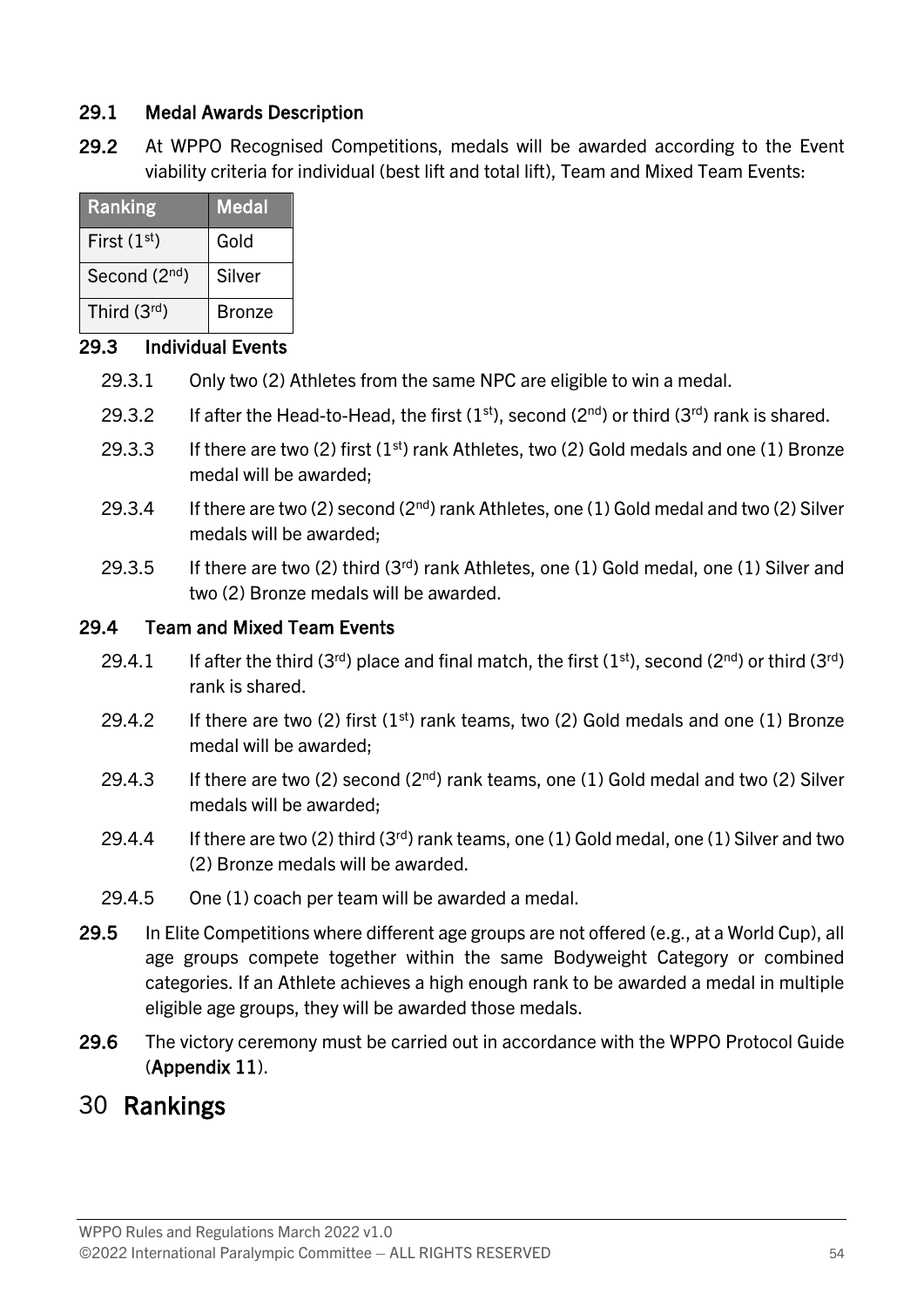#### 30.1 Rankings Descriptions

- 30.2 WPPO will maintain a ranking system based on the results per Bodyweight Category which will determine an Athlete's or team's rank within the respective ranking system. The following separate rankings will be maintained:
	- 30.2.1 Individual Event: best lift World, Regional and Paralympic Rankings
	- 30.2.2 Individual Event: total lift World and Regional Rankings
	- 30.2.3 Team Event World and Regional Rankings
	- 30.2.4 Mixed Team Event World and Regional Rankings
	- 30.2.5 Hybrid Competitions World Rankings

#### 30.3 For the Individual Event, in the case of a tie:

- 30.3.1 the Athlete with the "best lift" or "total lift" respectively lifted first  $(1<sup>st</sup>)$  by calendar date will be ranked higher
- 30.3.2 if a tie still exists, the Athlete with the "best lift" or "total lift" respectively lifted in the earlier Round will be ranked higher
- 30.3.3 If a tie still exists, the Athlete with more "Good Lifts" will be ranked higher

#### 30.4 For the Team and Mixed Team Event in the case of a tie:

- 30.4.1 the ranking will be the highest score achieved during any phase in the case of a tie:
- 30.4.1.1 the team who achieved the score first  $(1<sup>st</sup>)$  by calendar date will be ranked higher
- 30.4.1.2 if a tie still exists, the team who achieved the score in the earlier phase will be ranked higher
- 30.4.1.3 if a tie still exists, the team with more "Good Lifts" will be ranked higher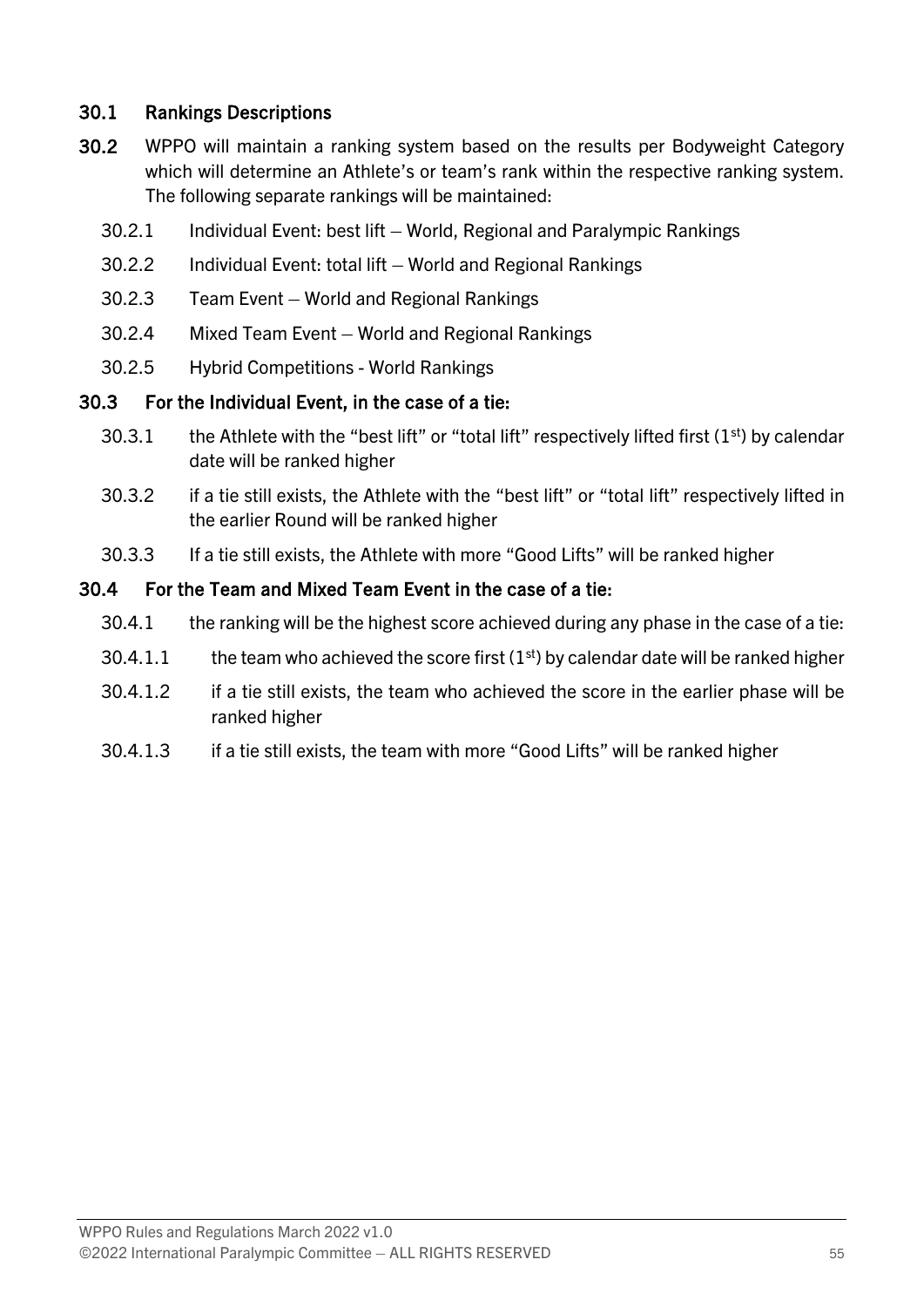### <span id="page-57-0"></span>Section B2 - Station

### <span id="page-57-1"></span>31 Station Rules

#### 31.1 Station - Description

31.1.1 The Station discipline is open to female and male Rookie, Next Gen, Elite and Legend, Athletes with one (1) or more of the eight (8) Eligible Impairments who compete in one (1) Sport Class, as defined in the WPPO Classification Rules and Regulations, per gender.

#### 31.2 Objective

31.2.1 Athletes compete in a series of stations that feature different elements of strength.

#### 31.3 Bodyweight Categories

31.3.1 Athletes compete by gender in open Bodyweight Categories.

#### 31.4 Age Groups

31.4.1 Four (4) age groups are recognised in all WPPO Recognised Competitions, following the same Rules as Power (set out in Rule [11](#page-28-0) (Power) above).

### <span id="page-57-2"></span>32 Entries

#### 32.1 Individual Event

32.1.1 At WPPO Recognised Competitions, no maximum entry per gender and age group per NPC exist.

#### 32.1.2 Individual Event Viability

- 32.1.2.1 At all WPPO Recognised Competitions, an Event will be considered viable when the below minimum Athlete numbers apply per gender and age group:
	- a) Two (2) Athletes: When there are two (2) Athletes and they achieve a score equal to or more than the respective level MQS for that Bodyweight Category, a Gold and Silver medal will be awarded.
	- b) Three (3) or more Athletes: When there is three (3) or more Athletes, all medals will be awarded (Gold, Silver and Bronze)
- 32.1.2.2 The final viable Events for all WPPO Recognised Competitions will be determined in consultation with the LOC, TD and WPPO prior to and/or after the Technical Meeting.

#### 32.2 Team Event

- 32.2.1 At WPPO Recognised Competitions, one (1) Team Event will be viable per gender in the Elite age group under the following conditions:
- 32.2.1.1 There must be a minimum of two (2) competing teams, both of which may be from the same NPC.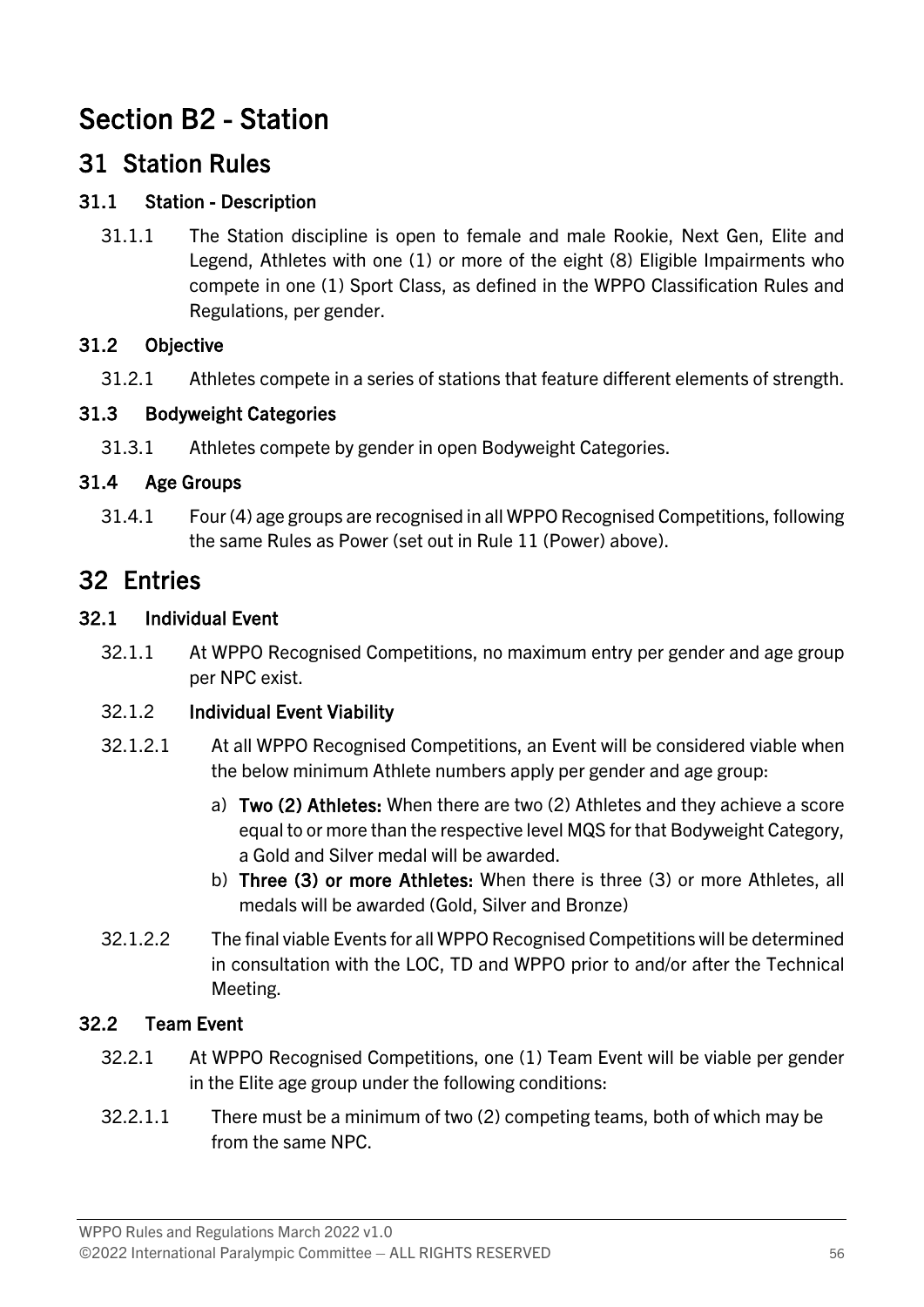- 32.2.1.2 Teams must consist of three (3) Athletes from the same NPC and same gender.
- 32.2.1.3 Each NPC is permitted to enter a maximum of three (3) teams.
- 32.2.1.4 Athletes entered in a Team Event may also be entered in an Individual Event or may be additional Athletes.
- 32.2.1.5 Athletes entered in a Team Event may be from all age groups.

#### 32.3 Mixed Team Event

- 32.3.1 At WPPO Recognised Competitions only, a maximum of one (1) Mixed Team Event may be viable in the Elite age group under the following conditions:
- 32.3.1.1 There must be a minimum of two (2) competing teams, both of which may be from the same NPC.
- 32.3.1.2 Teams must consist of three (3) Athletes from the same NPC, with at least one (1) of each gender.
- 32.3.1.3 Each NPC is permitted to enter a maximum of three (3) teams.
- 32.3.1.4 Athletes entered in a Mixed Team Event may also be entered in an individual Event or may be an additional Athlete.
- 32.3.1.5 Athletes entered in a Mixed Team Event may be from all age groups.

#### 32.4 Team Event and Mixed Team Event Changes

- 32.4.1 At all WPPO Recognised Competitions, NPCs will have the opportunity to change the Athletes in the Team and Mixed Team Event during the entry verification process.
- 32.4.2 All three (3) Athletes may be changed once (1) and must be requested during the allocated time of the entry verification process. No fee will be charged for each requested change.

### <span id="page-58-0"></span>33 Officials' Responsibilities

#### 33.1 Overview

| <b>International</b><br>Federation<br>Delegate<br>("IF Delegate") | Oversee the entire Competition delivery in liaison with the LOC and<br>$\blacksquare$<br><b>Technical Delegate.</b><br>The International Federation Delegate has the highest authority over<br>the Competition. |
|-------------------------------------------------------------------|-----------------------------------------------------------------------------------------------------------------------------------------------------------------------------------------------------------------|
| <b>Event Director</b><br>("ED")                                   | Oversee the entire Event in liaison with the LOC, International<br>٠<br>Federation Delegate and WPPO Management Staff.<br>Be appointed and / or act on behalf of WPPO at the Competition.<br>٠                  |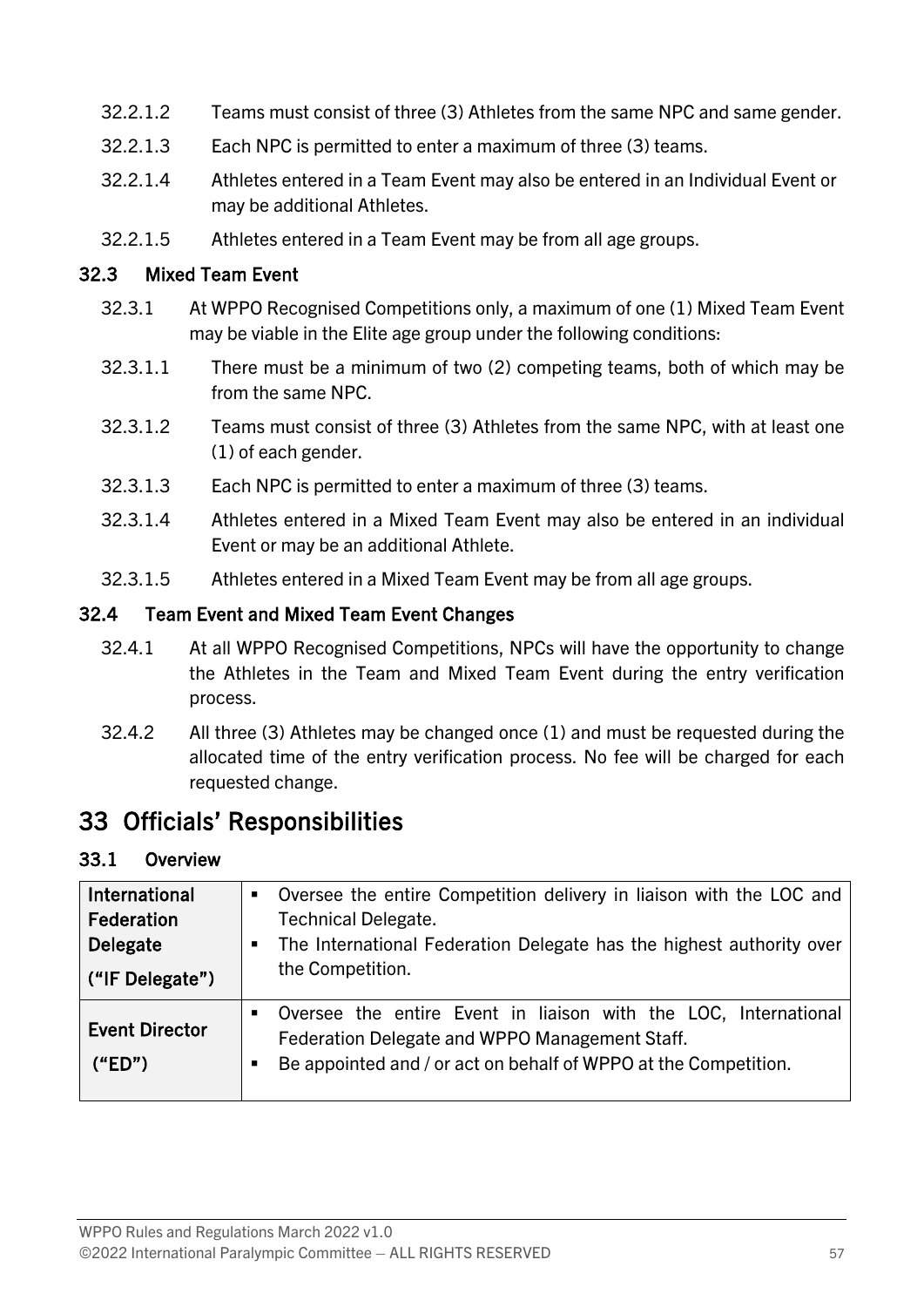| <b>Technical</b><br>Delegate ("TD")                             | Monitor and oversee the Competition with the International Federation<br>Delegate and Event Director to ensure all technical operations are<br>applied in accordance with the Technical Rules and Regulations<br>throughout the entire Competition.<br>Act as the leader for the appointed Technical Officials for the<br>٠<br>Competition.<br>Sign the Final Results for each Event.                                                                                                                                                                                                                                                                                                                                                                          |  |  |  |  |  |
|-----------------------------------------------------------------|----------------------------------------------------------------------------------------------------------------------------------------------------------------------------------------------------------------------------------------------------------------------------------------------------------------------------------------------------------------------------------------------------------------------------------------------------------------------------------------------------------------------------------------------------------------------------------------------------------------------------------------------------------------------------------------------------------------------------------------------------------------|--|--|--|--|--|
| President of the<br>Jury ("PJ")                                 | Lead the Event and ensure all actions on the FOP comply with these<br>Rules.<br>Examine each Athlete's personal uniform and equipment to ensure it is<br>compliant with these Rules and Appendix 4 during the warm-up<br>process.<br>Ensure the equipment and FOP is clean, organised and safe.<br>п<br>Brief the side Jury on the Athletes' Classification notes.<br>ш<br>Lead the Spotter Loaders.<br>٠<br>Say the "start" and "rack/stop" commands.<br>Judge the lift according to the lift sequences from the required position<br>٠<br>and/or during the Lift Challenge.<br>Raise any errors and make the final decision on the outcome.<br>Manually record the results.<br>ш<br>Judge the station according to the lift sequences from the required<br>п |  |  |  |  |  |
| Jury<br>$("J1", "J2"$ and<br>" $J3"$ )                          | position and/or during the Lift Challenge.<br>Examine each Athlete's personal uniform and equipment to ensure it is<br>compliant with these Rules and Appendix 4 during the warm-up<br>process., together with the President of the Jury.<br>Raise any errors.                                                                                                                                                                                                                                                                                                                                                                                                                                                                                                 |  |  |  |  |  |
| <b>Technical</b><br>Controller ("TC")<br>(Chief,<br>Assistants) | <b>Chief</b><br>Lead the assistant technical controllers.<br>п<br>Ensure the equipment and warm-up area and call area are clean,<br>п<br>organised and safe.<br>Examine each Athlete's personal uniform and equipment to ensure it is<br>п<br>compliant with these Rules and Appendix 4 during the warm-up<br>process.<br>Manage the access of Athletes and Team Officials in the warm-up area<br>٠<br>and call area.<br>Assist in calling the next Athletes to the assistant 2 technical controller<br>٠<br>for their Station attempt.<br>Support the Athlete and Technical Official presentation and victory<br>ceremonies.<br><b>Assistant 1</b>                                                                                                            |  |  |  |  |  |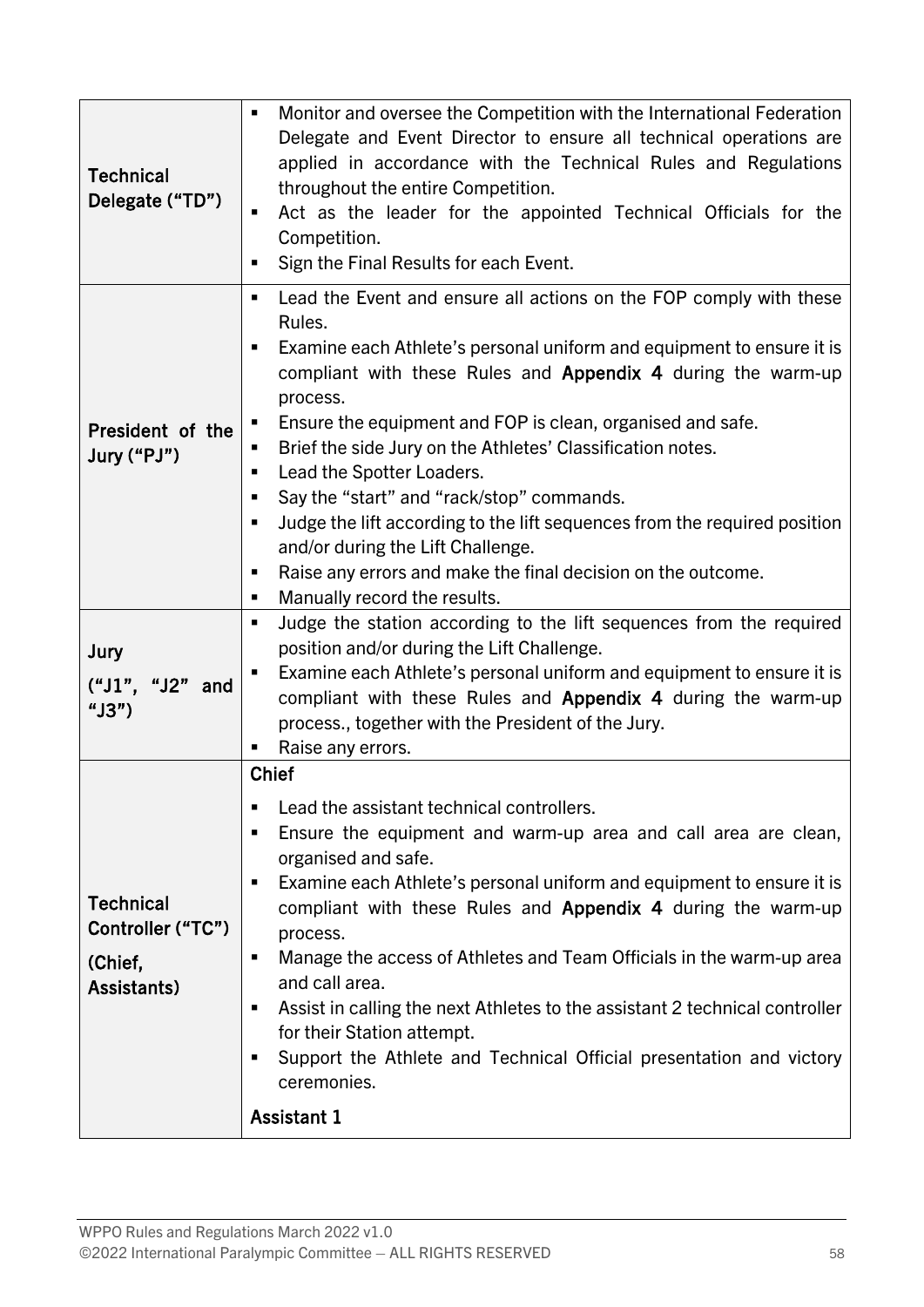|                      | Support the chief technical controller.                                                                                                                                                                                                                                                                                                                                                                                                                                                                                                                                                                         |  |  |  |
|----------------------|-----------------------------------------------------------------------------------------------------------------------------------------------------------------------------------------------------------------------------------------------------------------------------------------------------------------------------------------------------------------------------------------------------------------------------------------------------------------------------------------------------------------------------------------------------------------------------------------------------------------|--|--|--|
|                      | <b>Assistant 2</b>                                                                                                                                                                                                                                                                                                                                                                                                                                                                                                                                                                                              |  |  |  |
|                      | Support the chief technical controller.<br>Control the Athlete and Team Official's access to the FOP for their<br>attempt during the Event.<br>Examine each Athlete's personal uniform and equipment to ensure it is<br>compliant with these Rules and Appendix 4 before they enter the FOP<br>for their attempt.                                                                                                                                                                                                                                                                                               |  |  |  |
| "Spotter<br>Loaders" | Load and unload the bar with discs according to Appendix 9.<br>Keep the equipment and FOP clean, organised and safe.<br>Follow the path/movement of the Athletes' lift and helping only if the<br>$\bullet$<br>Chief Referee or Athlete requests so.<br>Help the Athlete take the bar out of the racks before the lift when asked<br>$\bullet$<br>by the Athlete and back after the "rack" command or when help is<br>requested.<br>The Team Official may perform the activity of helping the Athlete<br>$\circ$<br>take the bar out of the racks if requested and approved by the<br>TD in the warm-up period. |  |  |  |

33.2 The detailed responsibilities and process of each Technical Official role are listed in Appendix 3.

### <span id="page-60-0"></span>34 Kit Check

#### 34.1 Kit Check Description

34.1.1 The Kit Check process follows the same process set out in Rule [17](#page-39-0) (Power), per gender.

### <span id="page-60-1"></span>35 Athlete Uniform and Personal Equipment

#### 35.1 Uniform and Equipment Description

- 35.2 At WPPO Recognised Competitions, all Athletes must wear/use items exclusively from WPPO Approved Suppliers, complying with the same Rule [16](#page-34-0) (Power) and those in Appendix 4.
- 35.3 Any uniform items that are not explicitly permitted may not be worn for safety purposes (e.g., earrings, hats, wristwatches, rings, etc.).
- 35.4 As a minimum, the Athlete must wear a shirt, shorts/pants and sport shoes.

#### 35.5 Shorts/Pants

- 35.5.1 One (1) set of shorts/pants may be worn. It must comply with the following Rules:
- 35.5.1.1 Must be form fitting on the Athlete's body;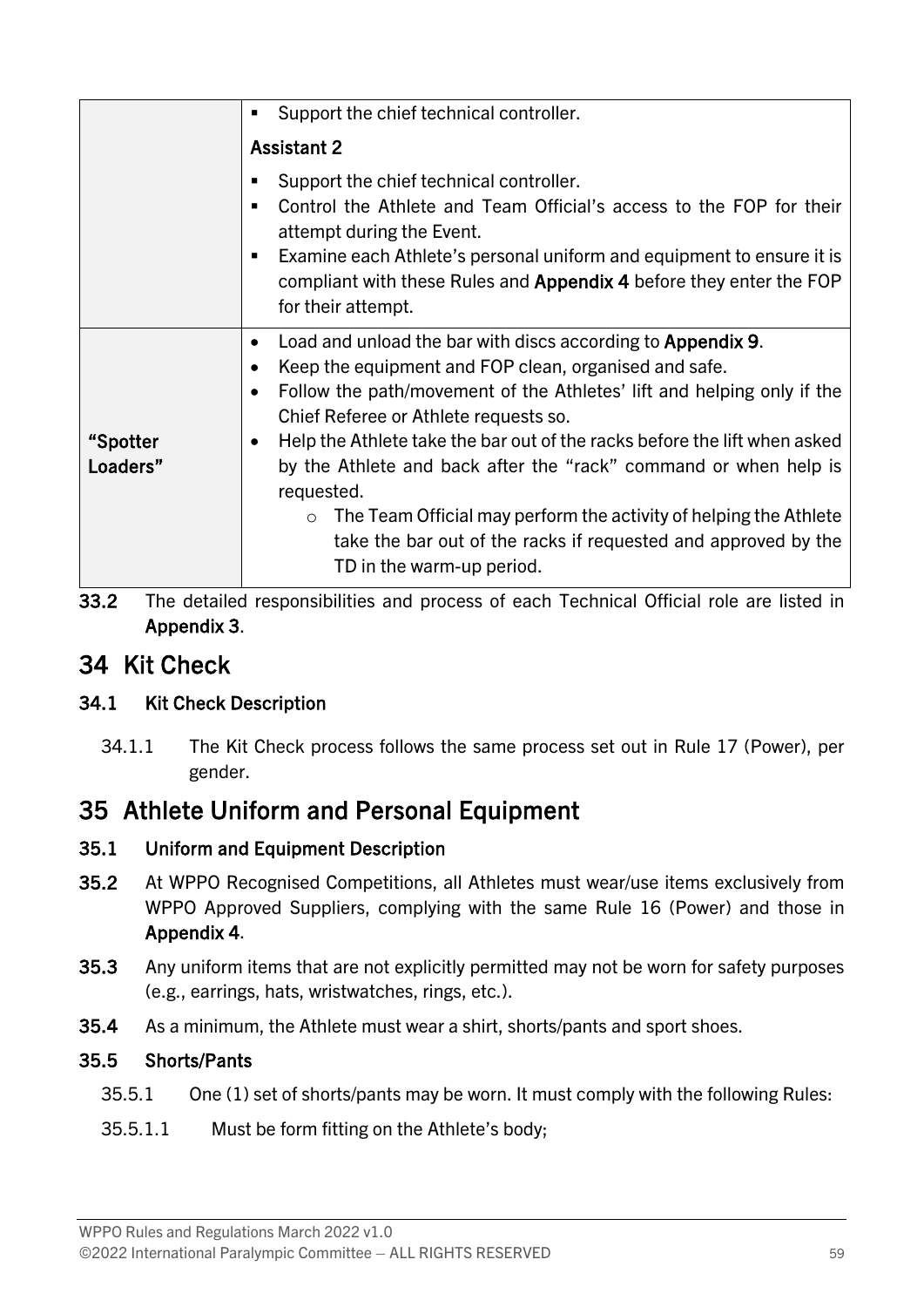- 35.5.1.2 Must be a one (1) layer/thickness with the exception of the hem (two (2) layers permitted);
- 35.5.1.3 Must not have any alterations or enhancements from the manufacturer design such as reinforced seams, angling of legs, exterior ribbed material, additional patches, padding, support, pockets, buttons, collars or zippers.

### <span id="page-61-0"></span>36 Warm-up

#### 36.1 Warm-up Description

36.2 The warm-up process follows the same process set out in Rule [18](#page-39-1) (Power), per gender.

### <span id="page-61-1"></span>37 Event

#### 37.1 Event Process

- 37.1.1 Athletes will compete in a Qualification Round.
- 37.1.2 The results obtained in the Qualification Round will determine:
- 37.1.2.1 The qualification for the Station Final; the six (6) best ranked Athletes per station will qualify; others will receive their ranking from seventh  $(7<sup>th</sup>)$  to the last place;
- 37.1.2.2 The qualification for the Station All-Around Final; the six (6) best ranked Athletes overall will qualify (addition of the scores obtained per station); others will receive their ranking from seventh  $(7<sup>th</sup>)$  to the last place;
- 37.1.2.3 The qualification for the Station Team Final; the six (6) best ranked teams overall will qualify (addition of the scores of the country's highest ranked Athlete per station); others will receive their ranking from seventh  $(7<sup>th</sup>)$  to the last place.
- 37.1.2.4 The qualification for the Station Mixed Team Final; the six (6) best ranked Mixed Teams overall will qualify (addition of the scores of the country's highest ranked male and female Athlete per station); others will receive their ranking from seventh (7th) to the last place.
- 37.1.3 In the Qualification Round and Station All-Around Final, all Athletes are required to compete on all stations.
- 37.1.4 In the Station Final, Station All-Around Final, Station Team Final and Station Mixed Team Final, the rankings and scores will be reset to zero (0) (a fresh start final).
- 37.1.5 The Station Programme and Format are determined by the Technical Delegate and WPPO and communicated to Athletes and Team Official at least thirty (30) minutes before the Event.
- 37.1.6 The Station Programme will not differ during the Event (Qualification Round, Station Final, Station All-Around Final, Station Team Final and Station Mixed Team Final).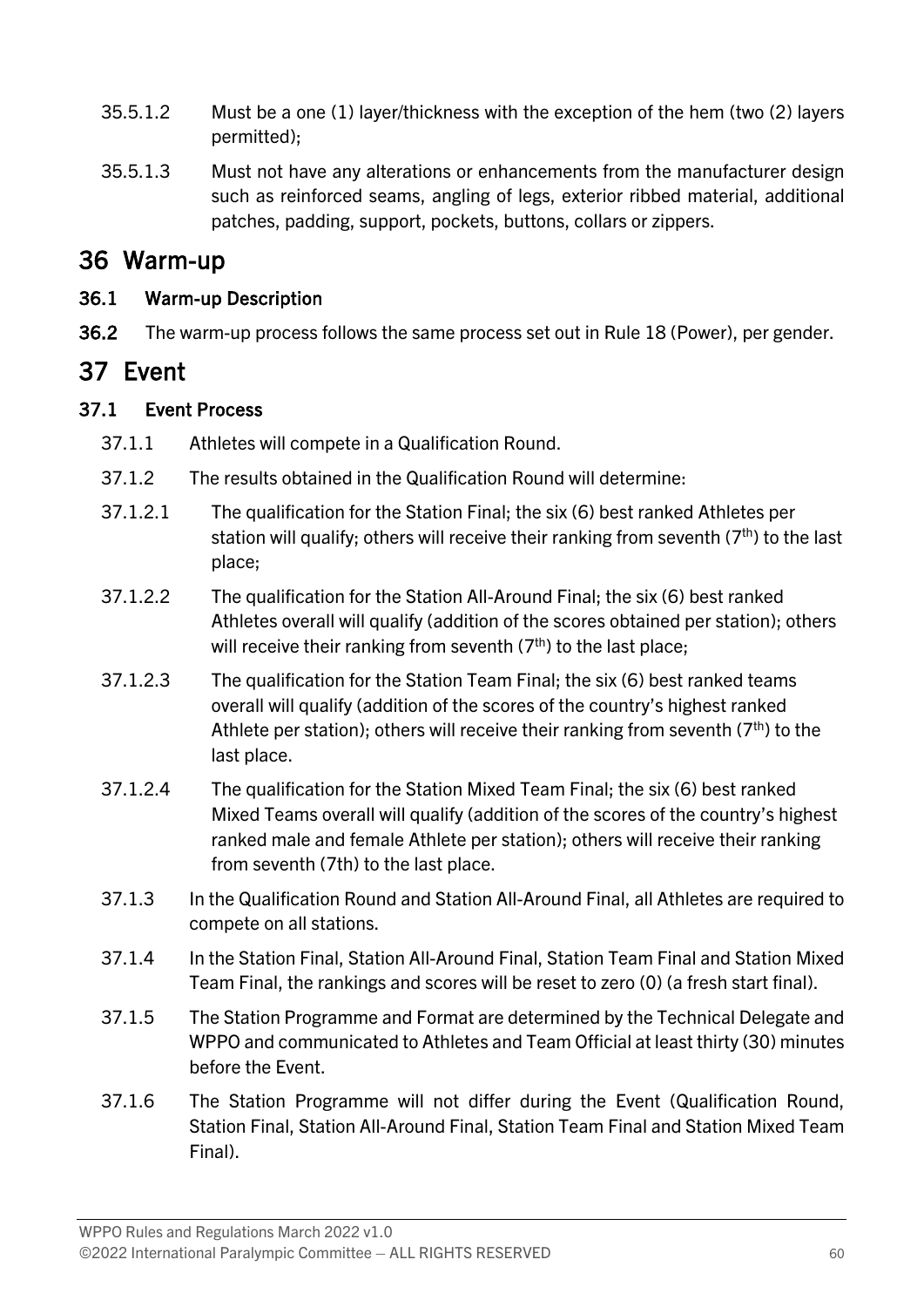- 37.1.7 The Station Format may differ during the Event (Qualification Round, Station Final, Station All-Around Final and Station Team Final).
- 37.1.8 There must be a minimum of three (3) hours scheduled between each Round (Qualification, Station Final, Station All-Around Final, Station Team Final and Station Mixed Team Final).
- 37.1.9 Athletes may compete individually or simultaneously in each Round (qualification, Station final, Station all-around final, Station team final and Station mixed team final; e.g., one (1) Athlete per station or several Athletes per station), based on the availability of the equipment, the venue size as well as other factors. Groups may be formed as necessary based on the factors above (e.g., age groups may compete together).
- 37.1.10 When there are six (6) or fewer Athletes per category (Individual, All-Around or Team) will be direct final.
- 37.1.11 In case of temporary suspension of the Event the Athletes will be allocated a minimum of forty (40) minutes warm-up period and the Event and scoreboard will continue as it was before the suspension.

### <span id="page-62-0"></span>38 Station Programme

#### 38.1 Programme

38.2 The Station Programme are the three (3) stations selected by the ED for the Competition based on the availability of the equipment, the venue size as well as other factors at the discretion of WPPO.

### <span id="page-62-1"></span>39 Station Format

#### 39.1 Format

- 39.2 The Station Format is the specific workout requirements are determined by the TD and WPPO for the Competition. It may include:
	- 39.2.1 Required movements
	- 39.2.2 Required number of repetitions and/or repetition scheme
	- 39.2.3 Required equipment
	- 39.2.4 Required amount of weight
	- 39.2.5 Time limit
	- 39.2.6 Scoring details
	- 39.2.7 Adjustments (if required)
- 39.3 Stations may have time penalties. Failure to complete a station format within the designated time may result in a specified penalty.
- 39.4 Stations may have a minimum requirement in terms of the amount of time, repetitions,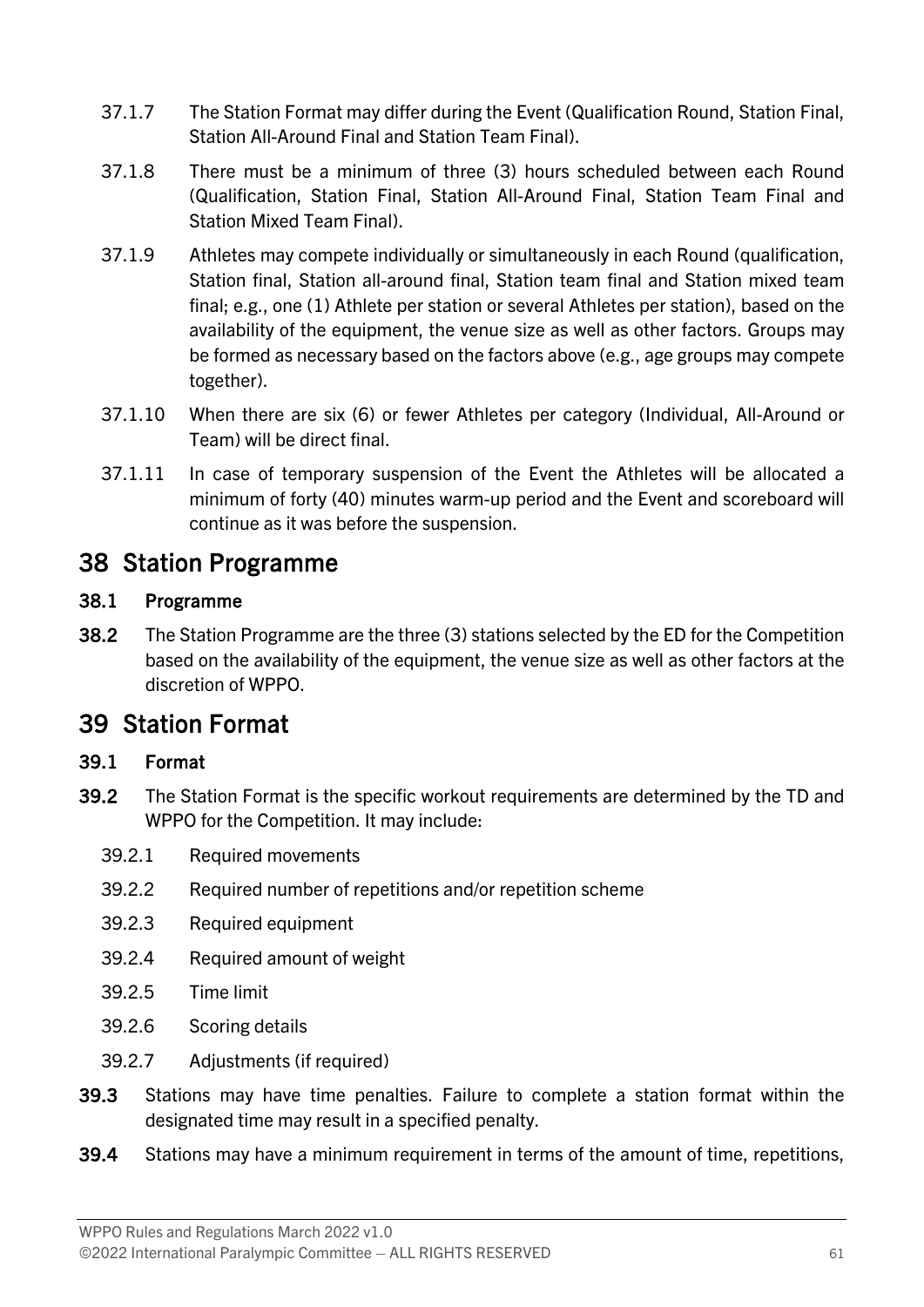weight or Rounds to be completed in order to advance. Any such minimums will be announced as part of the station format. Failure to complete a station format within the designated time may result in a specified penalty.

### <span id="page-63-0"></span>40 Stations

#### 40.1 Seasons

| 40.2 | The following stations are possible based on the Competition season: |  |  |
|------|----------------------------------------------------------------------|--|--|
|      |                                                                      |  |  |

| <b>Season</b> | <b>Station (Scoring)</b>                                                                                                                                                                                                                                                                                                                                                                                                                                                                                                                                                                                                                                                                                                                                                                                                                                                                   |  |  |  |  |
|---------------|--------------------------------------------------------------------------------------------------------------------------------------------------------------------------------------------------------------------------------------------------------------------------------------------------------------------------------------------------------------------------------------------------------------------------------------------------------------------------------------------------------------------------------------------------------------------------------------------------------------------------------------------------------------------------------------------------------------------------------------------------------------------------------------------------------------------------------------------------------------------------------------------|--|--|--|--|
| Summer        | Medicine ball slam (repetition)<br>٠<br>Medicine ball throw (time)<br>п<br>Shoulder press (bar, dumbbell or kettlebell) (reps or weight)<br>п<br>Pulldown (horizontal and vertical)<br>٠<br>Endurance (bench press)<br>п<br>Row (horizontal and vertical) (distance, time, calories)<br>п<br>Sky (vertical) (distance, time, calories, with machine)<br>П<br>Rope climb (time, reps)<br>п<br>Pull ups (time, reps)<br>٠<br>Battle ropes (time, reps)<br>П<br>Hammer/rock push<br>п<br>Dip with rings or dips with parallel bars<br>п<br>Shoulder to front (the movement begins with a kettlebell in the middle<br>٠<br>of the legs arms outstretched, the Athlete carries the weight at<br>shoulder height, but always with arms outstretched)<br>Power Snatch: the Athlete may alternate one hand first and then the<br>п<br>other with dumbbells, kettlebell or two-handed with the bar. |  |  |  |  |
| Winter        | Snowball push<br>п<br>Sled push<br>п<br>Snowball target (curling)<br>п<br>Winter shot put<br>٠<br>Press ice blocks/discs<br>٠<br>Chin-up<br>٠<br>Yeti chase<br>п<br>Sledge race<br>п<br>Slide jump<br>Darts<br>п<br>Axe/hammer chop<br>п<br>Snowball<br>٠<br><b>Bowling</b><br>п                                                                                                                                                                                                                                                                                                                                                                                                                                                                                                                                                                                                           |  |  |  |  |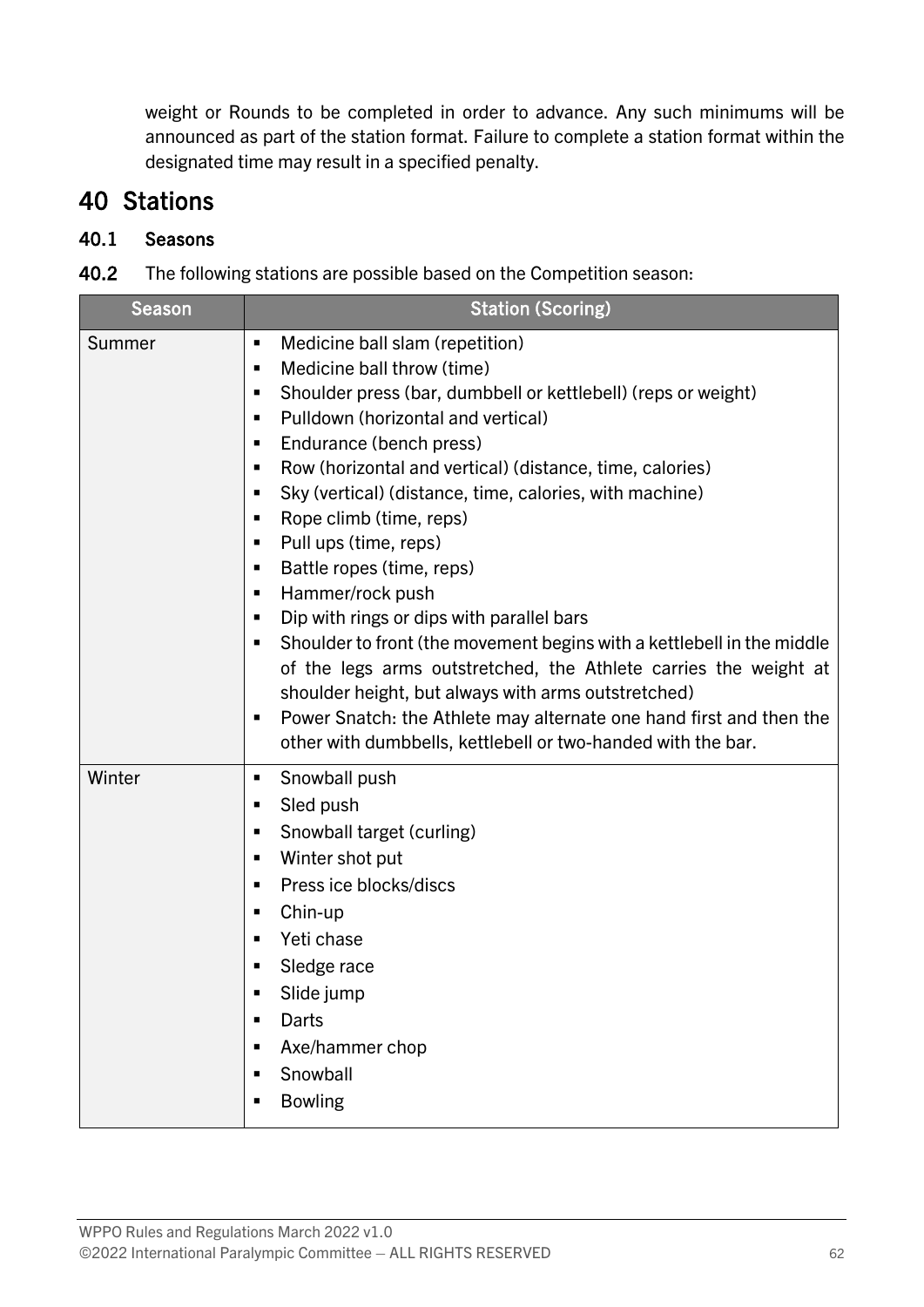### <span id="page-64-0"></span>Judgement

#### 41.1 Judgment Description

- 41.2 One (1) Jury member will judge each Athlete's station performance, including ensuring the required movement and format is followed, as well as scoring the Athlete (e.g., time, repetitions, etc.).
- 41.3 Exceptions will be taken into consideration in judgement only if they are noted in the Athlete's Classification documents (e.g., uncommon elbow or knee angle and/or range of motion exceptions).

### <span id="page-64-1"></span>Results, Medal Awards and Rankings

#### 42.1 Results, Medal Awards and Rankings

42.2 Based on the station format, Athletes will receive a rank and the corresponding points:

| <b>Qualification Round</b> |               | <b>Finals</b>            |                |               |                |
|----------------------------|---------------|--------------------------|----------------|---------------|----------------|
| Rank                       | <b>Points</b> | <b>Delta</b>             | Rank           | <b>Points</b> | <b>Delta</b>   |
| $\,1\,$                    | 100           | $\overline{\phantom{a}}$ | $\,1\,$        | 100           | $\blacksquare$ |
| $\overline{c}$             | 90            | $-10$                    | $\overline{2}$ | 80            | $-20$          |
| $\mathsf{3}$               | 80            | $-10$                    | 3              | 60            | $-20$          |
| $\overline{4}$             | 72            | $-8$                     | $\overline{4}$ | 50            | $-10$          |
| $\overline{5}$             | 64            | $-8-$                    | 5              | 40            | $-10$          |
| $\,$ 6 $\,$                | 56            | $-8$                     | 6              | 35            | $-5$           |
| $\overline{7}$             | 50            | $-6$                     |                |               |                |
| $\,8\,$                    | 44            | $-6$                     |                |               |                |
| 9                          | 38            | $-6$                     |                |               |                |
| $10\,$                     | 34            | $-4$                     |                |               |                |
| $11\,$                     | 30            | $-4$                     |                |               |                |
| 12                         | 26            | $-4$                     |                |               |                |
| 13                         | 24            | $-2$                     |                |               |                |
| $14\,$                     | 22            | $-2$                     |                |               |                |
| $15\,$                     | 20            | $-2$                     |                |               |                |
| $16\,$                     | 18            | $-2$                     |                |               |                |
| 17                         | 16            | $-2$                     |                |               |                |
| $18\,$                     | 14            | $-2$                     |                |               |                |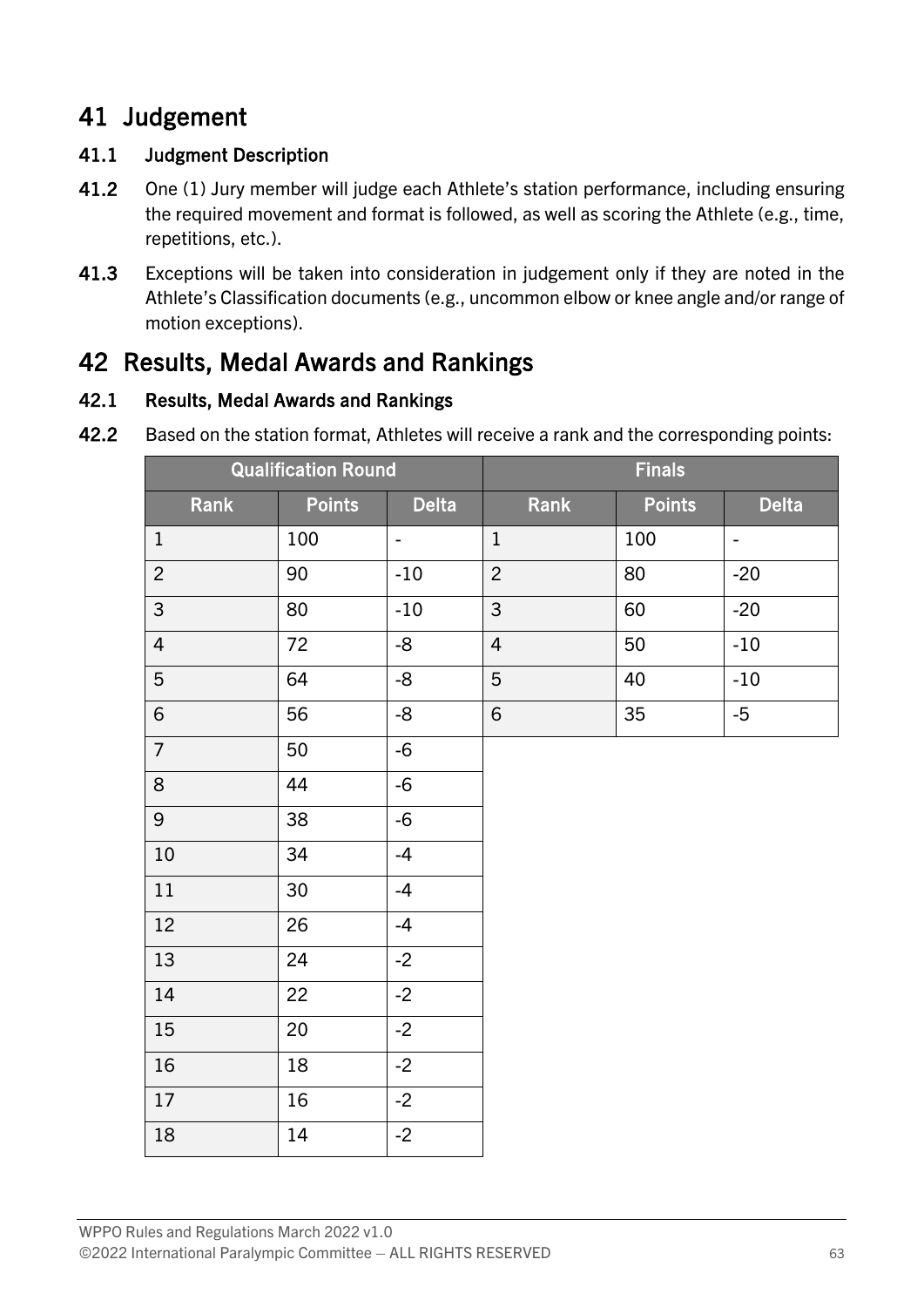| 19                | 12 | $-2$ |
|-------------------|----|------|
| 20                | 10 | $-2$ |
| 21                | 8  | $-2$ |
| 22                | 6  | $-2$ |
| 23                | 4  | $-2$ |
| 24 and<br>onwards | 3  | $-1$ |

- 42.3 Medals will be awarded to the Athletes, Teams and Mixed Teams ranked first  $(1<sup>st</sup>)$  to third (3rd) in the Station Final, Station All-Around Final, Station Team Final and Station Mixed Team Final in accordance with the viability criteria.
- 42.4 In the case of a tie:
	- 42.4.1 Station Final: The Athletes will share the respective rank.
	- 42.4.2 Station All-Around, Station Team Final and Station Mixed Team Final: The Athlete(s) with the highest ranking in any single Event will be ranked higher. If a tie remains, the process continues so forth (e.g., if two (2) Athletes or Teams have a points score of two hundred eighty eight (288), the Athlete or Team who has the highest ranking (e.g., first  $(1<sup>st</sup>)$  versus fourth  $(4<sup>th</sup>)$ ) will be ranked higher; if a tie still remains, the next highest ranking will be considered (second  $(2^{nd})$  versus fifth  $(5^{th})$ ).
- 42.5 WPPO will maintain a ranking system based on the results per gender which will determine an Athlete's or team's rank within the respective ranking system. The following separate rankings will be maintained:
	- 42.5.1 Individual Event World and Regional Rankings
	- 42.5.2 Team Event World and Regional Rankings
	- 42.5.3 Mixed Team Event World and Regional Rankings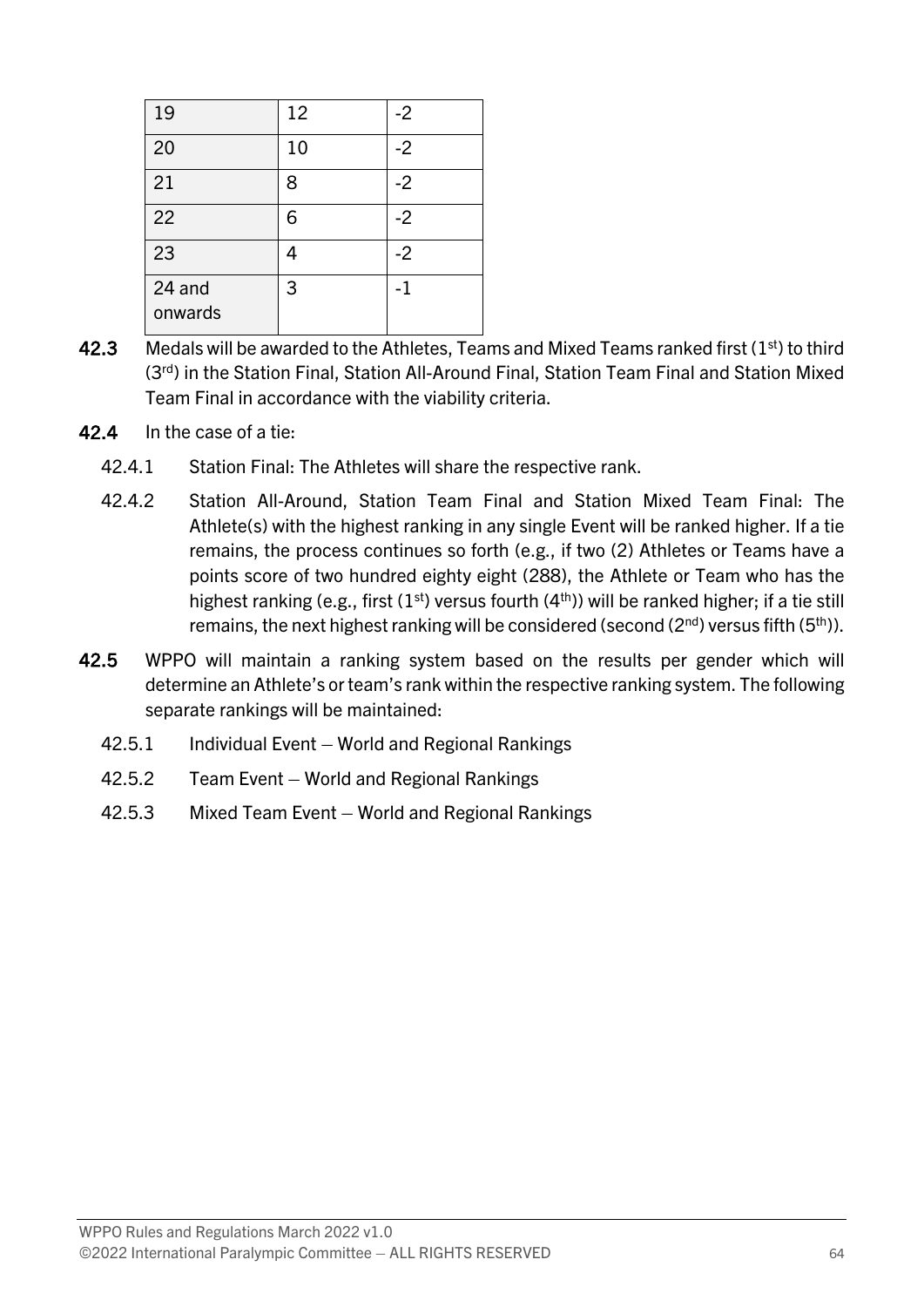





- **@Powerlifting**
- **@ParaPowerlifting**
- **@ParaPowerlifting**